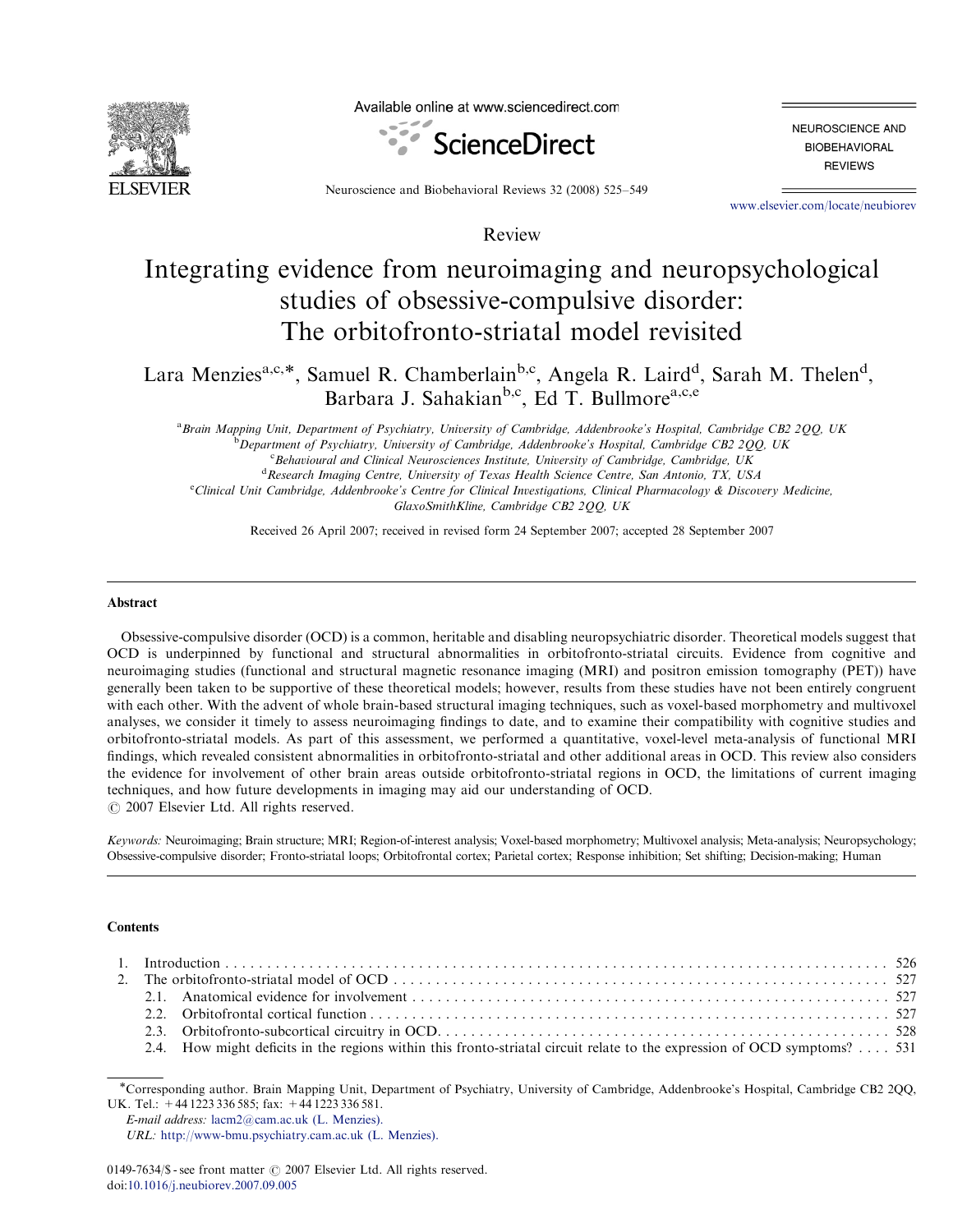| $\mathfrak{Z}$ . |        |  |
|------------------|--------|--|
|                  | 3.1.   |  |
|                  | 3.2.   |  |
|                  | 3.3.   |  |
|                  | 3.4.   |  |
| 4.               |        |  |
|                  | 4.1.   |  |
|                  | 4.2.   |  |
|                  | 4.3.   |  |
|                  | 4.3.1  |  |
|                  | 4.3.2. |  |
|                  | 4.3.3. |  |
| 5.               |        |  |
|                  | 5.1    |  |
|                  | 52     |  |
|                  | 53     |  |
|                  | 5.4.   |  |
|                  | 55     |  |
| 6.               |        |  |
|                  |        |  |
|                  |        |  |
|                  |        |  |
|                  |        |  |

# 1. Introduction

Obsessive-compulsive disorder (OCD) is a chronically debilitating disorder with a lifetime prevalence of 2–3% (Robins et al., 1984; Karno et al., 1988; Weissman et al., 1994). It is characterised by two sets of symptoms: obsessions, which are unwanted, intrusive, recurrent thoughts or impulses that are often concerned with themes of contamination and 'germs', checking household items in case of fire or burglary, order and symmetry of objects, or fears of harming oneself or others and compulsions, which are ritualistic, repetitive behaviours or mental acts carried out in relation to these obsessions e.g., washing, household safety checks, counting, rearrangement of objects in symmetrical array or constant checking of oneself and others to ensure no harm has occurred. These symptoms are time-consuming and cause marked distress and impairment (DSM-IV; American Psychiatric Association, 1994). Suppression of compulsive behaviours leads to high levels of anxiety, and OCD is chronically disabling within the realms of both social and occupational functioning (Leon et al., 1995; Koran et al., 1996). OCD was named by the World Health Organisation in 1996 as one of the top 10 causes worldwide of 'years lived with illness-related disability' (Murray and Lopez, 1996), indicating its serious impact on quality of life. The burden of OCD at a population level is considerable; e.g., a study in the US estimated the economic cost of OCD to be \$8.4 billion in 1990 (DuPont et al., 1995).

Relatively little is known about the neurobiology and aetiological origins of OCD (Chamberlain et al., 2005). There is strong evidence that OCD has a genetic basis, with levels of monozygotic twin concordance reported to be between 63% and 87%, and first-degree relatives showing increased rates of OCD of 10–22.5% compared with the normal population risk of 2–3% (Inouye, 1965; Carey and Gottesman, 1981; Rasmussen and Tsuang, 1984; Pauls et al., 1995; Nestadt et al., 2000b; Hanna et al., 2005). Additionally, linkage studies have pointed to a locus on chromosome 9 (though encompassing a large number of genes) (Hanna et al., 2002; Willour et al., 2004) and complex segregation analysis suggests both Mendelian dominant forms of transmission and polygenic contributions (Cavallini et al., 1999; Nestadt et al., 2000a). However, to date, although there are intriguing findings concerning, for example, the serotonin transporter gene (SERT) (Hu et al., 2006), candidate gene association studies have not yet provided sufficient consistent evidence to confirm specific gene involvement in OCD. This may be partly due to heterogeneity within the clinical diagnostic category of OCD—it is hoped that this may be circumvented by the use of endophenotypic strategies in the future using objective and reliable measures, such as might be taken from neuroimaging (Menzies et al., 2007).

In this review, we focus on the degree of consistency between studies and the extent to which findings have been replicated. It is important to consider at the outset that inconsistent findings do not necessarily indicate a lack of validity of the model under investigation, but instead could reflect confounding factors resulting from study design. For example, not all studies of OCD control rigorously for experimental factors such as the age, IQ, handedness and gender of participants. In the context of imaging in particular, this may be of considerable importance since it is evident that age has marked effects on brain structure (Ge et al., 2002; Lemaitre et al., 2005; Smith et al., 2007). Another key difficulty in OCD is that many patients have co-morbidities, in particular depression or anxiety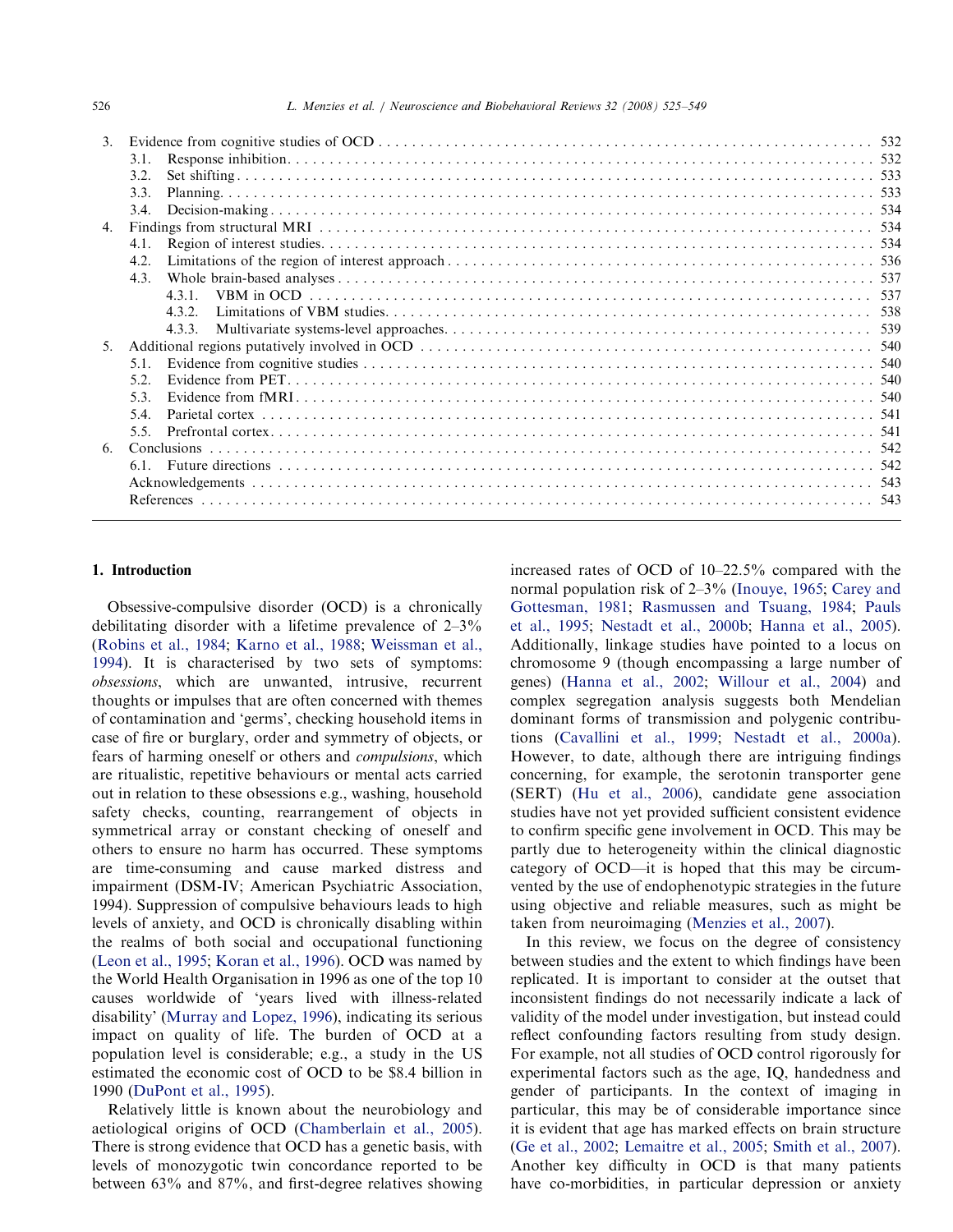disorders, which would be predicted to have confounding effects upon cognitive and imaging findings (Chamberlain and Sahakian, 2006; see Section 4.3.2). For example, as many as one-third of OCD patients have concurrent major depressive disorder (MDD) at the time of evaluation, and the number suffering from a depressive episode at some point over their lifetime is estimated to be considerably higher (Rasmussen and Eisen, 1992; Weissman et al., 1994).

The current dominant model of OCD focuses on abnormalities in cortico-striatal circuitry, with particular emphasis on the orbitofronto-striato-thalamic circuits (Saxena et al., 1998, 2001a; Graybiel and Rauch, 2000). This review aims to examine the neurobiological foundations of this influential model of OCD and to assess how well it is supported by evidence from neuropsychological and neuroimaging studies. We consider additional regions which have been implicated in OCD by cognitive and imaging studies, including recent findings from whole brain-based structural imaging studies using techniques such as voxel-based morphometry (VBM) and multivoxel analysis. Finally we propose an updated model for OCD that includes structural brain abnormalities not limited exclusively to orbitofronto-striatal circuitry, which may account more comprehensively for cognitive and imaging findings in OCD.

# 2. The orbitofronto-striatal model of OCD

#### 2.1. Anatomical evidence for involvement

Early work based on anatomical studies in primates documented the existence of several relatively specialised brain circuits, the so-called 'fronto-striatal loops', organised in parallel and linking the basal ganglia to the frontal cortex (Alexander et al., 1986). It was suggested that these circuits each play a relatively specific functional role, based on the connections within each circuit to relatively discrete areas of frontal cortex. The existence of a lateral orbitofrontal loop was proposed, involving projections from the orbitofrontal cortex (OFC) to the head of the caudate and ventral striatum, then to the mediodorsal thalamus via the internal pallidus and finally returning from the thalamus to the OFC. More recently, researchers have modified the model of this circuit to include the hippocampus, anterior cingulate and basolateral amygdala, all of which are extensively connected with the OFC, and ascribed an affective function to this circuit, based on our current knowledge of the functional significance of these limbic regions in affective states and emotional perception (Lawrence et al., 1998; Phillips et al., 2003) (see Fig. 1).

### 2.2. Orbitofrontal cortical function

Evidence from lesion studies in animals and humans strongly suggests that the OFC plays a crucial role in emotional and motivational aspects of behaviour (Rolls,



Fig. 1. Diagram of the affective orbitofronto-striatal circuit. Dysfunction in this circuit is proposed to underlie OCD. After Lawrence et al. (1998).

2004; Elliott and Deakin, 2005; Kringelbach, 2005). This was famously illustrated by the case of Phineas Gage, a railway workman who sustained OFC damage in a blasting accident involving a metal rod, and subsequently demonstrated profound changes in emotional behaviour (Harlow, 1868). More recent studies have again shown that patients with orbitofrontal lesions consistently show behavioural changes relating to inappropriate affect, disinhibition and poor decision-making (Eslinger and Damasio, 1985; Bechara et al., 1994; Damasio et al., 1994).

Functional imaging studies have provided evidence supporting a role for the OFC in ascribing and monitoring changes in reward value, including awareness of the anticipation of expected rewards and the probability such rewards will occur (Tremblay and Schultz, 1999, 2000; Hikosaka and Watanabe, 2004). Further work has suggested that medial and lateral regions of the OFC may have dissociable functions, with the lateral OFC being especially likely to be activated when a response previously associated with reward has to be suppressed, indicating it may play an inhibitory role (Elliott et al., 2000).

In agreement with these imaging findings, orbitofrontal lesions in animals and humans lead to reward-related learning deficits in tasks such as reversal learning (McEnaney and Butter, 1969; Jones and Mishkin, 1972; Rolls et al., 1994). It is suggested that impairments in reversal learning reflect an inability to detect alterations in reinforcement contingencies, i.e., changes in the motivational value of stimuli, and to then modify behaviour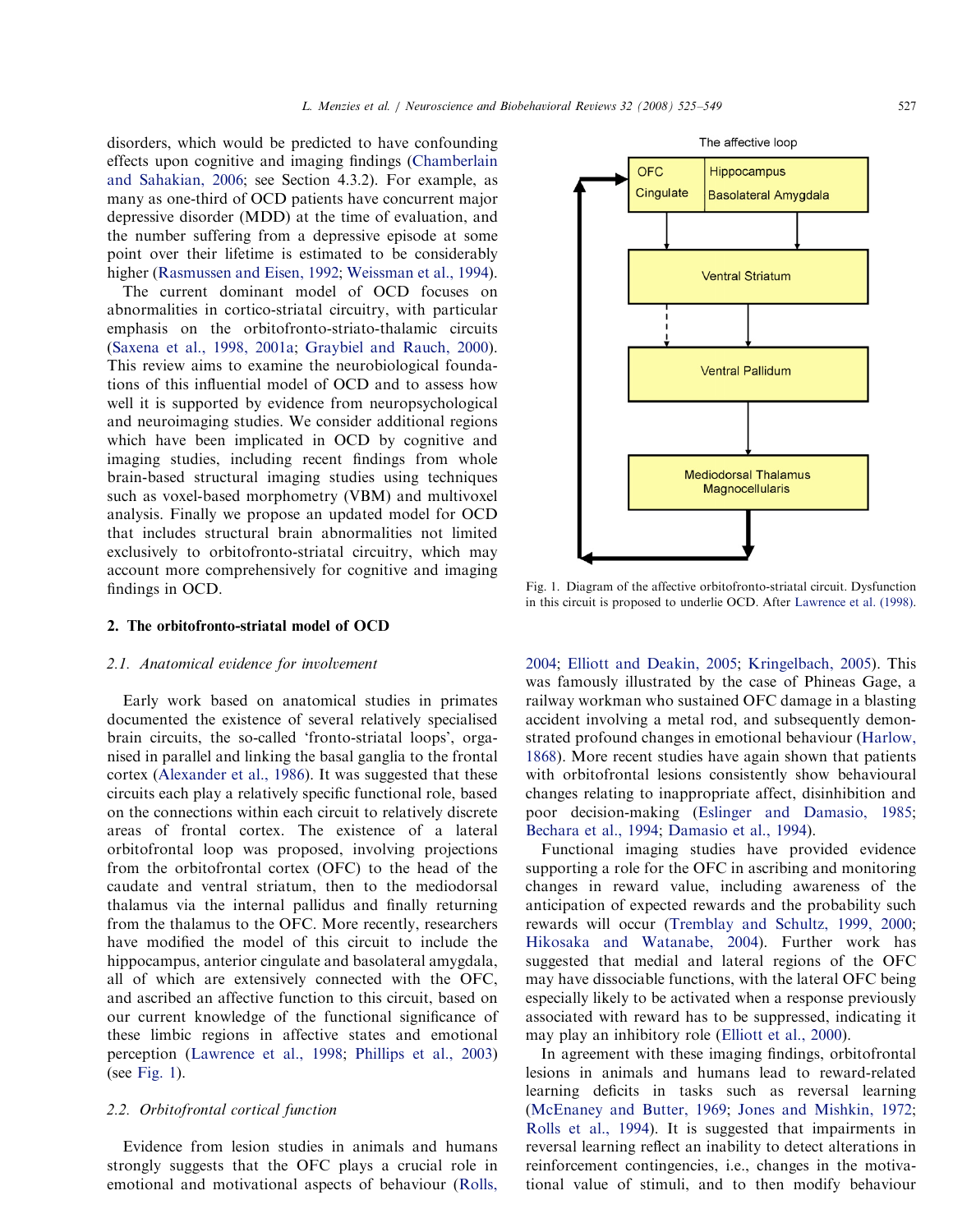accordingly. It has also been argued that the OFC is important in inhibiting previously important, but now inappropriate responses, which would also lead to task impairments following a reversal of reinforcement contingency (Schoenbaum et al., 2002; Chudasama and Robbins, 2003). The neuropsychological evidence for orbitofrontal function also suggests this area is necessary for completion of reversal learning tasks and decisionmaking tasks which require an assessment of the reward value of possible options (Clark et al., 2004; Elliott and Deakin, 2005).

#### 2.3. Orbitofronto-subcortical circuitry in OCD

The cortico-striato-thalamic circuit involving the OFC has repeatedly been implicated in the neuropathology of OCD; for review see Saxena (2003). Early positron emission tomography (PET) studies measuring brain function via cerebral glucose metabolism showed significantly elevated metabolic rates in the whole cerebral hemispheres, the heads of the caudate nuclei and the orbital gyri in patients with OCD (Baxter et al., 1987, 1988). In addition, the hypermetabolism in the orbital gyri was still present in patients after controlling for global differences in hemisphere metabolism. These findings have been replicated for the OFC in PET studies using both resting and symptom provocation designs (Nordahl et al., 1989; Swedo et al., 1989; Sawle et al., 1991; McGuire et al., 1994; Rauch et al., 1994; Cottraux et al., 1996), though it is of note that some studies have not found OFC hypermetabolism in OCD (Martinot et al., 1990; Perani et al., 1995; Busatto et al., 2000; Saxena et al., 2001b). These inconsistencies between studies with regard to orbitofrontal metabolism could be due to demographic differences in sample groups across studies, for example, in gender, handedness or IQ; and different thresholds for exclusion of co-morbidities, for example, many studies have included patients with a diagnosis of depression or other psychiatric disorders e.g., Swedo et al. (1989). For a summary of findings from PET studies comparing OCD patients and healthy controls see Table 1 and the meta-analysis by Whiteside et al. (2004), which reported consistent abnormalities between patients and controls in the orbital gyrus and the head of the caudate nucleus.

Further evidence for OFC involvement in OCD comes from the finding that treatment with selective serotonin reuptake inhibitors (SSRIs), a current first-line treatment for OCD (though cognitive therapy is also effective), has been shown to be associated with a down-regulation of 5HT-1D autoreceptors in the OFC in animal studies. Moreover, this down-regulation occurs over a time period of 8 weeks, compatible with the time course for therapeutic effects of SSRIs in OCD (el Mansari et al., 1995; Bergqvist et al., 1999). However, our understanding of the role of serotonin in OCD is complicated by the fact that approximately 50% of patients with OCD do not respond to SSRIs (Greist et al., 1995). Additionally there is indirect

evidence for a role of other neurotransmitters in OCD, such as dopamine (Denys et al., 2004). For example dopamine D2 receptor antagonists have been used with some success to augment the effects of SSRIs in treating OCD (Westenberg et al., 2007).

Findings from PET studies have been less consistent for the caudate, particularly once measures have been normalised to a reference value, e.g., the cortical mean, to correct for global metabolic differences between groups. A review of this literature found that whereas increased function in the frontal cortex was evident in OCD, the available structural and functional neuroimaging literature did not consistently verify dysfunction of the caudate in the disorder (Aylward et al., 1996).

However, there is indirect evidence for basal ganglia involvement in OCD from findings that patients who suffer focal lesions in the striatum or the area it projects to, the pallidum, often then exhibit striking obsessive-compulsive behaviours (Rapoport and Wise, 1988; Laplane et al., 1989). Additionally the ventral caudate has been shown to be a promising site for deep brain stimulation treatment of refractory OCD (Aouizerate et al., 2004). Furthermore there is an emerging literature of striatal cognitive dysfunction in OCD, for example in implicit learning (Rauch et al., 2007). It has been suggested that discrepancies in basal ganglia findings in OCD may have resulted from heterogeneity within the disorder both in terms of diagnostic classification and the underlying brain pathology (Saxena, 2003; see Section 4.1).

There are also numerous functional magnetic resonance imaging (fMRI) studies of OCD investigating brain activity during symptom provocation and executive function paradigms, both in cohorts of patients alone, and in casecontrol studies comparing OCD patients with healthy volunteers. Previous reviews of OCD have detailed such studies in narrative/tabular form (Saxena, 2003; Friedlander and Desrocher, 2006), indicating support for orbitofronto-striatal abnormalities in OCD, However, it is often difficult to directly compare fMRI studies due to differences in anatomical labelling systems and localisation methods. Despite the wide range of paradigms employed by these studies, we wanted in some way to synthesise this large body of literature, and to test for any anatomical commonality across regions which have been reported to show abnormal activation (either increased or decreased) in OCD patients compared with healthy controls. A quantitative voxel-level meta-analysis was performed on fMRI case-control studies of OCD using activation likelihood estimation (ALE) software. In ALE, a group of studies is tested for concordance by modelling each reported focus of activation as the centre of a Gaussian probability distribution. These are then summed to create a statistical map that estimates the activation likelihood, as determined by the whole group of studies, for each voxel across the whole brain. Studies were included if they reported coordinates from contrasts assessing activation differences between OCD patients and healthy controls during task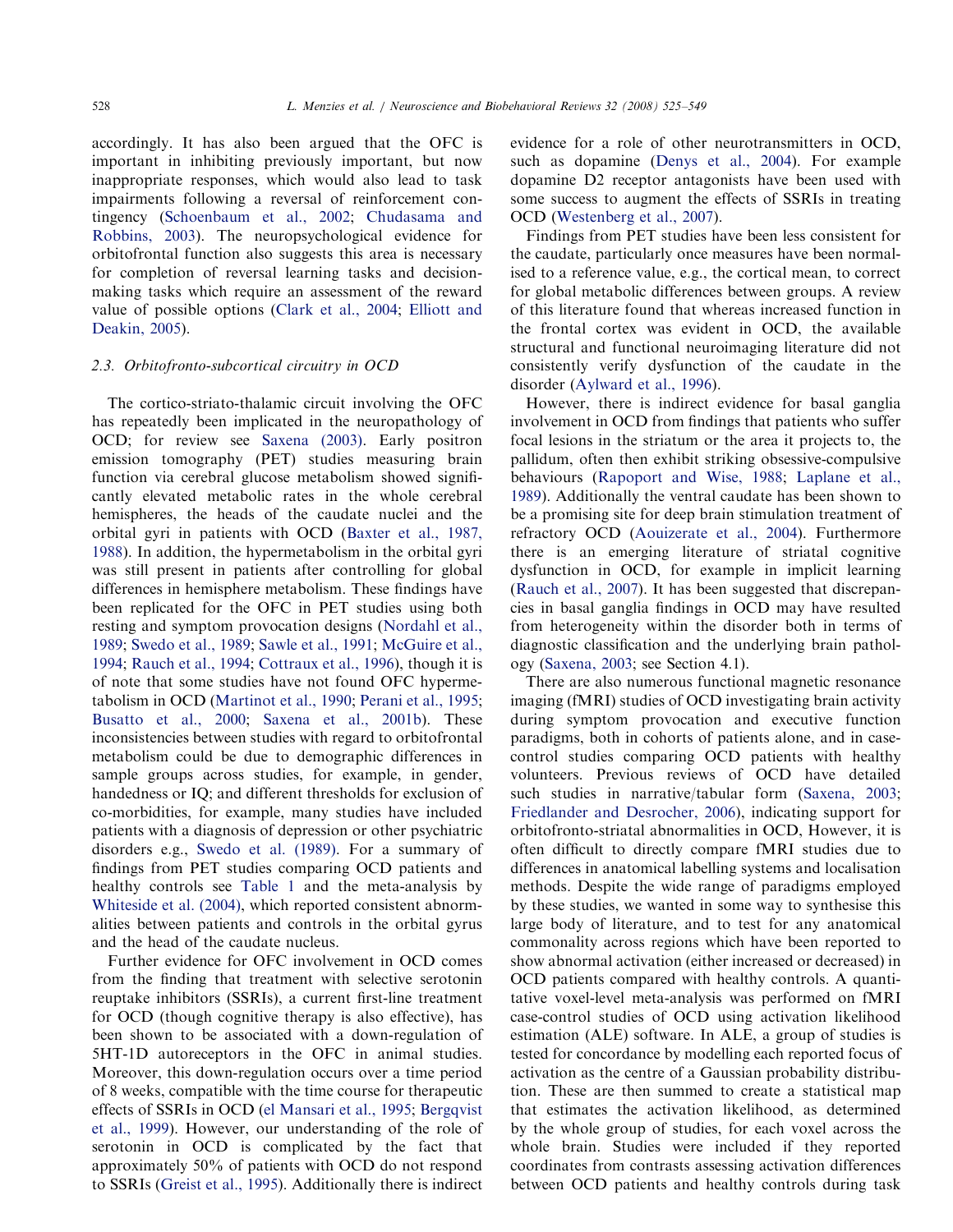|                |      |                                                         |                     | Significant case-control differences between OCD patients and healthy controls reported from PET studies                                                                                               |                                                                                                                                  |                           |                                                  |                                                                                                                                                                                                                                             |  |
|----------------|------|---------------------------------------------------------|---------------------|--------------------------------------------------------------------------------------------------------------------------------------------------------------------------------------------------------|----------------------------------------------------------------------------------------------------------------------------------|---------------------------|--------------------------------------------------|---------------------------------------------------------------------------------------------------------------------------------------------------------------------------------------------------------------------------------------------|--|
| Author         | Year | Sample                                                  | Design              | Direction                                                                                                                                                                                              | Region                                                                                                                           | Coordinates (if provided) | $p$ -Value                                       | Notes                                                                                                                                                                                                                                       |  |
|                |      |                                                         |                     |                                                                                                                                                                                                        |                                                                                                                                  | N<br>≻<br>×               | Space                                            |                                                                                                                                                                                                                                             |  |
| Baxter et al.  | 1987 | OCD 14 UPD<br>controls, 14<br>$N = 14$                  | FDG PET,<br>resting | $OCD > UPD$ and controls                                                                                                                                                                               | hemisphere<br>L cerebral                                                                                                         |                           |                                                  | tailed) were then analysed<br>in second seven patients<br>corrected $p < 0.05$ (two-<br>patients). Regions with<br>correction for multiple<br>identified (Bonferroni<br>$(p<0.05$ one-tailed)<br>tests on first seven<br>Region of interest |  |
|                |      |                                                         |                     | $OCD > UPD$ and controls                                                                                                                                                                               | R cerebral                                                                                                                       |                           |                                                  |                                                                                                                                                                                                                                             |  |
|                |      |                                                         |                     | $\text{OCD} > \text{UPD}$ and controls<br>$\text{OCD} > \text{UPD}$ and controls<br>$\text{OCD} > \text{UPD}$ and controls<br>$\text{OCD} > \text{UPD}$ and controls<br>$\text{OCD} > \text{controls}$ | L orbital gyrus to L<br>hemisphere ratio<br>R caudate head<br>R orbital gyrus<br>L caudate head<br>L orbital gyrus<br>hemisphere |                           |                                                  |                                                                                                                                                                                                                                             |  |
| Baxter et al.  | 1988 | controls, 10<br>${\cal N}=10$<br>$rac{1}{2}$            | FDG PET,<br>resting | OCD > healthy controls                                                                                                                                                                                 | hemisphere<br>L cerebral                                                                                                         |                           | 0.022                                            | Region of interest $p < 0.05$<br>(one-tailed) uncorrected                                                                                                                                                                                   |  |
|                |      |                                                         |                     | OCD > healthy controls                                                                                                                                                                                 | R cerebral                                                                                                                       |                           | 0.028                                            |                                                                                                                                                                                                                                             |  |
|                |      |                                                         |                     |                                                                                                                                                                                                        | L caudate head<br>hemisphere                                                                                                     |                           | 0.015                                            |                                                                                                                                                                                                                                             |  |
|                |      |                                                         |                     | OCD > healthy controls<br>OCD > healthy controls<br>OCD > healthy controls<br>OCD > healthy controls<br>OCD > healthy controls                                                                         | R caudate head                                                                                                                   |                           | 0.02                                             |                                                                                                                                                                                                                                             |  |
|                |      |                                                         |                     |                                                                                                                                                                                                        | R orbital gyrus<br>${\cal L}$ orbital gyrus                                                                                      |                           | 0.005<br>0.006                                   |                                                                                                                                                                                                                                             |  |
|                |      |                                                         |                     |                                                                                                                                                                                                        | L orbital gyrus to L<br>hemisphere ratio                                                                                         |                           | 0.025                                            |                                                                                                                                                                                                                                             |  |
|                |      |                                                         |                     | $OCD >$ healthy controls                                                                                                                                                                               | R orbital gyrus to R<br>hemisphere ratio                                                                                         |                           | 0.02                                             |                                                                                                                                                                                                                                             |  |
| Nordahl et al. | 1989 | ${}^{\circ}$<br>controls,<br>$N = 30$<br><b>CCD</b>     | FDG PET,<br>resting |                                                                                                                                                                                                        | L anterior OFC                                                                                                                   |                           | 0.017                                            |                                                                                                                                                                                                                                             |  |
|                |      |                                                         |                     |                                                                                                                                                                                                        | R posterior OFC<br>R anterior OFC<br>Anterior medial<br>OFC                                                                      |                           | 0.0015<br>0.002<br>0.034                         |                                                                                                                                                                                                                                             |  |
|                |      |                                                         |                     |                                                                                                                                                                                                        | L parieto-occipital<br>Superior occipital<br>L parietal<br>R parietal                                                            |                           | 0.04<br>0.01                                     | $0.07$ (trend)<br>$0.06$ (trend)                                                                                                                                                                                                            |  |
| Swedo et al.   | 1989 | $\stackrel{\rm controls,~18}{\rm OCD}$<br>${\cal N}=18$ | FDG PET,<br>resting | OCD > healthy controls                                                                                                                                                                                 | R prefrontal                                                                                                                     |                           |                                                  | correction so as to favour<br>No multiple comparisons<br>Many regions of interest.                                                                                                                                                          |  |
|                |      |                                                         |                     | OCD > healthy controls<br>OCD > healthy controls<br>OCD > healthy controls<br>OCD > healthy controls                                                                                                   | R sensorimotor<br>L orbitofrontal<br>L prefrontal<br>L premotor                                                                  |                           | $\frac{50.05}{50.05}$<br>${}_{<0.05}$<br>$<0.01$ | Type II error over Type I                                                                                                                                                                                                                   |  |

Table 1

L. Menzies et al. / Neuroscience and Biobehavioral Reviews 32 (2008) 525-549 529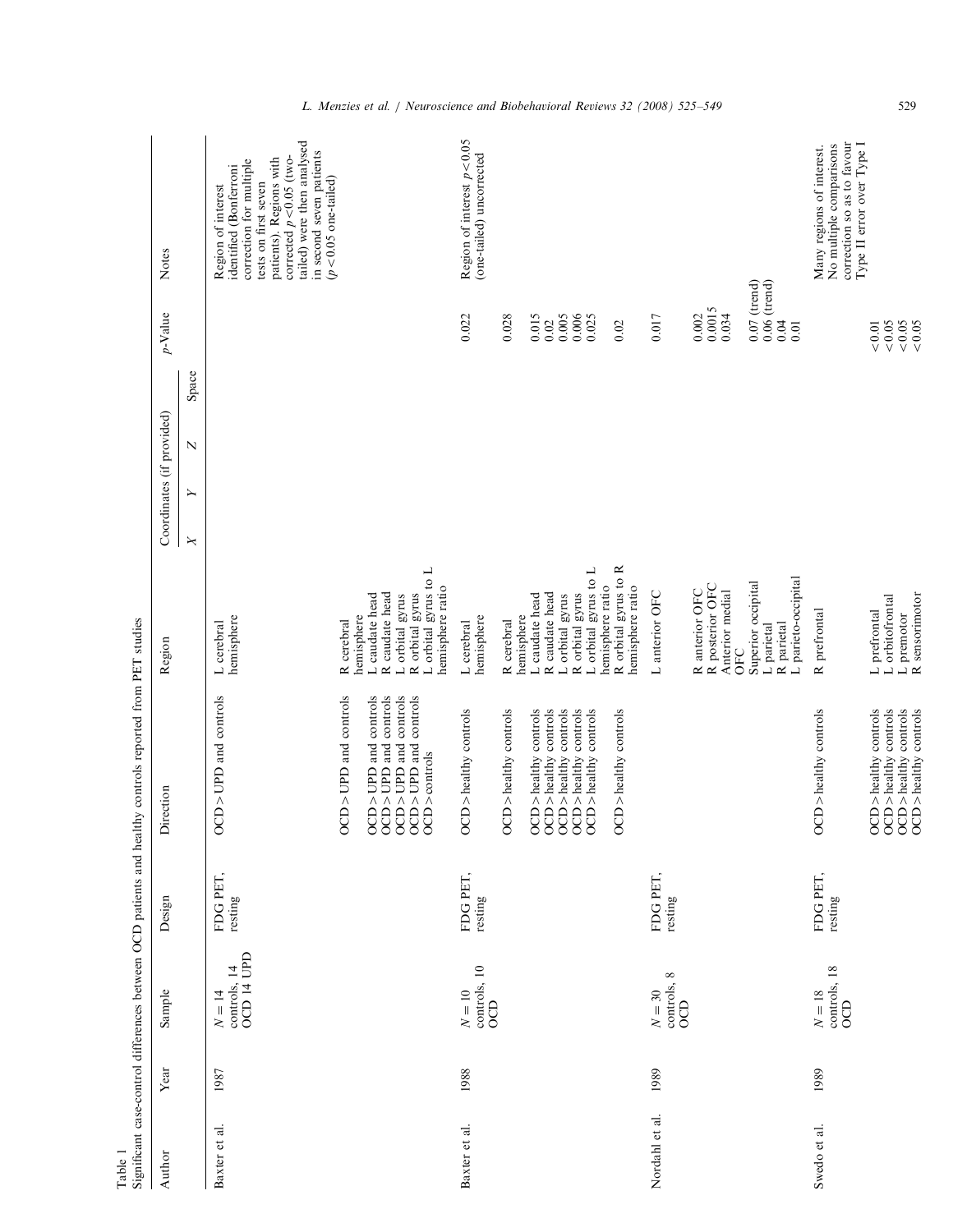| Table 1 (continued)      |      |                                                             |                                                           |                                                                                                                                                                                                             |                                                                                                                                                                        |                           |                           |                      |                         |                                                                                   |                                                                                                                                  |
|--------------------------|------|-------------------------------------------------------------|-----------------------------------------------------------|-------------------------------------------------------------------------------------------------------------------------------------------------------------------------------------------------------------|------------------------------------------------------------------------------------------------------------------------------------------------------------------------|---------------------------|---------------------------|----------------------|-------------------------|-----------------------------------------------------------------------------------|----------------------------------------------------------------------------------------------------------------------------------|
| Author                   | Year | Sample                                                      | Design                                                    | Direction                                                                                                                                                                                                   | Region                                                                                                                                                                 |                           | Coordinates (if provided) |                      |                         | $p$ -Value                                                                        | Notes                                                                                                                            |
|                          |      |                                                             |                                                           |                                                                                                                                                                                                             |                                                                                                                                                                        | $\overline{\mathbf{X}}$   | ≻                         | N                    | Space                   |                                                                                   |                                                                                                                                  |
|                          |      |                                                             |                                                           | OCD > healthy controls<br>OCD > healthy controls<br>$\text{OCD} > \text{health}$ y controls<br>$\text{OCD} > \text{health}$ y controls<br>$\text{OCD} > \text{health}$ y controls<br>OCD > healthy controls | anterior cingulate<br>anterior cingulate<br>R inferior temporal<br>paracentral<br>cerebellar<br>thalamus<br>$\overline{\phantom{0}}$<br>$\approx \approx$<br>$\propto$ |                           |                           |                      |                         | ${}_{<0.05}$<br>${}_{0.05}$<br>< 0.05<br>${}_{<0.05}$<br>${}_{<0.05}$<br>$< 0.01$ |                                                                                                                                  |
| Perani et al.            | 1995 | controls, 11<br>$N = 15$<br><b>CD</b>                       | FDG PET.<br>resting                                       | $CD >$ healthy controls<br>OCD > healthy controls<br>OCD > healthy controls<br>OCD > healthy controls<br>OCD > healthy controls<br>O                                                                        | Posterior cingulate<br>Putamen/Pallidum<br>Anterior cingulate<br>Mid cingulate<br>Thalamus                                                                             |                           |                           |                      |                         | < 0.0001<br>${}_{<0.001}$<br>${}_{0.001}$<br>${}_{<0.001}$<br>${}_{0.001}$        | Region of interest spheres,<br>Bonferroni corrected to<br>< 0.002                                                                |
| Saxena et al.            | 2001 | $OCD + MDD$ ,<br>$N = 27$ OCD,<br>27 MDD, 17<br>17 controls |                                                           | OCD > healthy controls                                                                                                                                                                                      | L thalamus                                                                                                                                                             | $-20$                     | $-22$                     | 18                   | <b>TAL</b>              | ${}_{0.001}$                                                                      | Whole brain coordinates<br>interest also found to be<br>reported here, L and R<br>thalamus regions of<br>significant at $< 0.05$ |
|                          |      |                                                             |                                                           | OCD > healthy controls                                                                                                                                                                                      | R thalamus                                                                                                                                                             | $\overline{16}$           | $-18$                     | $\Omega$             | TAL                     | 0.002                                                                             |                                                                                                                                  |
| Kwon et al.              | 2003 | controls, 14<br>$N = 14$<br>CO <sub>O</sub>                 | FDG PET,<br>resting                                       | CD > healthy controls<br>$\circ$                                                                                                                                                                            | R OFC                                                                                                                                                                  | 26                        | 28                        | $-24$                | <b>MNI</b>              | &0.005                                                                            | of >50 contiguous voxels<br>with cluster size threshold<br>$p<0.005$ uncorrected but                                             |
|                          |      |                                                             |                                                           | lealthy controls > OCD<br>lealthy controls > OCD<br>OCD > healthy controls<br>円<br>圧                                                                                                                        | parieto-occipital<br>L inferior parietal<br>L insula<br>$\overline{a}$                                                                                                 | $-42$<br>$-48$<br>$-10$   | $-8$<br>$-54$<br>$-84$    | 56<br>4              | <b>NNI</b><br>NNI<br>МN | &0.005<br>${}_{<0.005}$<br>${}_{<0.005}$                                          |                                                                                                                                  |
| Heuval et al.<br>Van den | 2004 | controls, 11<br>OCD<br>$N = 10$                             | PET, symptom<br>provocation<br>Oxygen-15                  | OCD > healthy controls                                                                                                                                                                                      | amygdala<br>$\overline{\phantom{0}}$                                                                                                                                   | $-18$                     | $\widetilde{\phantom{a}}$ | $-18$                | LAL                     | ${}_{<0.001}$                                                                     | with cluster size threshold<br>$p < 0.001$ uncorrected but<br>of $>$ 5 contiguous voxels                                         |
|                          |      |                                                             |                                                           | lealthy controls > OCD<br>lealthy controls > OCD<br>工<br>円                                                                                                                                                  | caudate<br>L DLPFC<br>$\approx$                                                                                                                                        | $-18$<br>$18\,$           | 4<br>$\overline{10}$      | 32<br>$\overline{1}$ | <b>TAL</b><br>TAL       | ${}_{<0.001}$<br>${}_{<0.001}$                                                    |                                                                                                                                  |
| Stein et al.             | 2006 | $\sim$<br>controls,<br>$N = 11$<br>$rac{1}{2}$              | inducing task<br>$H_2^{15}O$ PET<br>disgust               | OCD > healthy controls                                                                                                                                                                                      | L insula                                                                                                                                                               | 42                        | $\frac{4}{1}$             | $\circ$              | <b>NNI</b>              | 0.002                                                                             | value at voxel level FWE<br>Region of interested, $p$<br>corrected for volume                                                    |
| Harrison et al.          | 2006 | $\rm{controls},\ 7$<br>${\cal N}=9$<br>$rac{1}{2}$          | $\mathrm{H}_2^{15}\mathrm{O}$ PET,<br>Cognitive<br>Stroop | lealthy controls > OCD<br>工                                                                                                                                                                                 | L postcentral gyrus                                                                                                                                                    | $-24$                     | $-30$                     | 48                   | <b>NNI</b>              | < 0.001                                                                           | $p < 0.001$ , $> 20$ contiguous<br>analysis also conducted,<br>finding abnormalities in<br>voxels. Multivariate                  |
|                          |      |                                                             |                                                           | ealthy controls > OCD<br>工                                                                                                                                                                                  | L medial frontal                                                                                                                                                       | $-26$                     | $\infty$                  | $\overline{16}$      | <b>NINI</b>             | ${}_{<0.001}$                                                                     | similar areas                                                                                                                    |
|                          |      |                                                             |                                                           | lealthy controls > OCD<br>ᄑ                                                                                                                                                                                 | L medial frontal<br>gyrus                                                                                                                                              | $\widetilde{\phantom{0}}$ | 58                        | $\infty$             | <b>NI</b>               | ${}_{0.001}$                                                                      |                                                                                                                                  |
|                          |      |                                                             |                                                           | OCD > healthy controls                                                                                                                                                                                      | gyrus<br>L caudate                                                                                                                                                     | $-16$                     | $\widetilde{\mathcal{C}}$ | 16                   | <b>NINI</b>             | ${}_{0.001}$                                                                      |                                                                                                                                  |

# 530 L. Menzies et al. / Neuroscience and Biobehavioral Reviews 32 (2008) 525–549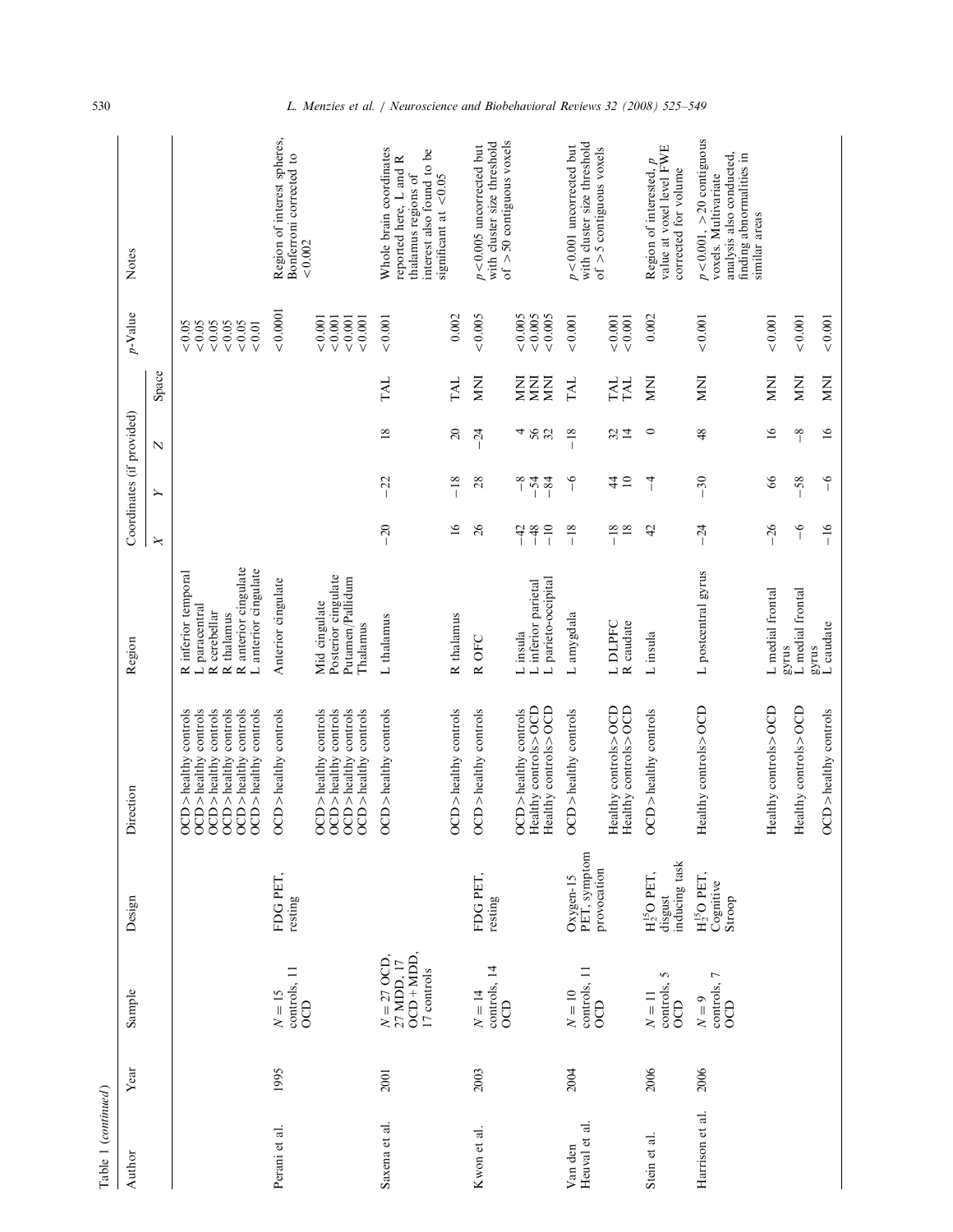performance (Shapira et al., 2003; Ursu et al., 2003; Cannistraro et al., 2004; Mataix-Cols et al., 2004; Fitzgerald et al., 2005; Maltby et al., 2005; Nakao et al., 2005a; Schienle et al., 2005; van den Heuvel et al., 2005; Viard et al., 2005; Remijnse et al., 2006; Lawrence et al., 2007; Rauch et al., 2007; Roth et al., 2007; Yucel et al., 2007). Studies not directly assessing case-control activation differences between patients and healthy volunteers were not included. A full description of the method can be found elsewhere (Turkeltaub et al., 2002; Laird et al., 2005c). Briefly, the spatial normalisation template was noted for each study and coordinates were then automatically transformed into a single standard space template (Talairach and Tournoux, 1988) using the icbm2tal transform (Lancaster et al., 2007). The studies were then inserted into a database in BrainMap (Fox and Lancaster, 2002; Laird et al., 2005b) for further analysis. Each included focus was blurred with a kernel width (FWHM) of 12 mm, and the ALE statistic was computed for every voxel in the brain. Statistical significance was determined by a permutation test corrected for multiple comparisons; 5000 permutations of randomly generated foci were performed, using the same smoothing kernel and the same number of foci used in computing the ALE values. The final ALE maps were thresholded at  $p < 0.05$  (FDR-corrected) and overlaid onto a template generated by spatially normalising

The results of this meta-analysis (Fig. 2 and Table 2) provide clear support for abnormalities of orbitofrontostriatal regions in OCD. However, there are also consistent foci of activation abnormalities in lateral frontal, anterior cingulate, middle occipital and parietal cortices and cerebellum, suggesting that more distributed large-scale brain systems may be involved in OCD. However, it must be borne in mind that combining studies using many different paradigms is an oversimplification, justified by the desire to know overall if there are consistent abnormalities in OCD, but troubled by the difficulty of interpreting what this activation might mean in terms of related cognitive function on task performance. Future meta-analysis of fMRI data on OCD will seek to address this issue of task heterogeneity in more detail.

# 2.4. How might deficits in the regions within this frontostriatal circuit relate to the expression of OCD symptoms?

The precise relationship between OCD symptom expression and dysregulation of the orbitofronto-striatal circuit has yet to be well-characterised. Graybiel and Rauch (2000) have put forward a cortico-basal ganglia model of



Fig. 2. Results from a quantitative voxel-level meta-analysis of fMRI studies reporting case-control differences for OCD across a range of paradigms: (a) areas where activation was greater in OCD patients than healthy controls  $(p<0.05)$  and (b) areas where activation was greater in healthy controls than OCD patients ( $p < 0.05$ ). R and L markers denote side of brain, numbers denote z dimension of each slice in MNI space. See Table 2 for full details of anatomical coordinates.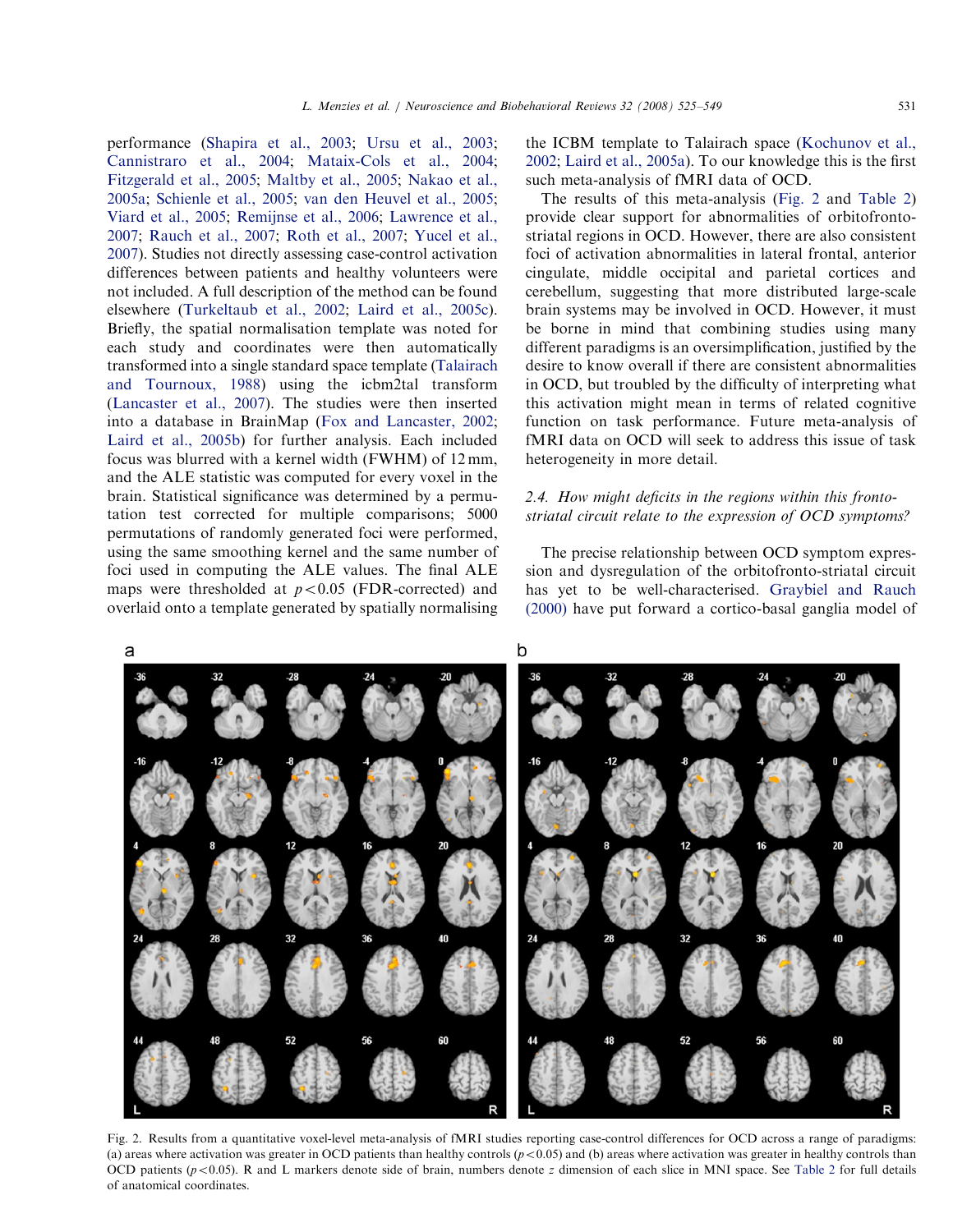| Cluster        | Volume $\text{(mm}^3)$                                      |                  | Weighted centre |         | Maximum   | ALE maxima and submaxima |       |                | Region/approximate BA            |
|----------------|-------------------------------------------------------------|------------------|-----------------|---------|-----------|--------------------------|-------|----------------|----------------------------------|
|                |                                                             | $\boldsymbol{X}$ | Y               | Z       | ALE value | $\boldsymbol{X}$         | Y     | Z              |                                  |
|                | Activation in OCD patients > activation in healthy controls |                  |                 |         |           |                          |       |                |                                  |
| 1              | 4912                                                        | 3.0              | 22.8            | 31.0    | 0.0080    | $-2$                     | 14    | 34             | L anterior cingulate BA 32       |
|                |                                                             |                  |                 |         | 0.0073    | $\mathbf{0}$             | 32    | 18             | L anterior cingulate BA 32       |
|                |                                                             |                  |                 |         | 0.0069    | 6                        | 28    | 34             | R medial frontal gyrus BA 6      |
|                |                                                             |                  |                 |         | 0.0064    | 8                        | 18    | 38             | R anterior cingulate BA 32       |
| 2              | 2960                                                        | $-44.8$          | 29.5            | $-0.4$  | 0.0094    | $-46$                    | 36    | $\overline{2}$ | L inferior frontal gyrus BA 45   |
|                |                                                             |                  |                 |         | 0.0061    | $-44$                    | 22    | $-6$           | L inferior frontal gyrus BA 47   |
| 3              | 1064                                                        | 22.1             | $-15.8$         | $-12.9$ | 0.0062    | 22                       | $-16$ | $-14$          | R parahippocampal gyrus BA28     |
| 4              | 888                                                         | 2.1              | $-3.8$          | 15.6    | 0.0066    | $\overline{4}$           | $-4$  | 16             | R thalamus                       |
| 5              | 768                                                         | $-27.0$          | $-47.9$         | 49.9    | 0.0078    | $-28$                    | $-48$ | 50             | L parietal (precuneus) BA 7      |
| 6              | 704                                                         | 6.2              | $-21.1$         | 3.2     | 0.0074    | 6                        | $-22$ | $\overline{4}$ | R thalamus                       |
| 7              | 648                                                         | $-40.4$          | $-64.2$         | 4.5     | 0.0069    | $-42$                    | $-64$ | $\overline{4}$ | L mid occipital gyrus BA 37      |
| 8              | 640                                                         | 32.2             | 10.1            | 7.8     | 0.0074    | 32                       | 10    | 8              | R claustrum                      |
| 9              | 592                                                         | 43.3             | 21.1            | $-4.8$  | 0.0059    | 44                       | 22    | $-6$           | R inferior frontal gyrus BA 47   |
| 10             | 440                                                         | 8.1              | 10.0            | 13.8    | 0.0060    | 8                        | 10    | 14             | R caudate                        |
| 11             | 360                                                         | $-16.1$          | 31.6            | $-10.0$ | 0.0058    | $-16$                    | 32    | $-10$          | L medial frontal gyrus BA 10     |
| 12             | 320                                                         | 12.6             | 42.5            | 0.6     | 0.0059    | 12                       | 42    | $\mathbf{0}$   | R anterior cingulate BA 32       |
| 13             | 312                                                         | $-0.6$           | $-44.8$         | 18.1    | 0.0059    | $-2$                     | $-44$ | 18             | L posterior cingulate BA 30      |
| 14             | 304                                                         | 24.7             | 20.7            | $-7.7$  | 0.0057    | 24                       | 20    | $-8$           | R claustrum                      |
| 15             | 288                                                         | $-16.9$          | 12.3            | 43.8    | 0.0058    | $-18$                    | 12    | 44             | L medial frontal gyrus BA 32     |
| 16             | 256                                                         | 25.1             | $-16.8$         | 54.8    | 0.0058    | 24                       | $-18$ | 56             | R precentral gyrus BA 6          |
|                | Activation in healthy controls > activation in OCD patients |                  |                 |         |           |                          |       |                |                                  |
| 1              | 1920                                                        | $-26.3$          | 17.9            | $-2.8$  | 0.0048    | $-20$                    | 16    | $-6$           | L putamen                        |
|                |                                                             |                  |                 |         | 0.0048    | $-24$                    | 16    | $-2$           | L putamen                        |
|                |                                                             |                  |                 |         | 0.0044    | $-34$                    | 18    | $-2$           | L inferior frontal BA 47         |
|                |                                                             |                  |                 |         | 0.0041    | $-32$                    | 18    | 10             | L insula BA 13                   |
| $\overline{c}$ | 1864                                                        | $-6.2$           | 20.7            | 36.7    | 0.0061    | $-6$                     | 22    | 38             | L anterior cingulate BA 32       |
| 3              | 928                                                         | 5.3              | 13.6            | 9.6     | 0.0071    | 6                        | 14    | 10             | R caudate                        |
| 4              | 624                                                         | 32.5             | 47.5            | 2.6     | 0.0053    | 32                       | 48    | $\overline{2}$ | R inferior frontal BA 44         |
| 5              | 496                                                         | $\overline{0}$   | $-79.4$         | $-15.7$ | 0.0048    | $\mathbf{0}$             | $-80$ | $-16$          | R cerebellum                     |
| 6              | 280                                                         | $-24.5$          | $-3.2$          | $-18.4$ | 0.0041    | $-24$                    | $-8$  | $-16$          | L parahippocampal gyrus/amygdala |
|                |                                                             |                  |                 |         | 0.0041    | $-24$                    | 2     | $-20$          | L uncus BA 28                    |

Table 2 Significant foci of case-control abnormalities in fMRI studies of OCD from an ALE meta-analysis

Abbreviations: L, Left; R, Right; BA, Brodmann area.

Talairach coordinates are reported.

OCD based on findings that the basal ganglia influence both motor pattern generators in the spinal cord and brainstem as well as putative 'cognitive pattern generators' in the cerebral cortex. They suggest that activity in frontostriatal loops may be involved in establishing cognitive habits, just as they are in the development of motor habits. Saxena et al. (1998, 2001a) have explored this model further, proposing that OCD is mediated by an imbalance between the direct (excitatory) and indirect (inhibitory) pathways within this circuit, which leads to emergence of obsessive-compulsive behaviours. Multiple tiers of evidence implicate the OFC in the representation of rewards and punishments (O'Doherty et al., 2001; Murray et al., 2007), in anxiety and emotional processing (Zald and Kim, 1996b; Kalin et al., 2007) and in inhibitory control (Elliott et al., 2000). Since compulsions are classically posited to reduce anxiety, and suggest underlying inhibitory deficits (Chamberlain et al., 2005), it is plausible that OFC dysfunction plays an important role in the manifestation of OCD symptoms. Indeed, PET studies show that OFC activity in

OCD patients is increased compared to controls in the resting state (see Section 2.3 and Table 1) and furthermore, that this normalises following successful treatment (Saxena et al., 1999).

# 3. Evidence from cognitive studies of OCD

There are interesting paradoxes when considering support for the orbitofronto-striatal model from cognitive studies of OCD. Below, consistent findings of impairment in response inhibition and attentional set-shifting are contrasted with inconsistent reports on decision-making. Deficits in spatial working memory (van der Wee et al., 2003) and implicit learning (Rauch et al., 2007) have also been reported.

#### 3.1. Response inhibition

Using objective computerised neuropsychological tests, several studies have reported response inhibition deficits in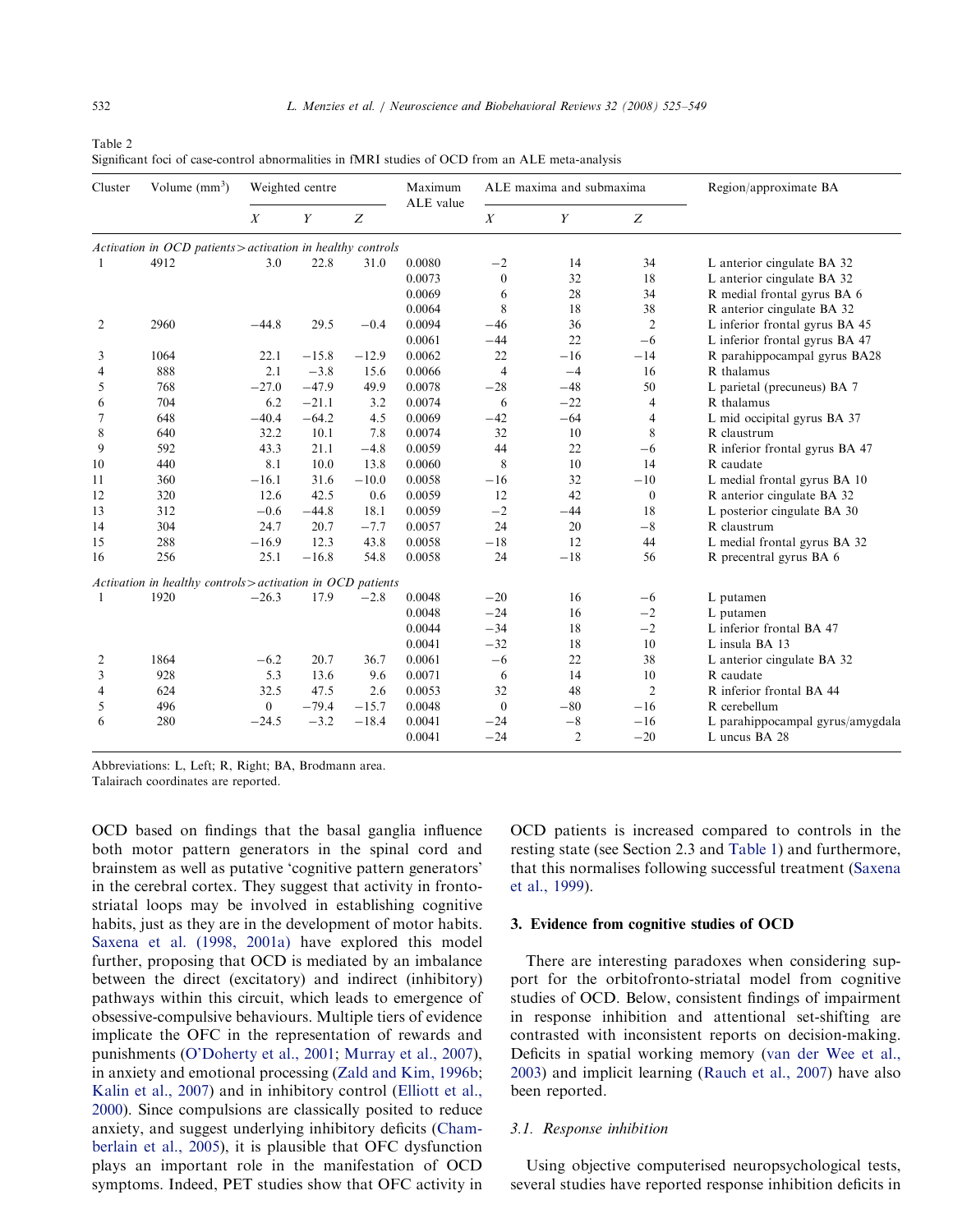OCD, using tasks such as go/no-go and stop-signal reaction time (SSRT) which examine motor inhibitory processes, and also the Stroop task, a putative test of cognitive inhibition (Hartston and Swerdlow, 1999; Bannon et al., 2002, 2006; Penades et al., 2005, 2007; Chamberlain et al., 2006, 2007b). For example, response inhibition deficits have been reported in OCD patients when performing the SSRT, which measures the time taken to internally suppress pre-potent motor responses (Chamberlain et al., 2006). Unaffected first-degree relatives of OCD patients are also impaired on this task compared with unrelated healthy controls, suggesting that response inhibition may be an endophenotype (or intermediate phenotype) for OCD (Chamberlain et al., 2007b; see Section 5). Interestingly, performance of the SSRT is thought to be critically dependent upon an intact right inferior frontal gyrus in patients with frontal lesions, but not correlated with the extent of damage to the right orbitofrontal gyrus (Aron et al., 2003, 2004). However, functional neuroimaging studies of motor inhibition have generally identified a more extensive system of regions including orbitofrontal, anterior cingulate, dorsolateral and medial frontal, temporal and parietal cortices, the cerebellum and the basal ganglia (Godefroy et al., 1996; Humberstone et al., 1997; Garavan et al., 1999; Rubia et al., 1999, 2000, 2001a, 2001c; Horn et al., 2003). Notably, many of these areas have not yet been targets of investigation by neuroimaging in OCD and so the existence of structural abnormalities in these regions in OCD is unknown.

#### 3.2. Set shifting

Deficits in cognitive set shifting are also evident in OCD. These have been concerned with two quite different forms of shift: affective set shifting, where the affective or reward value of a stimulus changes over time (e.g., a rewarded stimulus is no longer rewarded), and *attentional* set shifting, where the stimulus dimension (e.g., shapes or colours) to which the subject must attend is changed. Work in primates has suggested a double dissociation between these types of shift, with affective shifts being dependent upon the OFC and attentional shifts requiring the lateral prefrontal cortex (Roberts et al., 1992; Dias et al., 1996; Hornak et al., 2004).

At first glance, the literature suggests impairments in OCD in both affective and attentional shift domains as exemplified by the Object Alternation Task (OAT) and the CANTAB intra-dimensional/extra-dimensional (ID/ED) set shifting task, respectively (Veale et al., 1996; Abbruzzese et al., 1997; Aycicegi et al., 2003; Watkins et al., 2005; Chamberlain et al., 2006). However, there have been recent doubts concerning the specific sensitivity of the OAT to orbitofrontal damage since other frontal lobe lesions may affect this task (Freedman et al., 1998). The sensitivity of the OAT to cognitive dysfunction in OCD is also questionable; 1 study showed intact performance on this

task in OCD patients (Katrin Kuelz et al., 2004). Using a probabilistic learning and reversal task where subjects must acquire and then reverse a two-choice visual discrimination, a task reported to be dependent on the integrity of the OFC (Fellows and Farah, 2003), a recent study also reported intact performance in (largely medicated) patients with OCD (despite impairment in other cognitive domains) (Chamberlain et al., 2007a). This finding suggests either that this probabilistic reversal learning task is not sufficiently sensitive to identify what are likely therefore to be subtle changes in orbitofrontal regions in OCD; that OCD patients do not have cognitive deficits on orbitofrontal-based cognitive tasks; or that SSRIs affect performance on this task. Of note, a reversal learning fMRI study reported reduced activation of OFC, dorsolateral prefrontal cortex, anterior prefrontal cortex and insula in OCD patients during affective switching compared with healthy controls (Remijnse et al., 2006), indicating that there may be abnormalities in patients during reversal learning tasks at a brain functional level. However, it must be appreciated that this study involved considerable patient co-morbidity which could account for aberrant activations.

Deficits of attentional set shifting in OCD have been found in several neurocognitive studies using the CAN-TAB ID/ED set shifting task (Veale et al., 1996; Watkins et al., 2005; Chamberlain et al., 2006, 2007b). This deficit is most consistently reported at the ED stage (in which the stimulus dimension, e.g., shape, colour or number, alters and subjects have to inhibit their attention to this dimension and attend to a new, previously irrelevant dimension). The ED stage is analogous to the stage in the Wisconsin Card Sorting Task where a previously correct rule for card sorting is changed and the subject has to respond to the new rule (Berg, 1948). This ED shift impairment in OCD patients is considered to reflect a lack of cognitive or attentional flexibility and may be related to the repetitive nature of OCD symptoms and behaviours. Deficits in attentional set shifting are considered to be more dependent upon dorsolateral and ventrolateral prefrontal regions than the orbital prefrontal regions included in the orbitofronto-striatal model of OCD (Pantelis et al., 1999; Rogers et al., 2000; Nagahama et al., 2001; Hampshire and Owen, 2006), again suggesting that cognitive deficits in OCD may not be underpinned exclusively by OFC pathology.

# 3.3. Planning

There is also evidence for dorsolateral prefrontal cortex (DLPFC) dysfunction in patients with OCD, in conjunction with impairment on a version of the Tower of London, a task often used to probe planning aspects of executive function. A neuroimaging study demonstrated planning impairments in OCD patients on this task, which were associated with decreased activation compared with matched controls in DLPFC, premotor cortex, anterior cingulate cortex, precuneus, inferior parietal cortex,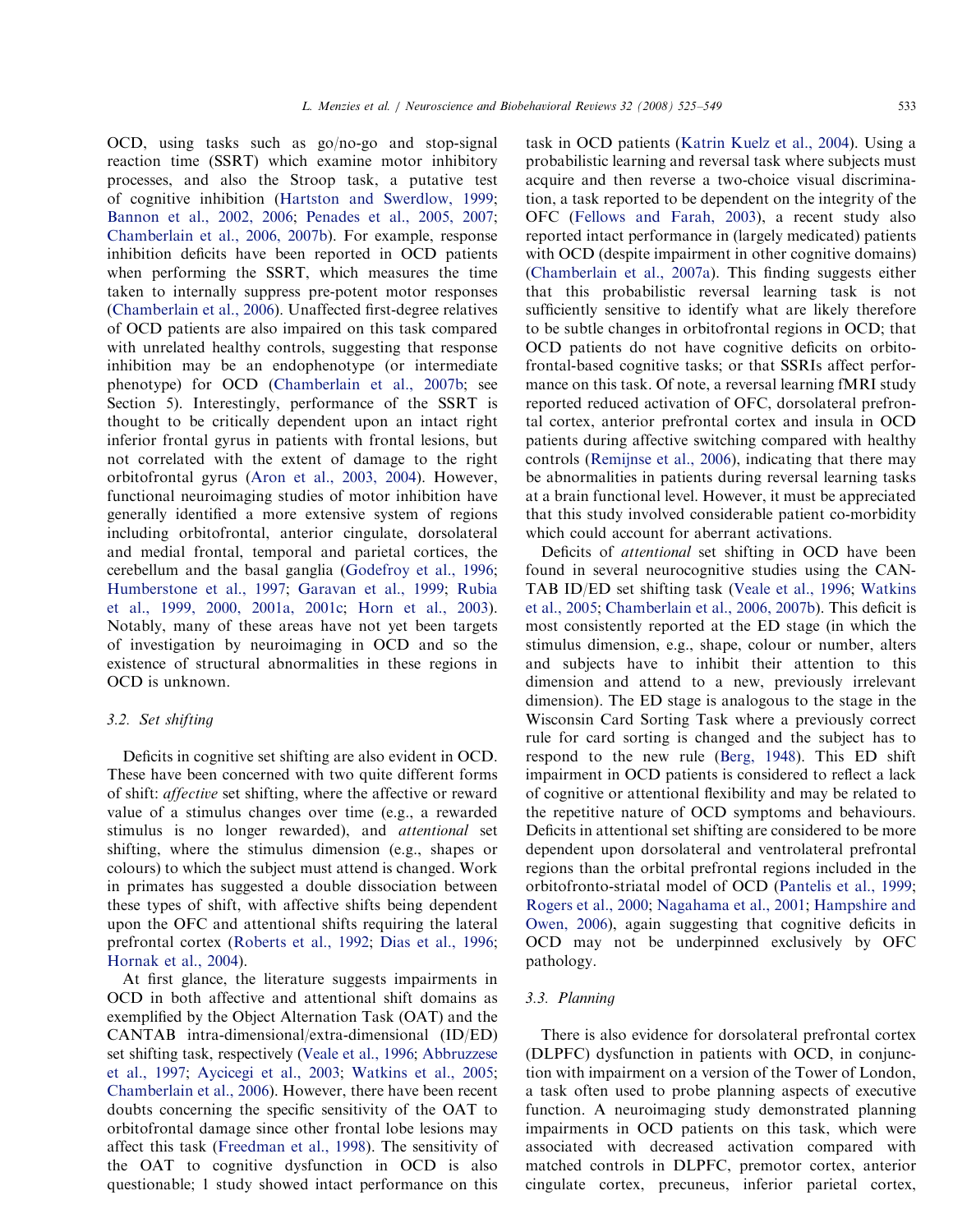caudate and putamen (van den Heuvel et al., 2005). The authors propose that their findings represent decreased responsiveness in dorsal prefronto-striatal circuits in OCD, suggesting that cognitive impairments in OCD are related to differences in brain regions outside the affective orbitofrontal loop, perhaps also including abnormalities in the dorsolateral prefronto-striatal loop (Alexander et al., 1986). This loop involves projections from the DLPFC and posterior parietal areas to the head of the caudate, then to the mediodorsal and ventral anterior thalamus via the globus pallidus and substantia nigra pars reticulata, and may be involved in spatial attention and working memory processes. Impairment on the Tower of London task has also been demonstrated in healthy first-degree relatives of OCD patients (Delorme et al., 2007).

#### 3.4. Decision-making

Lesion studies have suggested that orbitofrontal damage often leads to impairments in decision-making (see Section 2.2), thought to reflect the function of the OFC in: (i) integrating affective information relayed from other limbic areas, (ii) attributing reward value to stimuli or behavioural response outcomes and (iii) suppressing responses which are now inappropriate. Indeed, some have even conceptualised OCD as a disorder of decision-making caused by orbitofrontal dysfunction (Sachdev and Malhi, 2005). However, using tasks such as the Iowa gambling task, which aims to simulate real-life decision-making and is known to be sensitive to frontal lobe dysfunction, there have been inconsistent findings as to whether OCD patients have decision-making impairments (Bechara et al., 1994; Cavedini et al., 2002; Nielen et al., 2002). In addition, using a different task, the Rogers et al. (1999) gamble task, decision-making has been repeatedly found to be intact in patients with OCD despite impairment on other tasks (Watkins et al., 2005; Chamberlain et al., 2007a).

In summary, there is some incongruence between cognitive findings and the orbitofronto-striatal model of OCD. Although there is reasonably well-replicated evidence that patients with OCD are impaired in response inhibition and in attentional set-shifting, regions thought to be necessary for these functions are not exclusively limited to the lateral orbitofrontal loop. In addition, there is little conclusive evidence to suggest that patients with OCD are impaired on tasks classically thought to be dependent upon the OFC, such as reversal learning and decision-making. Findings from the cognitive tests discussed in this review are summarised in Table 3, along with putative brain regions thought to be important for each cognitive process. These findings raise questions concerning the relationship between cognitive function and the orbitofrontal dysfunction identified in OCD and the potential involvement of additional brain regions in OCD pathology. This will be discussed further after a consideration of the structural MRI findings in OCD.

#### 4. Findings from structural MRI

# 4.1. Region of interest studies

The evidence in support of the orbitofronto-striatal model of OCD from PET studies (see Section 2.3) has led many groups to search within these regions for structural brain abnormalities in patients. The majority of studies have utilised a case-control region-of-interest (ROI) approach, which was until recently the main analysis method available. These studies have suggested that structural abnormalities are evident in OCD patients within the affective fronto-striatal loop. The most consistent finding has been reduced volume in OFC (Szeszko et al., 1999; Choi et al., 2004; Kang et al., 2004; Atmaca et al., 2006, 2007); significant abnormalities have also been reported elsewhere, including in the basal ganglia, thalamus, amygdala, anterior cingulate and hippocampus (Scarone et al., 1992; Robinson et al., 1995; Aylward et al., 1996; Jenike et al., 1996; Rosenberg and Keshavan, 1998; Szeszko et al., 1999, 2004a; Gilbert et al., 2000; Kwon et al., 2003; Choi et al., 2004, 2006; Kang et al., 2004; Atmaca et al., 2006, 2007).

In accordance with the orbitofronto-striatal model of OCD, reduced striatal volumes have been reported several times in patients (Robinson et al., 1995; Rosenberg et al., 1997b; Szeszko et al., 2004a), but the direction of findings is not entirely consistent; increased volume of the head of the right caudate has also been reported in OCD (Scarone et al., 1992) and a review in 1996 reported no consistent differences in caudate volume in OCD (Aylward et al., 1996).

The thalamus has also been implicated with findings of increased volume in OCD (Gilbert et al., 2000; Atmaca et al., 2006), and a subsequent reduction of thalamic volume after 12-week treatment with the SSRI paroxetine (Gilbert et al., 2000) but not following Cognitive Behavioural Therapy (CBT) (Rosenberg et al., 2000). Given that SSRIs and CBT are both recognised as first-line treatments of OCD (Stein et al., 2007), with some positing cognitive therapy to be more effective than SSRIs (Foa et al., 2005), these data suggesting a differential effect of cognitive and pharmacological treatments on brain structure are of considerable interest. However, replication is warranted when comparing findings from studies using small samples, and there is also a need to study therapy-associated effects on brain structure beyond a 12-week treatment period, particularly in the case of CBT where treatment-response time may be longer than this (Grados et al., 1999).

Other studies have emphasised limbic elements of the circuit with findings of significantly increased anterior cingulate volume (Szeszko et al., 2004a), decreased hippocampal volume (Kwon et al., 2003), a loss of the normal hemispheric asymmetry of the hippocampal–amygdala complex (Szeszko et al., 1999) and other amygdala volumetric differences (Szeszko et al., 1999, 2004b). Finally, reduced pituitary volume has been reported in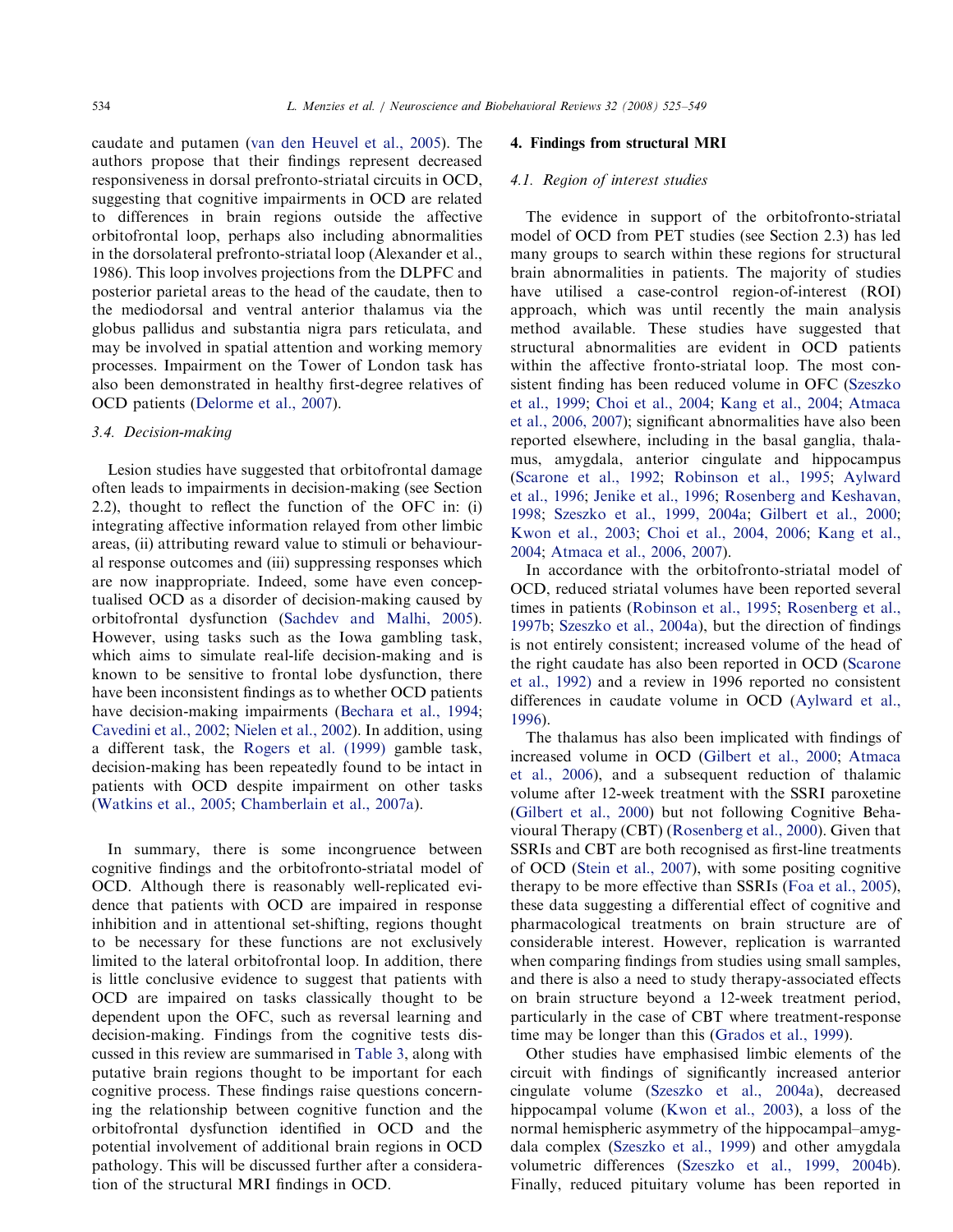Summary of findings from neuropsychological testing of OCD patients on the cognitive tasks discussed in this review

| Cognitive process     | Cognitive<br>subdomain                 | Task(s)                                                 | Putative underlying brain region(s)                                                                                                                                       | Findings in OCD to date                                                                                                                  |
|-----------------------|----------------------------------------|---------------------------------------------------------|---------------------------------------------------------------------------------------------------------------------------------------------------------------------------|------------------------------------------------------------------------------------------------------------------------------------------|
| Inhibitory control    | Motor inhibition                       | Stop-signal task;<br>$Go/no-go task$                    | Predominantly a right-sided network<br>including right inferior frontal gyrus,<br>anterior cingulate, frontal, temporal                                                   | Impaired: Bannon et al. (2002, 2006);<br>Chamberlain et al. (2006a, 2007b);<br>Penades et al. (2007)                                     |
|                       |                                        |                                                         | and parietal cortices                                                                                                                                                     | Intact: Bohne et al. $(2008)^a$                                                                                                          |
|                       | Cognitive<br>inhibition                | Stroop task                                             |                                                                                                                                                                           | Impaired: Hartston and Swerdlow<br>(1999); Penades et al. (2005, 2007);<br>Bannon et al. (2002, 2006)                                    |
| Cognitive flexibility | Attentional set<br>shifting            | CANTAB intra-<br>dimensional/extra-<br>dimensional task | Ventrolateral and dorsolateral<br>prefrontal cortex                                                                                                                       | Impaired: Veale et al. (1996); Watkins<br>et al. (2005); Chamberlain et al. (2006a,<br>$2007b$ )                                         |
|                       | Simple reversal                        | Object alternation<br>task                              | Orbitofrontal cortex, medial<br>prefrontal, anterior cingulate, frontal<br>pole                                                                                           | Intact: Nielen and Den Boer (2003) <sup>b</sup><br>Impaired: Abbruzzese et al. (1997);<br>Aycicegi et al. (2003)                         |
|                       |                                        |                                                         |                                                                                                                                                                           | Intact: Katrin Kuelz et al. (2004)                                                                                                       |
|                       | Probabilistic and<br>reversal learning | Probabilistic<br>reversal learning                      | Orbitofrontal cortex                                                                                                                                                      | Impaired: Remijnse et al. $(2006)^c$                                                                                                     |
|                       |                                        |                                                         |                                                                                                                                                                           | Intact: Chamberlain et al. (2007a)                                                                                                       |
| Executive planning    |                                        | Tower of London                                         | Dorsolateral prefrontal cortex and<br>associated network including premotor<br>cortex, anterior cingulate, precuneus,<br>inferior parietal cortex, caudate and<br>putamen | Impaired: Veale et al. (1996); Nielen<br>and Den Boer (2003); Van den Heuvel<br>et al. (2005); Chamberlain et al. (2007a)                |
| Decision-making       |                                        | Iowa gambling task                                      | Orbitofrontal cortex and other frontal                                                                                                                                    | Impaired: Cavedini et al. (2002)                                                                                                         |
|                       |                                        |                                                         | areas                                                                                                                                                                     | Intact: Nielen et al. (2002)                                                                                                             |
|                       |                                        | Rogers gambling<br>task                                 | Orbitofrontal cortex and other frontal<br>areas                                                                                                                           |                                                                                                                                          |
|                       |                                        |                                                         |                                                                                                                                                                           | Intact: Watkins et al. (2005);<br>Chamberlain et al. (2007a, b)                                                                          |
| Implicit learning     |                                        | Serial reaction time<br>task                            | Caudate/ventral striatum,<br>hippocampus, frontal areas                                                                                                                   | Intact: no between-group behavioural<br>difference but aberrant recruitment of<br>brain regions in an fMRI study (Rauch<br>et al. (2007) |

<sup>a</sup>Likely due to relative task insensitivity (go/no-go).

<sup>b</sup>Unclear how data for subjects 'failing' stages were dealt with in this study; exclusion of data for subjects failing a stage is unduly conservative. c Fewer points accumulated. 50–90% of participants had a co-morbid axis-I mood disorder—a major confound for probabilistic learning (depressive patients show deficits on this task).

unmedicated children with OCD (MacMaster et al., 2006) and reduced anterior superior temporal volume has also been found in patients with OCD (Choi et al., 2006). Other studies have chosen to look specifically at white matter abnormalities, with findings of reduced total white matter (Jenike et al., 1996), decreased retrocallosal white matter including in the parieto-occipital area (Breiter et al., 1994; Jenike et al., 1996), and increased size of the corpus callosum in patients with OCD (Rosenberg et al.,

1997a). See Fig. 3 summarising z-scores for significant findings from previous ROI studies.

Given the diversity of methods used to examine the OFC, for example in defining anatomical boundaries, the repeated finding of reduced OFC volume in OCD patients appears to be remarkably robust (though this could represent a publication bias). However, these MRI findings also demonstrate inconsistencies in the direction of reported volume changes of some structures, particularly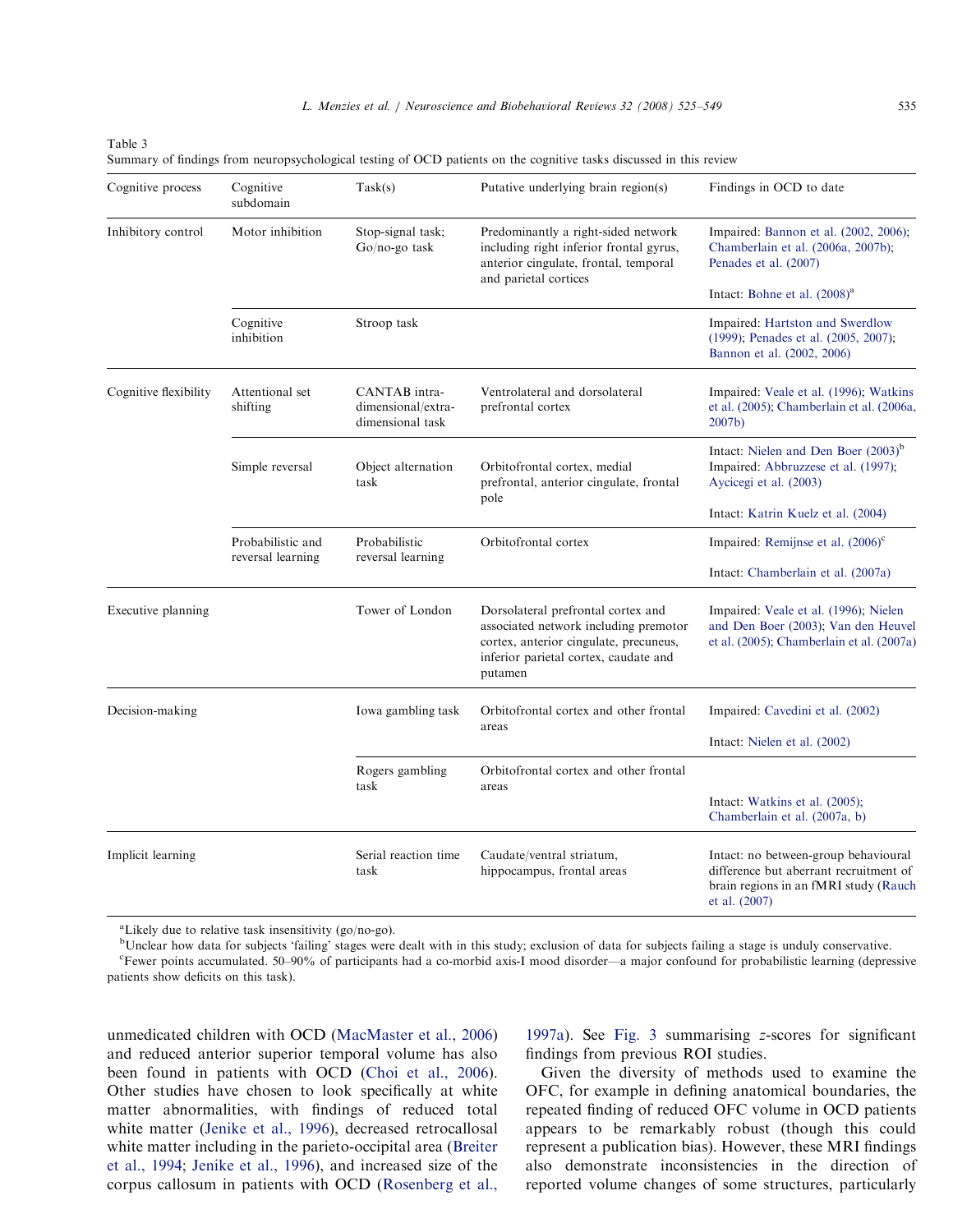

Fig. 3. Summary of significant structural abnormalities identified by case-control, region-of-interest MRI studies of OCD patients compared with healthy controls. Positive z-scores represent increased region volume in OCD patients compared with healthy controls, negative z-scores represent decreased region volume in OCD. Each bar represents the z-score for a significant case-control difference identified from a previous study.

with regard to the basal ganglia. This discrepancy may be partly explained by heterogeneity within the OCD phenotype. For example, in a subgroup of patients with OCD, basal ganglia enlargement may occur as a result of antibody-mediated inflammation as part of Paediatric Autoimmune Neuropsychiatric Disorder Associated with Streptococcal infection (PANDAS) (Giedd et al., 2000; Peterson et al., 2000; Swedo and Grant, 2005). On the other hand, some OCD studies may have included more patients with co-morbid tic disorders such as Tourette's syndrome, in which there is evidence to suggest reduced basal ganglia volumes (Peterson et al., 1993). Additionally differences in striatal findings may be related to age differences between samples, which are known to have an effect on striatal volume (Toga et al., 2006). Further evidence is still required to fully assess the occurrence of structural abnormalities in other limbic regions such as the amygdala and hippocampus.

# 4.2. Limitations of the region of interest approach

While the findings from case-control ROI studies are clearly relevant in elucidating the neurobiology of OCD, there are several methodological limitations which may account for inconsistent findings. The ROI method requires that regions are manually delineated; a subjective and technically laborious process for which operators must be rigorously trained. This has restricted studies in terms of the number of regions and subjects that can be feasibly investigated. Thus in most cases analysis has focused upon one or two regions within a small sample, limiting statistical power and generalisability of results. Also,

methods for manually defining anatomical landmarks differ between studies which may lead to inconsistencies in reported volume changes; and separate analyses of several regions present a multiple comparisons issue which is not always accounted for.

Additionally, an *a priori* hypothesis is required because researchers must choose specific regions to investigate based on prior evidence. This approach carries with it the obvious caveat of self-fulfilling findings in that if one only searches where case-control differences are expected, the potential to discover theoretically unanticipated regions is limited. There is also a question of which evidence should be used to formulate such hypotheses. The hypothesis typically employed in structural MRI studies investigating OCD centres on abnormalities in the orbitofronto-striatal circuit. This hypothesis is largely based on evidence from functional neuroimaging (see Section 2.3), initially from PET studies measuring cerebral glucose metabolism and regional cerebral blood flow (rCBF), both at rest and during symptom provocation (Baxter et al., 1987, 1988; Nordahl et al., 1989; Swedo et al., 1989; Sawle et al., 1991; McGuire et al., 1994; Rauch et al., 1994; Cottraux et al., 1996). Interestingly, following the seminal paper by Baxter et al. (1987), many of these PET studies were also heavily based on an ROI approach, only examining select regions such as those originally reported by Baxter et al., e.g., the OFC and caudate. Therefore, critically implicated regions may have been overlooked. Additionally, it may not always be the case that functional differences reflect structural abnormalities within the same brain areas, i.e., regions of functional, metabolic and structural abnormalities in OCD may not be equivalent. In summary, we advocate a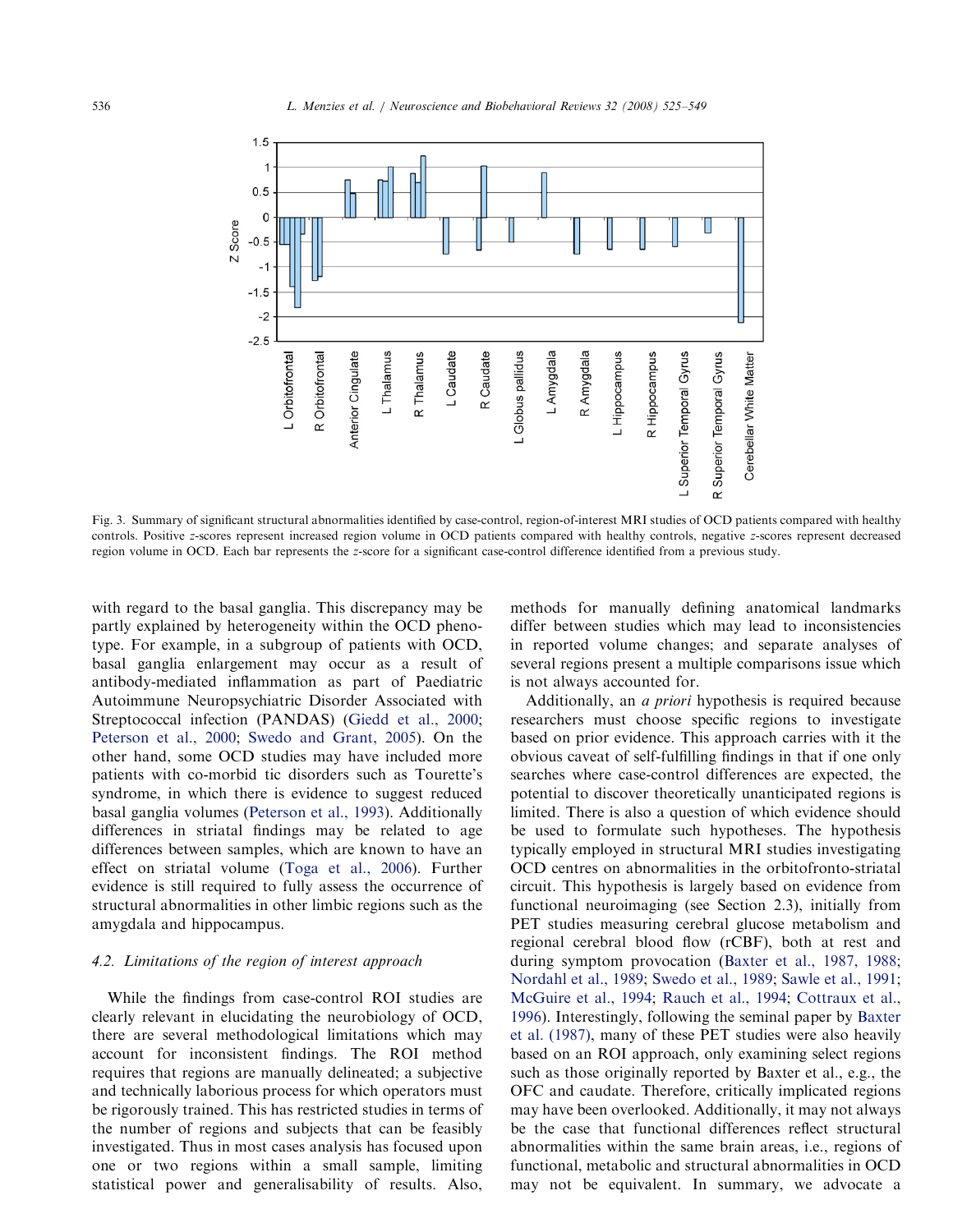cautious approach when developing a hypothesis of which brain regions to choose for any ROI-based analysis as this requires narrowing the field of investigation and so may neglect findings elsewhere in the brain.

#### 4.3. Whole brain-based analyses

In recent years, whole brain-based analyses using voxellevel analysis methods (Bullmore et al., 1999; Ashburner and Friston, 2000) have also provided some intriguing results about OCD. A key feature of this rapid and automated method of analysis is that it examines differences in grey matter throughout the brain, without the need to pre-specify regions of interest for investigation. This unbiased approach is of value both to confirm the validity of the orbitofrontostriatal hypothesis developed in ROI studies and also to reveal grey matter differences in areas not previously considered. The potential utility of voxel-level analysis is demonstrated by schizophrenia research, where this has consistently revealed decreased grey matter concentrations in the insula, an unpredicted area not previously examined in earlier ROI studies (Wright et al., 1999; Sigmundsson et al., 2001; Hulshoff Pol et al., 2002; Kubicki et al., 2002).

The whole brain-based structural MRI studies currently available are far fewer in the field of OCD than in schizophrenia; there are three published VBM studies on OCD yet there were at least 15 published VBM studies on schizophrenia by May 2004; for review see Honea et al. (2005). We performed a quantitative voxel-level metaanalysis (using ALE software) on these structural studies of OCD. However, the available coordinates from the few studies published to date were insufficient to reveal significant foci of structural abnormalities (for methodological details of ALE see Section 2.3). Thus the evidence that can be drawn from VBM studies on OCD is only preliminary at this stage but certainly may already help to reveal whether OCD models proposing dysfunction in the orbitofrontal–striatal loop are sufficient to provide a comprehensive account of OCD.

#### 4.3.1. VBM in OCD

The first VBM study of OCD involved 25 patients and 25 controls (Kim et al., 2001). Eight patients were medicationnaive, the others were taking anti-obsessional medication or neuroleptics, but were medication-free for 4-weeks prior to scanning. Four patients had co-morbidities, 21 had OCD as their sole diagnosis. The authors reported increased grey matter density in left OFC, superior temporal gyrus, inferior parietal lobule, thalamus, right insula, middle temporal gyrus, inferior occipital cortex, and bilateral hypothalamus; and decreased grey matter density in the left cerebellum and cuneus. Although differences were reported in many regions, findings were not corrected for multiple comparisons so type I errors (false positives) may prevail and replication is required.

Pujol et al. (2004) reported a second VBM study in 72 patients and 72 healthy controls. This large study employed

a modulated method of VBM, 'optimised VBM' (Good et al., 2001), where a study-specific template is used to reduce possible errors during image normalisation. Additionally, voxel values were modulated by Jacobian determinants to restore volume differences which have been removed during normalisation, allowing an indication of volume changes as opposed to only changes in grey matter density. Five patients were medication-naïve, 67 had previously received medication including SSRIs, clomipramine, and neuroleptics; 18 of these subjects were medication-free for 4 weeks prior to scanning. Co-morbidity with anxiety and depressive symptoms was not considered an exclusion criterion provided that OCD was the primary clinical diagnosis. The authors reported significant absolute volume decreases in right medial frontal gyrus, left medial OFC and the left insular–opercular region. They also reported significant grey matter increases relative to global grey matter volume in bilateral putamen and left anterior cerebellum. Additionally they described interregional volume correlations between these six locations in patients, with an inverse correlation between subcortical and cortical structures, positive correlation between cortical regions and positive correlation between left and right striatum. In the control group, only the latter of these was found to be significant, suggesting an abnormal anatomical connectivity in patients with OCD. Finally the authors showed an apparent preservation of bilateral ventral striatal areas (i.e., an absence of age-related volume decrease) in patients but not in controls.

Another recent whole brain study in OCD also used optimised VBM to assess grey matter volumes in 19 OCD patients and 15 healthy controls (Valente et al., 2005). Eight patients were medication-free for at least 3 weeks prior to scanning, 4 patients were taking SSRIs and seven patients were taking clomipramine. Seven patients fulfilled DSM-IV (American Psychiatric Association, 1994) criteria for MDD, seven for social phobia, five for specific phobia, three for generalised anxiety disorder, one for panic disorder and one for ADHD. Based on their a priori ROI hypothesis, the authors performed an analysis uncorrected for multiple comparisons on the orbitofrontal, anterior cingulate, striatal, thalamic and temporo-limbic regions previously implicated in imaging studies of OCD. They then performed a corrected whole brain-based VBM analysis, to search for additional volumetric abnormalities not previously assessed in ROI-based MRI studies. Both types of analysis were performed within the whole sample, and within OCD subjects without major depression  $(n = 12)$  versus healthy controls  $(n = 15)$ . When assessing OCD patients without depression (uncorrected  $p \le 0.001$ ), the authors reported increased grey matter in areas of left OFC and insula, left parahippocampal gyrus/uncus/amygdala, and right parahippocampal and fusiform gyri; and decreased grey matter in right OFC and left anterior cingulate/medial frontal gyri. The report of increased grey matter in left OFC was the only predicted finding that survived correction for multiple comparisons (corrected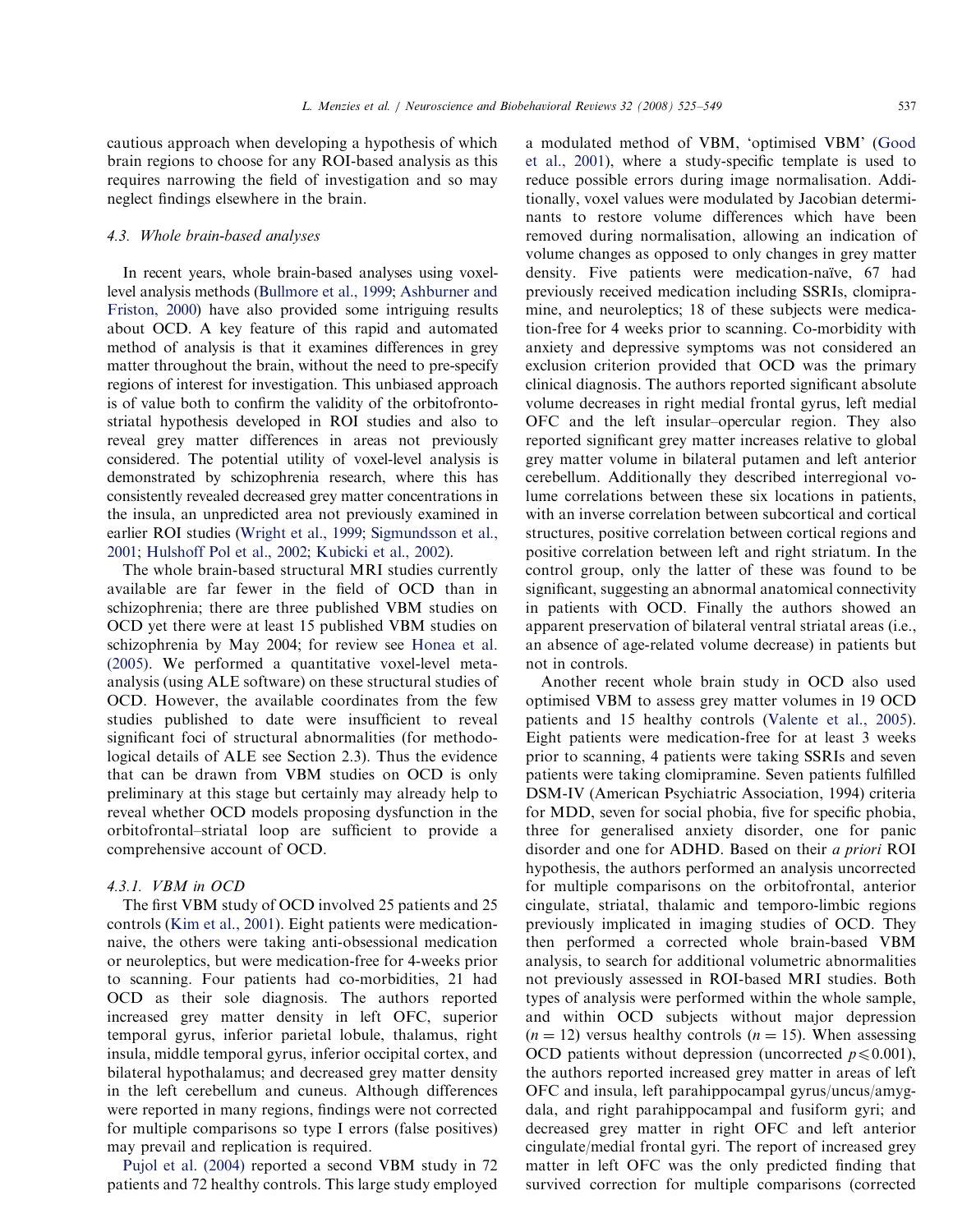p-value of 0.043). However, it is striking that this study revealed one unpredicted region of grey matter decrease, in the angular and supramarginal gyri of the right parietal lobe (whole brain corrected  $p = 0.004$ ).

In summary, these VBM findings provide some supportive evidence for orbitofronto-striatal structural abnormalities in OCD, for example there are two further findings of reduced grey matter in orbitofrontal regions (Valente et al., 2005; Pujol et al., 2004), and there are findings of increased grey matter in striatal areas (Pujol et al., 2004), consistent with some findings from ROI structural MRI studies (see Section 4.1). However, two of the three VBM studies have reported structural changes in parietal regions; left inferior parietal lobe (Kim et al., 2001) and right supramarginal and angular gyri (Valente et al., 2005). These results suggest that the parietal lobe should be a focus for further exploration of structural abnormalities in OCD; this is echoed by findings from PET and fMRI studies as described below (see Section 5.1). Anatomical regions reported in the whole brain-based VBM analyses are shown in full in Table 4; Fig. 4 shows peak coordinates of whole brain VBM findings in OCD.

#### 4.3.2. Limitations of VBM studies

Limitations of the VBM studies performed to date may help account for inconsistencies in anatomical regions that have been proposed by each study. Firstly, one study did not correct for multiple comparisons and so may be affected by type I error (Kim et al., 2001). Further, the majority of patients from all three studies had been medicated previously and a considerable number were taking medication at the time of scanning.

Additionally, many of the patients in the three VBM studies had co-morbidities such as MDD, social phobia or panic disorder. Since the neural correlates of these disorders are not well-characterised and may differ from those of OCD, inclusion of such cases may lead to nonreplication. For example, a PET study of glucose metabolism showed significantly reduced left hippocampal metabolism in subjects with MDD alone, and subjects with OCD and concurrent MDD, but not in individuals with OCD alone (Saxena et al., 2001b). Additionally, another glucose metabolism study, where scanning was followed by 8–12 weeks treatment with the SSRI paroxetine, showed that subsequent improvement in OCD symptoms was

Table 4 Voxel-based morphometry MRI analyses of OCD

| Study                                        | Talairach coordinates <sup>a</sup> |       |                | Location                                                |  |
|----------------------------------------------|------------------------------------|-------|----------------|---------------------------------------------------------|--|
|                                              | $\boldsymbol{X}$                   | Y     | Z              |                                                         |  |
| Regions of increased grey matter in patients |                                    |       |                |                                                         |  |
| Kim et al. (2001)                            | $-25$                              | 55    | 6              | Left orbitofrontal cortex                               |  |
|                                              | $-49$                              | $-21$ | 11             | Left superior temporal gyrus                            |  |
|                                              | $-50$                              | $-35$ | 41             | Left inferior parietal lobule                           |  |
|                                              | $-5$                               | $-23$ | 14             | Left thalamus                                           |  |
|                                              | 32                                 | 12    | $-2$           | Right insula                                            |  |
|                                              | 54                                 | $-59$ | 9              | Right middle temporal gyrus                             |  |
|                                              | 36                                 | $-84$ | $-4$           | Right inferior occipital cortex                         |  |
|                                              | $-1$                               | $-1$  | $-6$           | Bilateral hypothalamus                                  |  |
| Pujol et al. (2004)                          | 17                                 | 12    | $\overline{0}$ | Right ventral putamen                                   |  |
|                                              | $-12$                              | $-45$ | $-10$          | Left anterior cerebellum                                |  |
|                                              | $-19$                              | 13    | $-4$           | Left ventral putamen                                    |  |
| Valente et al. $(2005)^{b}$                  | $-22$                              | 19    | $\overline{7}$ | Left posterior orbitofrontal cortex and anterior insula |  |
|                                              | $-31$                              | $-23$ | $-19$          | Left parahippocampal gyrus, uncus, amygdala             |  |
|                                              | 30                                 | $-23$ | $-18$          | Right parahippocamapal and fusiform gyri                |  |
| Regions of decreased grey matter in patients |                                    |       |                |                                                         |  |
| Kim et al. (2001)                            | $-40$                              | $-64$ | $-34$          | Left cerebellum                                         |  |
|                                              | $-14$                              | $-49$ | 13             | Left cuneus                                             |  |
| Pujol et al. $(2004)$                        |                                    | 31    | 39             | Right medial frontal gyrus                              |  |
|                                              | $-4$                               | 33    | $-19$          | Left gyrus rectus (medial orbitofrontal cortex)         |  |
|                                              | $-43$                              | $-11$ | 8              | Left posterior insula                                   |  |
| Valente et al. $(2005)^{b}$                  | 34                                 | $-61$ | 35             | Right angular and supramarginal gyrus (parietal cortex) |  |
|                                              | 17                                 | 50    | 16             | Right anterior orbitofrontal cortex                     |  |
|                                              | $-17$                              | 27    | 33             | Left anterior cingulate and medial frontal cortex       |  |

a Where analyses produced coordinates in MNI space, these coordinates were then converted to Talairach space using the icbm2tal transform (Lancaster et al., 2007).

<sup>b</sup>Reported coordinates are for the sample including 12 patients, after subjects with co-morbid depression were excluded.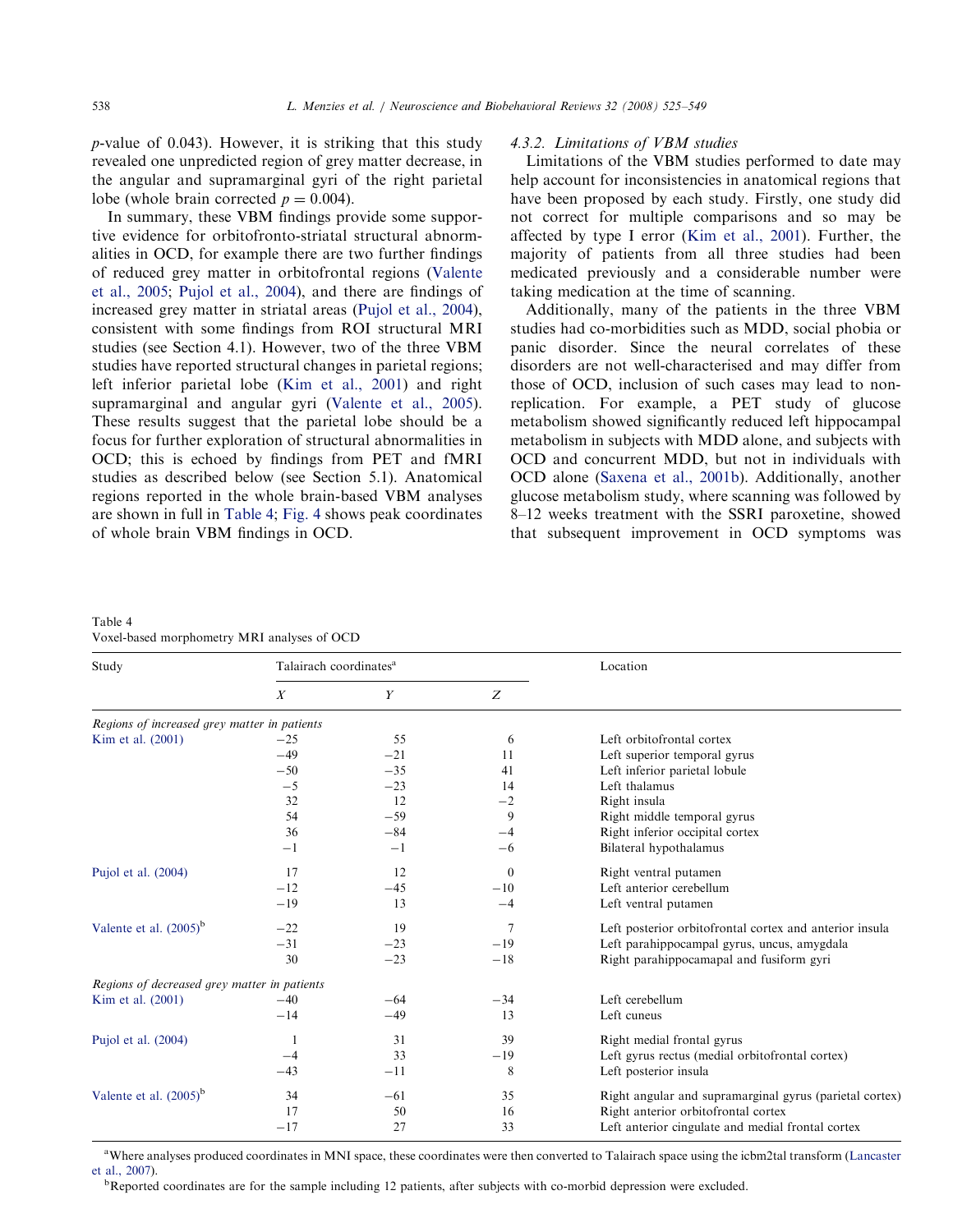

Fig. 4. Summary of significant structural abnormalities identified by case-control, voxel-based morphometry studies of OCD. Peak MNI coordinates of decreased and increased grey matter from whole brain VBM studies are shown on axial brain images. The plotted coordinates indicate some agreement with traditional orbitofronto-striatal models of OCD but also a rationale to explore other theoretically unpredicted regions such as parietal areas: (A) areas of increased grey matter and (B) areas of decreased grey matter. R and L markers denote side of brain, numbers denote z dimension of each slice in MNI space.

associated with a higher pre-treatment glucose metabolism in the right caudate nucleus, whereas improvement of MDD was significantly correlated with lower pre-treatment metabolism in the amygdala and the thalamus, and higher pre-treatment metabolism in the medial prefrontal cortex and anterior cingulate. This indicated that treatmentresponse has different neural substrates in the two disorders (Saxena et al., 2003).

A possible additional confound within imaging studies is the inclusion of subjects with a plethora of OCD symptoms. Previous work has suggested that different symptom dimensions, e.g., contamination/washing versus symmetry/ordering, may have distinct neural substrates (Phillips et al., 2000; Mataix-Cols et al., 2004), which may lead to inconsistent findings in groups of patients with differing symptom profiles. Further research in carefully selected samples is needed to explore this fully.

From a methodological perspective, there are some criticisms about potential confounds from the preprocessing methods employed in structural VBM, such as difficulties in alignment of non-homologous brains (Crum et al., 2003) and in choosing smoothing kernel size (Jones et al., 2005). However, VBM at least provides an objective starting point for identifying brain abnormalities across the whole brain which can be further validated by more indepth ROI studies.

#### 4.3.3. Multivariate systems-level approaches

Theoretically, OCD has been considered to result from dysfunction within a neurocognitive circuit, the orbitofronto-striatal loop, with structural and functional abnormalities across a brain system, rather than within discrete brain regions. In contrast, the methods employed by most imaging studies to date, using either ROI or mass

univariate testing of individual voxels, will best identify case-control differences in individual voxels or regions. Theoretically more appropriate methods aiming to identify systems-level brain abnormalities in OCD have only been used very recently. For example, using the structural MRI data from a sample which underwent conventional VBM in a previous study (Pujol et al., 2004), a system of abnormal regions in OCD was identified by testing the sum of t-statistics across all voxels against a chi-square distribution (Soriano-Mas et al., 2007). This system comprised bilateral medial prefrontal areas, posterior cingulate and precuneus, cerebellum and posterior insula; grey matter volume in this system could be used to predict whether a subject had a diagnosis of OCD. Likewise, a recent PET study employing both univariate and multivariate methods to identify abnormalities in OCD reported functional abnormalities in cortico-striatal regions using both methods, but demonstrated relatively greater power of the multivariate approach to reveal functional network abnormalities (Harrison et al., 2006). We have recently used a multivariate method, partial least squares (PLS) (McIntosh et al., 1996), to identify two anatomical brain systems; a parieto-cingulo-striatal system, and a predominantly fronto-temporal system including OFC and inferior frontal gyri, in which increased and decreased grey matter, respectively, were associated with impairment on a motor response inhibition task (SSRT), in both OCD patients and their unaffected first-degree relatives, compared with healthy controls (Menzies et al., 2007). We were also able to demonstrate that anatomical variation within these two systems was familial, suggesting that brain structure in these systems is a candidate endophenotype for OCD and may represent a marker of genetic risk for OCD. Multivariate techniques such PLS are particularly advantageous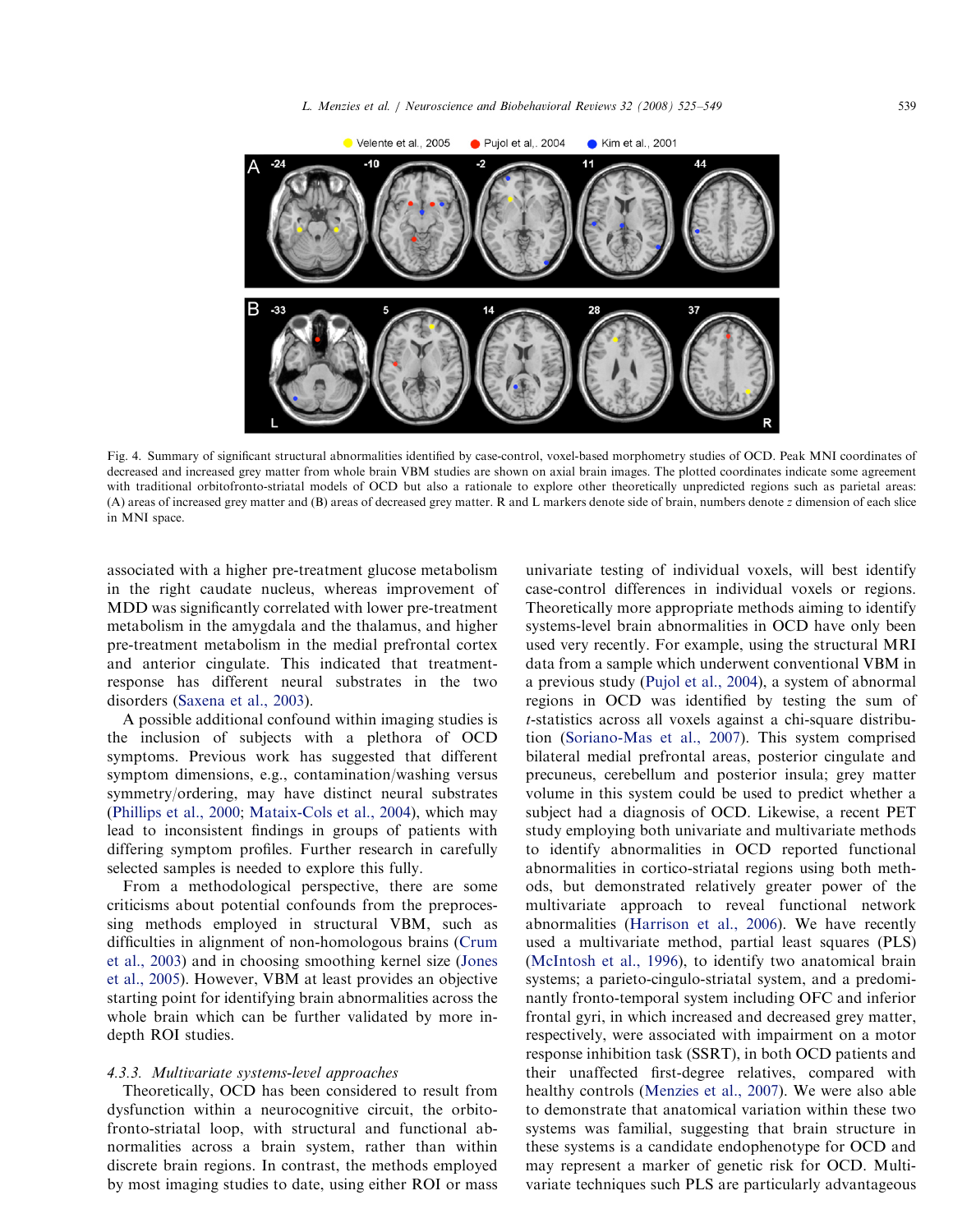since they allow flexible, combined analysis of both cognitive and imaging data, yet reduce significance testing to one or a few statistics and so do not incur the stringent thresholds usually required to control multiple comparisons entailed by mass univariate analyses.

#### 5. Additional regions putatively involved in OCD

# 5.1. Evidence from cognitive studies

From a cognitive perspective, there has been sparse and inconsistent documentation of impairments in OCD patients on tasks classically defined as 'orbitofrontaldependent', yet paradoxically other cognitive processes, not regarded to rely so heavily on orbitofrontal function, such as set shifting, response inhibition and planning, are frequently impaired in patients. These deficits have been reported in medicated and unmedicated patients (Mataix-Cols et al., 2002; Watkins et al., 2005; Chamberlain et al., 2006) and persist over time (Nielen and Den Boer, 2003; Roh et al., 2005; Bannon et al., 2006), despite the effects of pharmacological intervention, e.g., SSRIs, and CBT, on reducing anxiety, OCD symptom expression, and metabolic hyperactivity (Benkelfat et al., 1990; Baxter et al., 1992; Swedo et al., 1992; Saxena et al., 1999). Response inhibition and set shifting deficits are also evident in unaffected first-degree relatives of patients with OCD (Chamberlain et al., 2007b) and response inhibition deficits are associated with brain system structural abnormalities in patients and unaffected relatives (Menzies et al., 2007) indicating that they may be a marker of genetic risk for OCD, and could potentially be useful in clarifying both the diagnostic classification of OCD and its underlying genetic basis; for review of the principles of endophenotypes see Gottesman and Gould (2003). In summary, deficits in set shifting, planning and response inhibition indicate that regions exclusive of the orbitofronto-striatal loop, such as dorsolateral and ventrolateral prefrontal and parietal cortex may be involved in the pathology of OCD.

#### 5.2. Evidence from PET

A number of functional imaging studies report findings in OCD from regions outside the orbitofronto-striatal circuit (Table 1). In the symptom provocation PET study by Rauch et al. (1994), when the authors carried out an additional, whole brain analysis for increased rCBF in OCD (including correction for multiple comparisons), the areas they found which approached significance included several outside orbitofronto-striatal regions, e.g., the angular gyrus in the parietal lobe, and visual association cortex. Furthermore, in the glucose utilisation PET study by Nordahl et al. (1989), the authors report significant abnormal findings in OCD, not just within predicted regions of OFC but also a reduction of glucose metabolism within bilateral parietal lobes. They state that these are

preliminary findings requiring validation since they are uncorrected for multiple comparisons. However, even despite this exploratory approach, they did not find any significant abnormalities within the basal ganglia, an area considered to be part of a clearly hypothesised circuit for OCD. Further evidence supporting the involvement of parietal areas in OCD comes from another symptom provocation PET study which reported that cerebral blood flow at the temporo-parietal junction, particularly on the right, was negatively correlated with symptom intensity (McGuire et al., 1994). Additionally, SPECT studies measuring rCBF using technetium 99m  $d, l$  hexamethyl propyleneamine oxime (<sup>99m</sup>Tc-HMPAO) indicate parietal abnormalities in OCD (Rubin et al., 1992; Lucey et al., 1995). For example, in agreement with McGuire et al. (1994), Lucey et al. (1995) found a negative correlation between an obsessive-compulsive symptom dimension and right parietal rCBF.

## 5.3. Evidence from fMRI

FMRI studies using symptom provocation paradigms have been carried out which do in part suggest abnormal activation of the affective loop in patients during symptom exposure (Breiter et al., 1996; Adler et al., 2000; Shapira et al., 2003; Mataix-Cols et al., 2004; Nakao et al., 2005b; Schienle et al., 2005); this is also evident in the ALE metaanalysis including some of these studies (Fig. 2). These fMRI studies also show changes in activation of theoretically unanticipated regions such as the DLPFC and parietal cortex during symptom provocation, suggesting areas outside of the orbitofronto-striatal loop also respond abnormally to symptom exposure in OCD patients. A number of fMRI studies employing cognitive tasks also report abnormalities in regions of the DLPFC and parietal cortex (Maltby et al., 2005; van den Heuvel et al., 2005; Viard et al., 2005; Remijnse et al., 2006). See Fig. 2 and Table 2 for a summary of regions reported as abnormal in case-control fMRI studies of OCD.

Summarising the findings from functional, metabolic and structural imaging studies indicates that dysfunction in the orbitofronto-striatal circuit and connected limbic structures such as the anterior cingulate and amygdala contribute to the pathology of OCD. There is convincing data suggesting that: (i) this circuit shows elevated metabolism in patients with OCD, particularly associated with expression of OCD symptoms and anxiety (see Section 2.3 and Table 1), (ii) the OFC is consistently reduced in volume in OCD (see Section 4.1 and Fig. 3) and (iii) that activation abnormalities are observed in these regions during fMRI in OCD patients compared with controls (Fig. 2 and Table 2). The causal relationship between these structural and functional observations is unknown, but interestingly functional brain changes have been shown to be dynamic and may normalise following therapeutic approaches which also reduce OCD symptoms and anxiety (Saxena et al., 1999).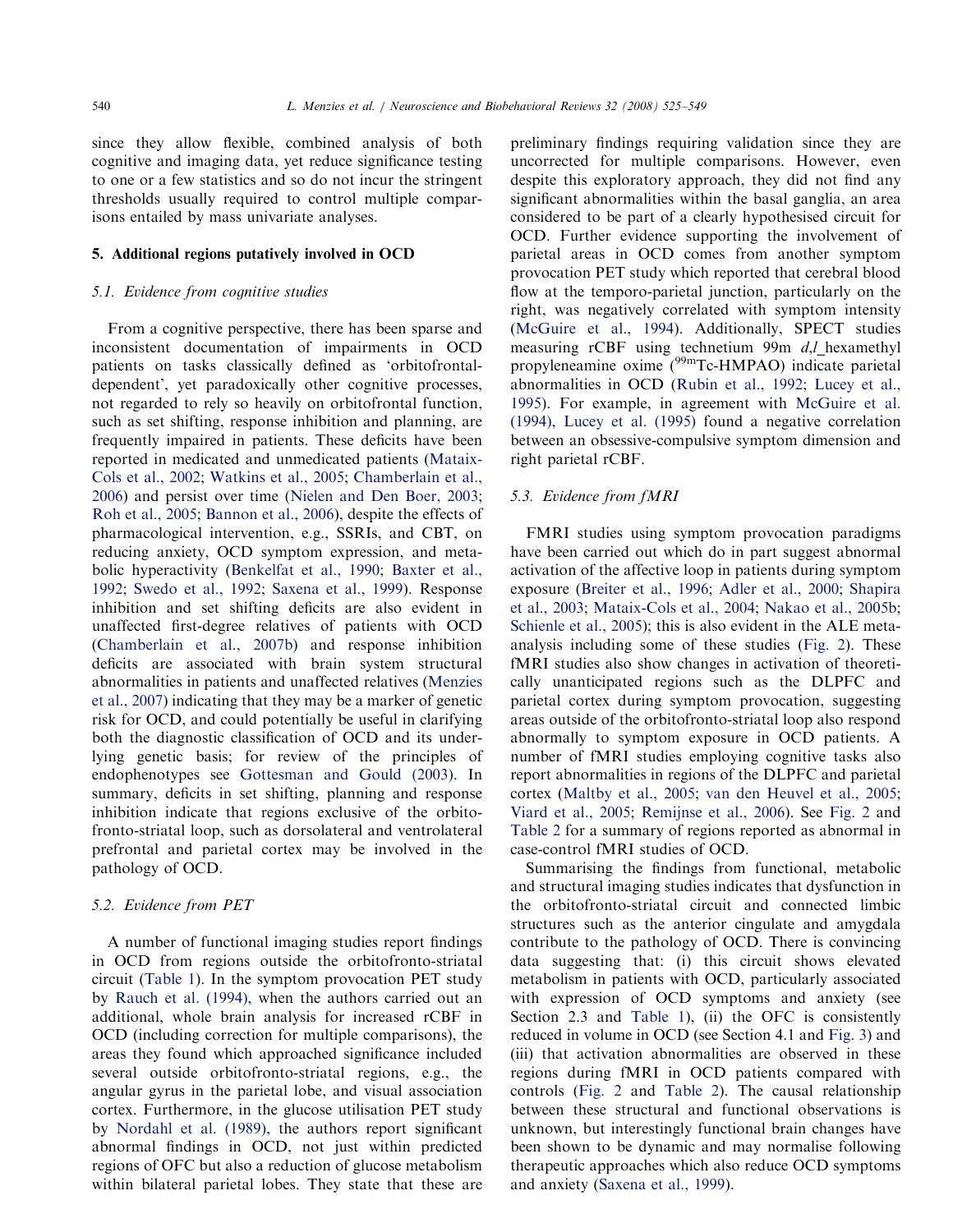However, the evidence we review above suggests that brain abnormalities are not limited exclusively to these areas. Many imaging studies have reported abnormalities in additional brain regions in OCD including the parietal lobe, particularly in the angular and supramarginal gyri (Brodmann areas 39, 40), and the dorsolateral prefrontal cortex, suggesting that parietal regions and the dorsolateral prefronto-striatal circuit may also be affected in OCD. Involvement of these candidate regions may well contribute to the deficits in OCD patients in cognitive functions not thought to be dependent upon orbitofrontostriatal circuitry. Recent whole-brain studies, though currently few in number, also lend support to the existence of additional structural abnormalities in OCD, particularly within parietal cortex (Valente et al., 2005; Kim et al., 2001).

# 5.4. Parietal cortex

Major efforts are currently underway to further our understanding of functional specialisations within the parietal lobe e.g., Simon et al. (2002). This region is important in a variety of executive tasks involving functions such as attention, spatial perception and working memory (Cabeza and Nyberg, 2000; Culham and Kanwisher, 2001). Given that some of these functions are consistently reported to be affected in OCD, such as attentional shifting (see Section 3.2), it is conceivable that parietal lobe dysfunction, particularly within the angular and supramarginal gyri, could contribute to the cognitive deficits evident in OCD. In support of this argument, Posner and Petersen (1990) suggested that parietal regions

operate as part of a posterior attention system involved in disengaging spatial attention, and there is also evidence suggesting that activity in the parietal lobe is related to sustained attention and attentional set shifting (Nagahama et al., 1996; Le et al., 1998; Hampshire and Owen, 2006). Additionally, an fMRI study conducted in patients with ADHD revealed reduced activation of parietal areas including the angular and supramarginal gyri which was associated with attentional impairments (Tamm et al., 2006). Furthermore, the parietal lobe has also been specifically implicated in planning (Williams-Gray et al., 2007) and response inhibition (Rubia et al., 2001b; Lepsien and Pollmann, 2002; Horn et al., 2003), which are also both reported to be impaired in OCD. Of interest, in an event-related potential study, patients with OCD showed an enhanced P600 at the right temporo-parietal area and prolonged latencies at the right parietal region during a digit span test when compared with healthy controls (Charalabos et al., 2003). It is also intriguing that studies of white matter abnormalities in OCD, for example employing diffusion tensor imaging (DTI) and spectroscopy, have reported abnormalities in bilateral supramarginal gyri (Szeszko et al., 2005) and parietal white matter (Kitamura et al., 2006).

# 5.5. Prefrontal cortex

Frontal areas other than the OFC have also been implicated in the neuropathology of OCD by findings from cognitive studies (see Section 3). In particular the DLPFC is implicated in functions such as planning, and,



Fig. 5. Simplified diagram summarising putative regions and circuits which may be affected in OCD. Yellow boxes indicate regions comprising the traditionally implicated orbitofronto-striatal loop. Blue boxes indicate regions comprising the dorsolateral prefronto-striatal loop. White boxes indicate additional brain regions putatively involved in OCD. Red arrows indicate connections proposed as components of fronto-striatal loops by Alexander et al. (1986). Green arrows indicate connections incorporated into fronto-striatal loops by Lawrence et al. (1998). Blue arrows indicate connections with supportive anatomical evidence as denoted by number: (1) Cavada and Goldman-Rakic (1989), (2) Takahashi et al. (2007), (3) Aron et al. (2007) and (4) Mink (1996).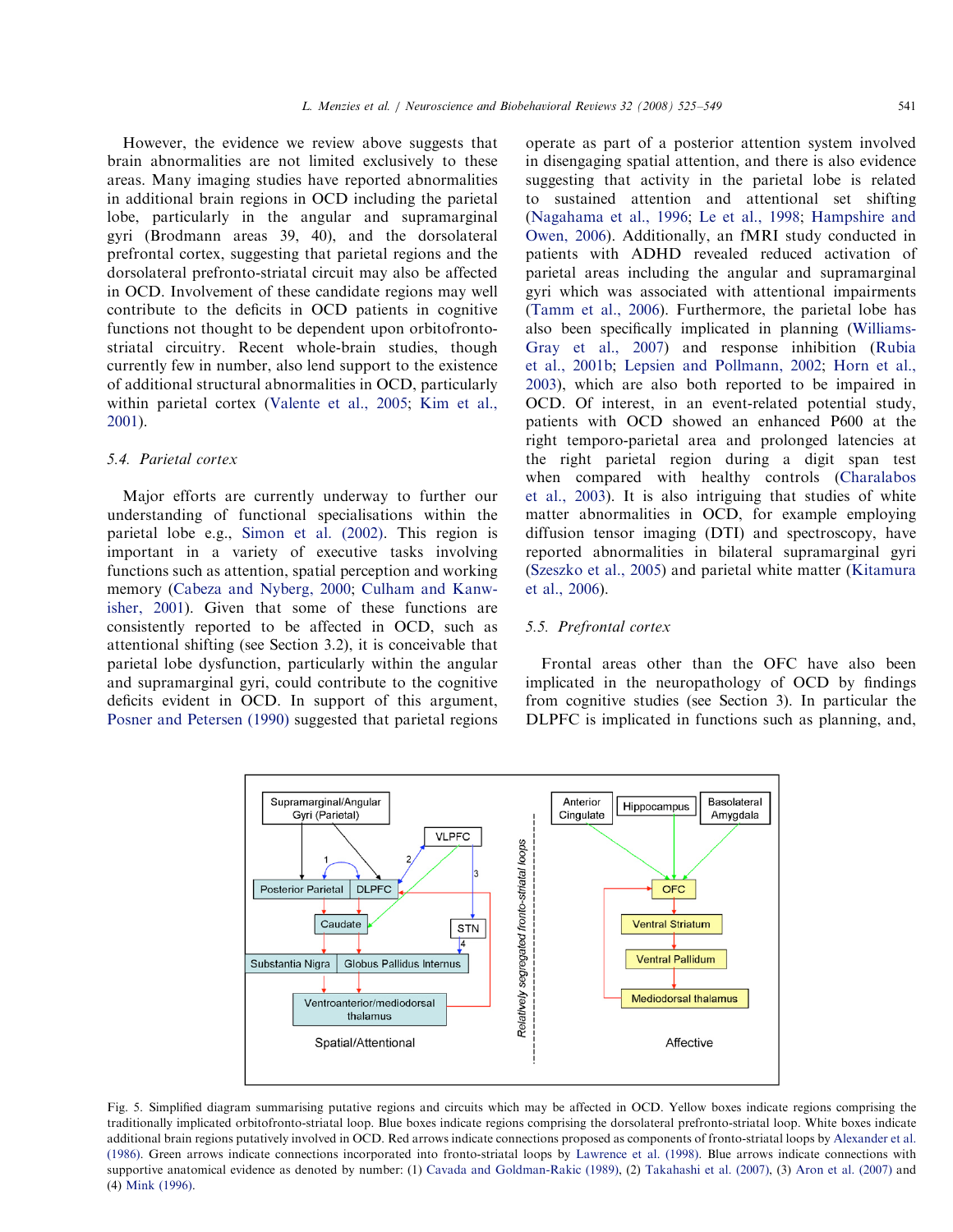together with parietal regions, has been postulated to be part of the dorsolateral prefronto-striatal loop. Interestingly, there is further suggestive evidence for a role of the DLPFC in OCD pathology, for example the putative neuronal marker N-acetyl-aspartate was significantly increased in the DLPFC in 15 treatment-naïve cases of paediatric OCD (Russell et al., 2003). Other additional regions which may well be affected in OCD include the inferior frontal gyrus/ventrolateral prefrontal cortex, known to be critical in both response inhibition (Aron et al., 2003) and attentional set-shifting (Hampshire and Owen, 2006).

There is evidence from primate studies showing anatomical connectivity between these regions which we putatively suggest are also involved in OCD. Connections have been demonstrated between parietal regions and the DLPFC (Cavada and Goldman-Rakic, 1989; Romanski et al., 1997; Roberts et al., 2007) and both regions contribute to the dorsolateral prefronto-striatal circuit. Interestingly, there is also evidence from primate studies to suggest connections between the parietal lobe and areas of the orbitofronto-striatal circuit already suggested to function aberrantly in OCD, for example with the OFC itself (Cavada and Goldman-Rakic, 1989; Zald and Kim, 1996a), the thalamus (Giguere and Goldman-Rakic, 1988) and the striatum (Yeterian and Pandya, 1993).

In light of the above, we propose a revised model for OCD in which the underlying pathology is not limited to orbitofronto-striatal regions and associated limbic structures such as the amygdala, but also involves abnormalities in additional brain systems, particularly including more lateral frontal and parietal regions which may be considered to represent the dorsolateral prefronto-striatal circuit defined by Alexander et al. (1986), (Lawrence et al., 1998). See Fig. 5 for a summary of putative brain regions involved in OCD and how these may be anatomically linked.

# 6. Conclusions

#### 6.1. Future directions

In summary there are several notable discrepancies between findings from cognitive studies, neuroimaging studies and the present theoretical model proposed to underlie OCD. The currently available evidence suggests that the orbitofronto-striatal model may not be sufficient to explain the brain basis of OCD. There are several potential reasons for this lack of concurrence. For example, some cognitive tasks may have lacked the required sensitivity and specificity to detect subtle orbitofrontal-related cognitive dysfunction in OCD patients. In a disorder such as OCD, with an early onset and most likely a prolonged developmental trajectory with the potential for formation of compensatory cognitive strategies, it is perhaps not surprising the patients are not impaired as predicted on some tasks. However it must be

borne in mind that in other putative neurodevelopmental disorders, such as schizophrenia, there is broad cognitive impairment and little evidence suggesting development of compensatory cognitive strategies. Conflicting findings could also be due to confounding factors such as patient co-morbidity and inadequate matching of sample groups. Further work on task development and careful selection of patient samples may help to improve these aspects.

Nonetheless, it must be considered that non-replicated and inconsistent findings, such has been the case particularly with the VBM studies of OCD conducted so far (see Section 4.3), may in fact reflect the null hypothesis that there is no consistent structural abnormality in OCD and that cognitive impairments are not underpinned by structural abnormalities identifiable by MRI. Furthermore, it is currently impossible to determine a direction of causality between brain structure, cognition and a clinical diagnosis of OCD—longitudinal follow-up studies would be required to test relevant hypotheses. However, the existence of brain structural abnormalities and cognitive impairment in unaffected relatives of patients does at least suggest that these observations predispose to and precede the emergence of OCD. The putative vulnerabilities which might precipitate OCD in individuals at increased genetic risk of the disorder, and the extent to which vulnerability factors might be genetic or environmental in nature, can only be speculated upon at this time. It is also likely that some forms of OCD, for example associated with PANDAS or following basal ganglia lesions, might be directly related to particular structural changes within the orbitofronto-striatal loop, in this case most likely in the basal ganglia, and as such it could be expected that these patients may have their own distinct cognitive profile.

Alternatively, it may be that structural changes have not yet been found in OCD patients that fully account for their cognitive deficits because ROI studies have not yet included all of the areas mediating such deficits in the relatively restricted searches necessitated by this method. This could also be because the brain abnormalities responsible for OCD are represented at a system or network level, in which abnormalities across several different regions account for impairments in cognition. Further work involving connectivity analyses analogous to that occurring in the field of schizophrenia research (Schlosser et al., 2003; Honey et al., 2005), or employing multivariate methods would help to clarify this matter.

In conclusion, consideration of findings from neuropsychological and neuroimaging domains which are unexpected on a theoretical level may provide a framework for further investigations necessary to fully understand: (i) the neurobiological underpinnings of OCD and (ii) cognitive and brain imaging markers both of OCD itself and for genetic risk of this disorder. We would advocate a future approach where whole brain-based neuroimaging and cognitive studies direct researchers to the study of additional regions outside the orbitofronto-striatal circuit, followed by closer investigation of these regions. We would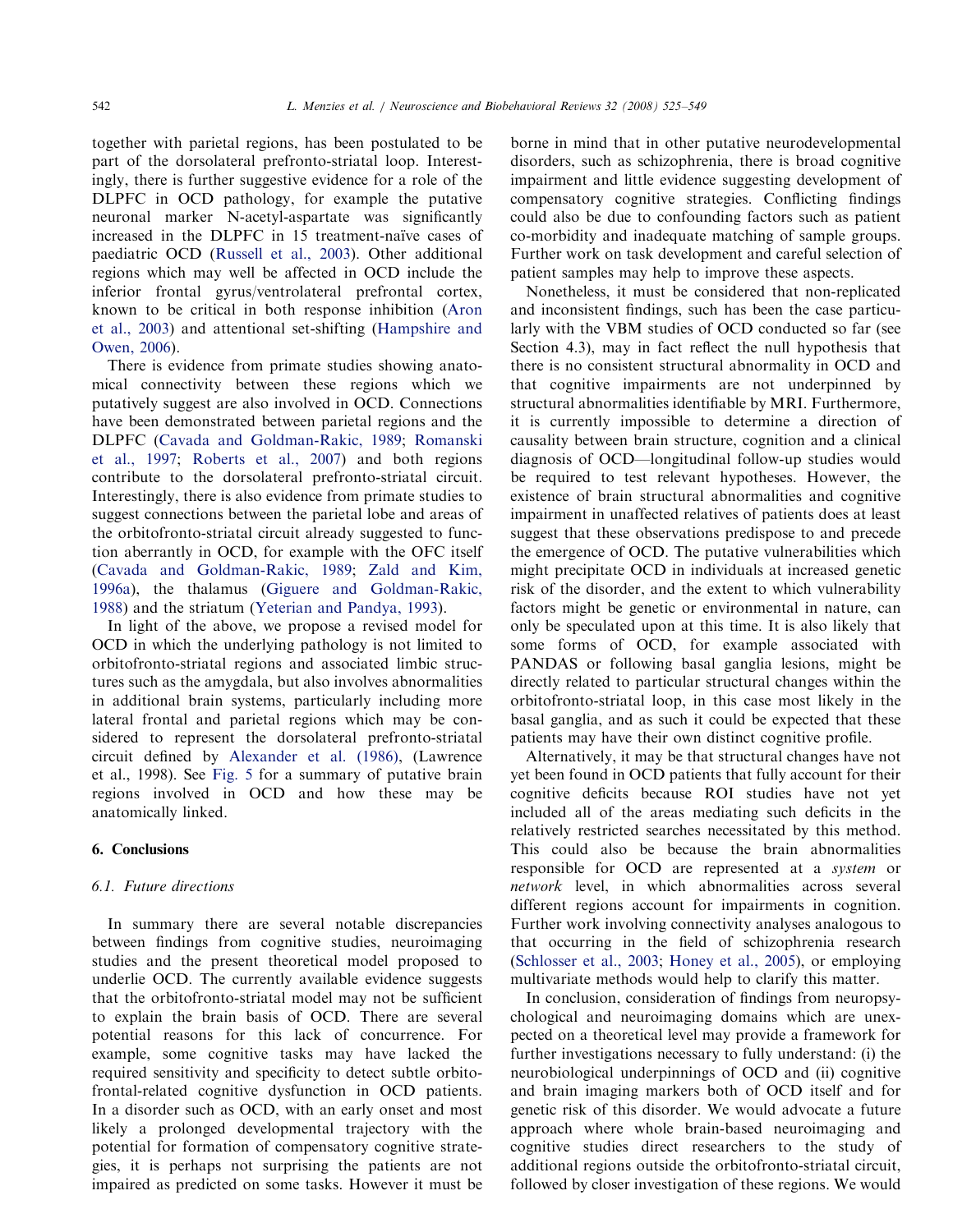also anticipate potential adjunct contributions from connectivity and multivariate imaging analysis methods. We would predict that this strategy has the potential to be of significant benefit in comprehensively identifying brain changes in patients with OCD, thereby facilitating our understanding of the disorder.

# Acknowledgements

This work was funded by the National Alliance for Research on Schizophrenia and Depression (Distinguished Investigator Award to EB), the Wellcome Trust (BJS), the Harnett Fund (University of Cambridge; MB/PhD studentship to LM), and the Medical Research Council (MB/PhD studentship to SC). ARL and SMT were supported by the Human Brain Project of the NIMH (RO1-MH074457-01A1). The Behavioural and Clinical Neuroscience Institute is supported by a joint award from the Medical Research Council and Wellcome Trust. Dr. Sahakian and Samuel Chamberlain consult for Cambridge Cognition. All other authors report no competing interests.

## **References**

- Abbruzzese, M., Ferri, S., Scarone, S., 1997. The selective breakdown of frontal functions in patients with obsessive-compulsive disorder and in patients with schizophrenia: a double dissociation experimental finding. Neuropsychologia 35, 907–912.
- Adler, C.M., McDonough-Ryan, P., Sax, K.W., Holland, S.K., Arndt, S., Strakowski, S.M., 2000. fMRI of neuronal activation with symptom provocation in unmedicated patients with obsessive compulsive disorder. Journal of Psychiatric Research 34, 317–324.
- Alexander, G.E., DeLong, M.R., Strick, P.L., 1986. Parallel organization of functionally segregated circuits linking basal ganglia and cortex. Annual Review of Neuroscience 9, 357–381.
- Aouizerate, B., Cuny, E., Martin-Guehl, C., Guehl, D., Amieva, H., Benazzouz, A., Fabrigoule, C., Allard, M., Rougier, A., Bioulac, B., et al., 2004. Deep brain stimulation of the ventral caudate nucleus in the treatment of obsessive-compulsive disorder and major depression. Case report. Journal of Neurosurgery 101, 682–686.
- Aron, A.R., Fletcher, P.C., Bullmore, E.T., Sahakian, B.J., Robbins, T.W., 2003. Stop-signal inhibition disrupted by damage to right inferior frontal gyrus in humans. Nature Neuroscience 6, 115–116.
- Aron, A.R., Robbins, T.W., Poldrack, R.A., 2004. Inhibition and the right inferior frontal cortex. Trends in Cognitive Sciences 8, 170–177.
- Aron, A.R., Behrens, T.E., Smith, S., Frank, M.J., Poldrack, R.A., 2007. Triangulating a cognitive control network using diffusion-weighted magnetic resonance imaging (MRI) and functional MRI. Journal of Neuroscience 27, 3743–3752.
- Ashburner, J., Friston, K.J., 2000. Voxel-based morphometry—the methods. Neuroimage 11, 805–821.
- Atmaca, M., Yildirim, B.H., Ozdemir, B.H., Aydin, B.A., Tezcan, A.E., Ozler, A.S., 2006. Volumetric MRI assessment of brain regions in patients with refractory obsessive-compulsive disorder. Progress in Neuropsychopharmacology and Biological Psychiatry 30, 1051–1057.
- Atmaca, M., Yildirim, H., Ozdemir, H., Tezcan, E., Poyraz, A.K., 2007. Volumetric MRI study of key brain regions implicated in obsessivecompulsive disorder. Progress in Neuropsychopharmacology and Biological Psychiatry 31, 46–52.
- Aycicegi, A., Dinn, W.M., Harris, C.L., Erkmen, H., 2003. Neuropsychological function in obsessive-compulsive disorder: effects of

comorbid conditions on task performance. European Psychiatry 18, 241–248.

- Aylward, E.H., Harris, G.J., Hoehn-Saric, R., Barta, P.E., Machlin, S.R., Pearlson, G.D., 1996. Normal caudate nucleus in obsessive-compulsive disorder assessed by quantitative neuroimaging. Archives of General Psychiatry 53, 577–584.
- Bannon, S., Gonsalvez, C.J., Croft, R.J., Boyce, P.M., 2002. Response inhibition deficits in obsessive-compulsive disorder. Psychiatry Research 110, 165–174.
- Bannon, S., Gonsalvez, C.J., Croft, R.J., Boyce, P.M., 2006. Executive functions in obsessive-compulsive disorder: state or trait deficits? Australian and New Zealand Journal of Psychiatry 40, 1031–1038.
- Baxter Jr., L.R., Phelps, M.E., Mazziotta, J.C., Guze, B.H., Schwartz, J.M., Selin, C.E., 1987. Local cerebral glucose metabolic rates in obsessive-compulsive disorder. A comparison with rates in unipolar depression and in normal controls. Archives of General Psychiatry 44, 211–218.
- Baxter Jr., L.R., Schwartz, J.M., Mazziotta, J.C., Phelps, M.E., Pahl, J.J., Guze, B.H., Fairbanks, L., 1988. Cerebral glucose metabolic rates in nondepressed patients with obsessive-compulsive disorder. American Journal of Psychiatry 145, 1560–1563.
- Baxter Jr., L.R., Schwartz, J.M., Bergman, K.S., Szuba, M.P., Guze, B.H., Mazziotta, J.C., Alazraki, A., Selin, C.E., Ferng, H.K., Munford, P., et al., 1992. Caudate glucose metabolic rate changes with both drug and behavior therapy for obsessive-compulsive disorder. Archives of General Psychiatry 49, 681–689.
- Bechara, A., Damasio, A.R., Damasio, H., Anderson, S.W., 1994. Insensitivity to future consequences following damage to human prefrontal cortex. Cognition 50, 7–15.
- Benkelfat, C., Nordahl, T.E., Semple, W.E., King, A.C., Murphy, D.L., Cohen, R.M., 1990. Local cerebral glucose metabolic rates in obsessive-compulsive disorder. Patients treated with clomipramine. Archives of General Psychiatry 47, 840–848.
- Berg, E., 1948. A simple objective technique for measuring flexibility in thinking. Journal of General Psychology 39, 15–22.
- Bergqvist, P.B., Bouchard, C., Blier, P., 1999. Effect of long-term administration of antidepressant treatments on serotonin release in brain regions involved in obsessive-compulsive disorder. Biological Psychiatry 45, 164–174.
- Bohne, A., Savage, C.R., Deckersbach, T., Keuthen, N.J., Wilhelm, S., 2008. Motor inhibition in trichotillomania and obsessive-compulsive disorder. Journal of Psychiatric Research 42 (2), 141–150.
- Breiter, H.C., Filipek, P.A., Kennedy, D.N., Baer, L., Pitcher, D.A., Olivares, M.J., Renshaw, P.F., Caviness Jr., V.S., 1994. Retrocallosal white matter abnormalities in patients with obsessive-compulsive disorder. Archives of General Psychiatry 51, 663–664.
- Breiter, H.C., Rauch, S.L., Kwong, K.K., Baker, J.R., Weisskoff, R.M., Kennedy, D.N., Kendrick, A.D., Davis, T.L., Jiang, A., Cohen, M.S., et al., 1996. Functional magnetic resonance imaging of symptom provocation in obsessive-compulsive disorder. Archives of General Psychiatry 53, 595–606.
- Bullmore, E.T., Suckling, J., Overmeyer, S., Rabe-Hesketh, S., Taylor, E., Brammer, M.J., 1999. Global, voxel, and cluster tests, by theory and permutation, for a difference between two groups of structural MR images of the brain. IEEE Transactions on Medical Imaging 18, 32–42.
- Busatto, G.F., Zamignani, D.R., Buchpiguel, C.A., Garrido, G.E., Glabus, M.F., Rocha, E.T., Maia, A.F., Rosario-Campos, M.C., Campi Castro, C., Furuie, S.S., et al., 2000. A voxel-based investigation of regional cerebral blood flow abnormalities in obsessivecompulsive disorder using single photon emission computed tomography (SPECT). Psychiatry Research 99, 15–27.
- Cabeza, R., Nyberg, L., 2000. Imaging cognition II: an empirical review of 275 PET and fMRI studies. Journal of Cognitive Neuroscience 12, 1–47.
- Cannistraro, P.A., Wright, C.I., Wedig, M.M., Martis, B., Shin, L.M., Wilhelm, S., Rauch, S.L., 2004. Amygdala responses to human faces in obsessive-compulsive disorder. Biological Psychiatry 56, 916–920.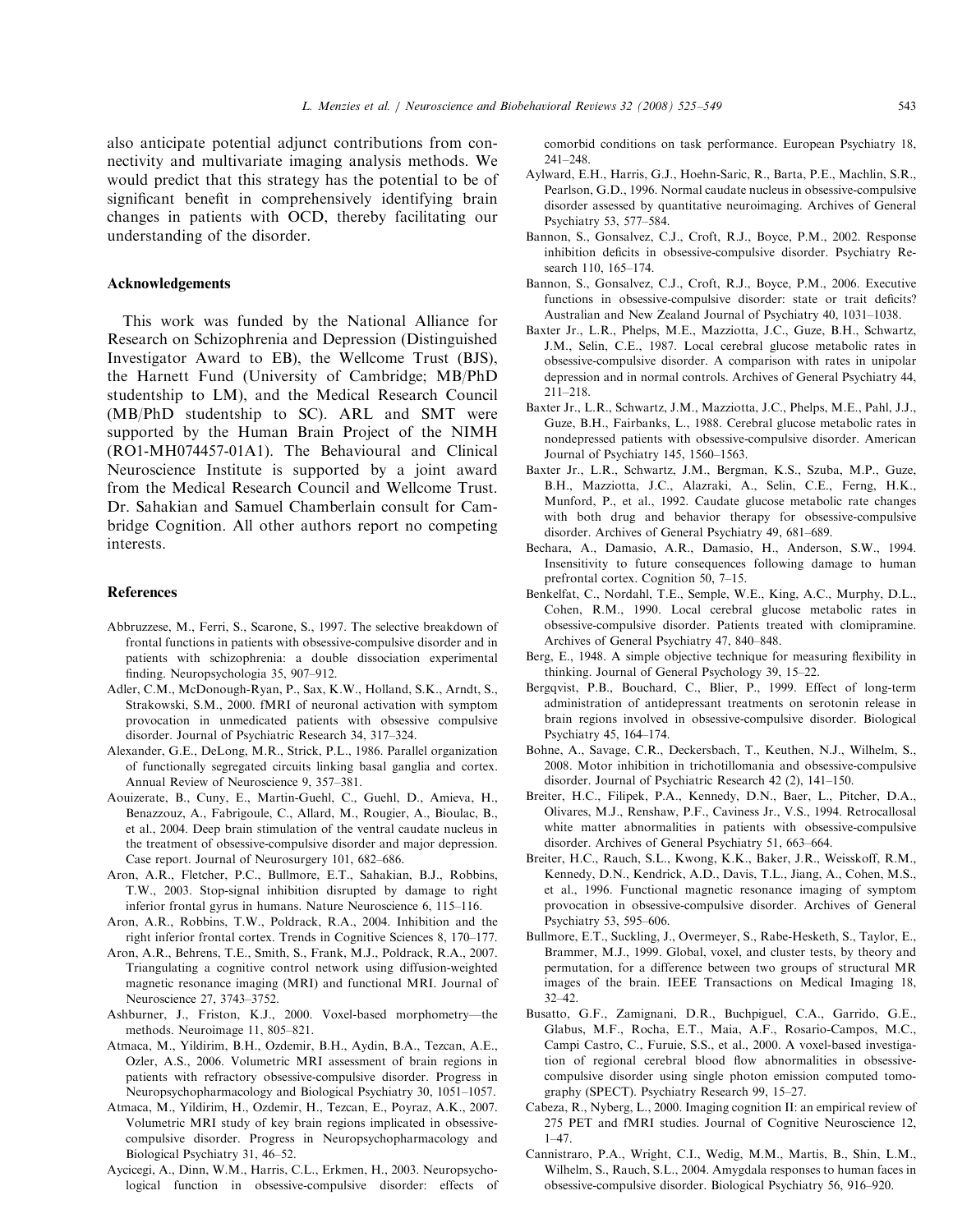- Carey, G., Gottesman, I.I., 1981. Twin and family studies of anxiety, phobic and obsessive disorders. In: Klein, D., Radkin, J. (Eds.), Anxiety; New Research and Changing Concepts. Raven Press, New York.
- Cavada, C., Goldman-Rakic, P.S., 1989. Posterior parietal cortex in rhesus monkey: II. Evidence for segregated corticocortical networks linking sensory and limbic areas with the frontal lobe. Journal of Comparative Neurology 287, 422–445.
- Cavallini, M.C., Pasquale, L., Bellodi, L., Smeraldi, E., 1999. Complex segregation analysis for obsessive compulsive disorder and related disorders. American Journal of Medical Genetics 88, 38–43.
- Cavedini, P., Riboldi, G., D'Annucci, A., Belotti, P., Cisima, M., Bellodi, L., 2002. Decision-making heterogeneity in obsessive-compulsive disorder: ventromedial prefrontal cortex function predicts different treatment outcomes. Neuropsychologia 40, 205–211.
- Chamberlain, S.R., Sahakian, B.J., 2006. The neuropsychology of mood disorders. Current Psychiatry Report 8, 458–463.
- Chamberlain, S.R., Blackwell, A.D., Fineberg, N.A., Robbins, T.W., Sahakian, B.J., 2005. The neuropsychology of obsessive compulsive disorder: the importance of failures in cognitive and behavioural inhibition as candidate endophenotypic markers. Neuroscience and Biobehavioral Review 29, 399–419.
- Chamberlain, S.R., Fineberg, N.A., Blackwell, A.D., Robbins, T.W., Sahakian, B.J., 2006. Motor inhibition and cognitive flexibility in obsessive-compulsive disorder and trichotillomania. American Journal of Psychiatry 163, 1282–1284.
- Chamberlain, S.R., Fineberg, N.A., Blackwell, A.D., Clark, L., Robbins, T.W., Sahakian, B.J., 2007a. A neuropsychological comparison of obsessive-compulsive disorder and trichotillomania. Neuropsychologia 45, 654–662.
- Chamberlain, S.R., Fineberg, N.A., Menzies, L.A., Blackwell, A.D., Bullmore, E.T., Robbins, T.W., Sahakian, B.J., 2007b. Impaired cognitive flexibility and motor inhibition in unaffected first-degree relatives of patients with obsessive-compulsive disorder. American Journal of Psychiatry 164, 335–338.
- Charalabos, C., Papageorgiou, C.C., Rabavilas, A.D., 2003. Abnormal P600 in obsessive-compulsive disorder. A comparison with healthy controls. Psychiatry Research 119, 133–143.
- Choi, J.S., Kang, D.H., Kim, J.J., Ha, T.H., Lee, J.M., Youn, T., Kim, I.Y., Kim, S.I., Kwon, J.S., 2004. Left anterior subregion of orbitofrontal cortex volume reduction and impaired organizational strategies in obsessive-compulsive disorder. Journal of Psychiatric Research 38, 193–199.
- Choi, J.S., Kim, H.S., Yoo, S.Y., Ha, T.H., Chang, J.H., Kim, Y.Y., Shin, Y.W., Kwon, J.S., 2006. Morphometric alterations of anterior superior temporal cortex in obsessive-compulsive disorder. Depression and Anxiety 23, 290–296.
- Chudasama, Y., Robbins, T.W., 2003. Dissociable contributions of the orbitofrontal and infralimbic cortex to pavlovian autoshaping and discrimination reversal learning: further evidence for the functional heterogeneity of the rodent frontal cortex. Journal of Neuroscience 23, 8771–8780.
- Clark, L., Cools, R., Robbins, T.W., 2004. The neuropsychology of ventral prefrontal cortex: decision-making and reversal learning. Brain and Cognition 55, 41–53.
- Cottraux, J., Gerard, D., Cinotti, L., Froment, J.C., Deiber, M.P., Le Bars, D., Galy, G., Millet, P., Labbe, C., Lavenne, F., et al., 1996. A controlled positron emission tomography study of obsessive and neutral auditory stimulation in obsessive-compulsive disorder with checking rituals. Psychiatry Research 60, 101–112.
- Crum, W.R., Griffin, L.D., Hill, D.L., Hawkes, D.J., 2003. Zen and the art of medical image registration: correspondence, homology, and quality. Neuroimage 20, 1425–1437.
- Culham, J.C., Kanwisher, N.G., 2001. Neuroimaging of cognitive functions in human parietal cortex. Current Opinion in Neurobiology 11, 157–163.
- Damasio, H., Grabowski, T., Frank, R., Galaburda, A.M., Damasio, A.R., 1994. The return of Phineas Gage: clues about the brain from the skull of a famous patient. Science 264, 1102–1105.
- Delorme, R., Gousse, V., Roy, I., Trandafir, A., Mathieu, F., Mouren-Simeoni, M.C., Betancur, C., Leboyer, M., 2007. Shared executive dysfunctions in unaffected relatives of patients with autism and obsessive-compulsive disorder. European Psychiatry 22, 32–38.
- Denys, D., Zohar, J., Westenberg, H.G., 2004. The role of dopamine in obsessive-compulsive disorder: preclinical and clinical evidence. Journal of Clinical Psychiatry 65 (Suppl. 14), 11–17.
- Dias, R., Robbins, T.W., Roberts, A.C., 1996. Dissociation in prefrontal cortex of affective and attentional shifts. Nature 380, 69–72.
- DuPont, R.L., Rice, D.P., Shiraki, S., Rowland, C.R., 1995. Economic costs of obsessive-compulsive disorder. Medical Interface 8, 102–109.
- el Mansari, M., Bouchard, C., Blier, P., 1995. Alteration of serotonin release in the guinea pig orbito-frontal cortex by selective serotonin reuptake inhibitors. Relevance to treatment of obsessive-compulsive disorder. Neuropsychopharmacology 13, 117–127.
- Elliott, R., Deakin, B., 2005. Role of the orbitofrontal cortex in reinforcement processing and inhibitory control: evidence from functional magnetic resonance imaging studies in healthy human subjects. International Review of Neurobiology 65, 89–116.
- Elliott, R., Dolan, R.J., Frith, C.D., 2000. Dissociable functions in the medial and lateral orbitofrontal cortex: evidence from human neuroimaging studies. Cerebral Cortex 10, 308–317.
- Eslinger, P.J., Damasio, A.R., 1985. Severe disturbance of higher cognition after bilateral frontal lobe ablation: patient EVR. Neurology 35, 1731–1741.
- Fellows, L.K., Farah, M.J., 2003. Ventromedial frontal cortex mediates affective shifting in humans: evidence from a reversal learning paradigm. Brain 126, 1830–1837.
- Fitzgerald, K.D., Welsh, R.C., Gehring, W.J., Abelson, J.L., Himle, J.A., Liberzon, I., Taylor, S.F., 2005. Error-related hyperactivity of the anterior cingulate cortex in obsessive-compulsive disorder. Biological Psychiatry 57, 287–294.
- Foa, E.B., Liebowitz, M.R., Kozak, M.J., Davies, S., Campeas, R., Franklin, M.E., Huppert, J.D., Kjernisted, K., Rowan, V., Schmidt, A.B., et al., 2005. Randomized, placebo-controlled trial of exposure and ritual prevention, clomipramine, and their combination in the treatment of obsessive-compulsive disorder. American Journal of Psychiatry 162, 151–161.
- Fox, P.T., Lancaster, J.L., 2002. Opinion: mapping context and content: the BrainMap model. Nature Reviews Neuroscience 3, 319–321.
- Freedman, M., Black, S., Ebert, P., Binns, M., 1998. Orbitofrontal function, object alternation and perseveration. Cerebral Cortex 8, 18–27.
- Friedlander, L., Desrocher, M., 2006. Neuroimaging studies of obsessivecompulsive disorder in adults and children. Clinical Psychology Review 26, 32–49.
- Garavan, H., Ross, T.J., Stein, E.A., 1999. Right hemispheric dominance of inhibitory control: an event-related functional MRI study. Proceedings of the National Academy of Sciences of the United States of America 96, 8301–8306.
- Ge, Y., Grossman, R.I., Babb, J.S., Rabin, M.L., Mannon, L.J., Kolson, D.L., 2002. Age-related total gray matter and white matter changes in normal adult brain. Part I: volumetric MR imaging analysis. AJNR American Journal of Neuroradiology 23, 1327–1333.
- Giedd, J.N., Rapoport, J.L., Garvey, M.A., Perlmutter, S., Swedo, S.E., 2000. MRI assessment of children with obsessive-compulsive disorder or tics associated with streptococcal infection. American Journal of Psychiatry 157, 281–283.
- Giguere, M., Goldman-Rakic, P.S., 1988. Mediodorsal nucleus: areal, laminar, and tangential distribution of afferents and efferents in the frontal lobe of rhesus monkeys. Journal of Comparative Neurology 277, 195–213.
- Gilbert, A.R., Moore, G.J., Keshavan, M.S., Paulson, L.A., Narula, V., Mac Master, F.P., Stewart, C.M., Rosenberg, D.R., 2000. Decrease in thalamic volumes of pediatric patients with obsessive-compulsive disorder who are taking paroxetine. Archives of General Psychiatry 57, 449–456.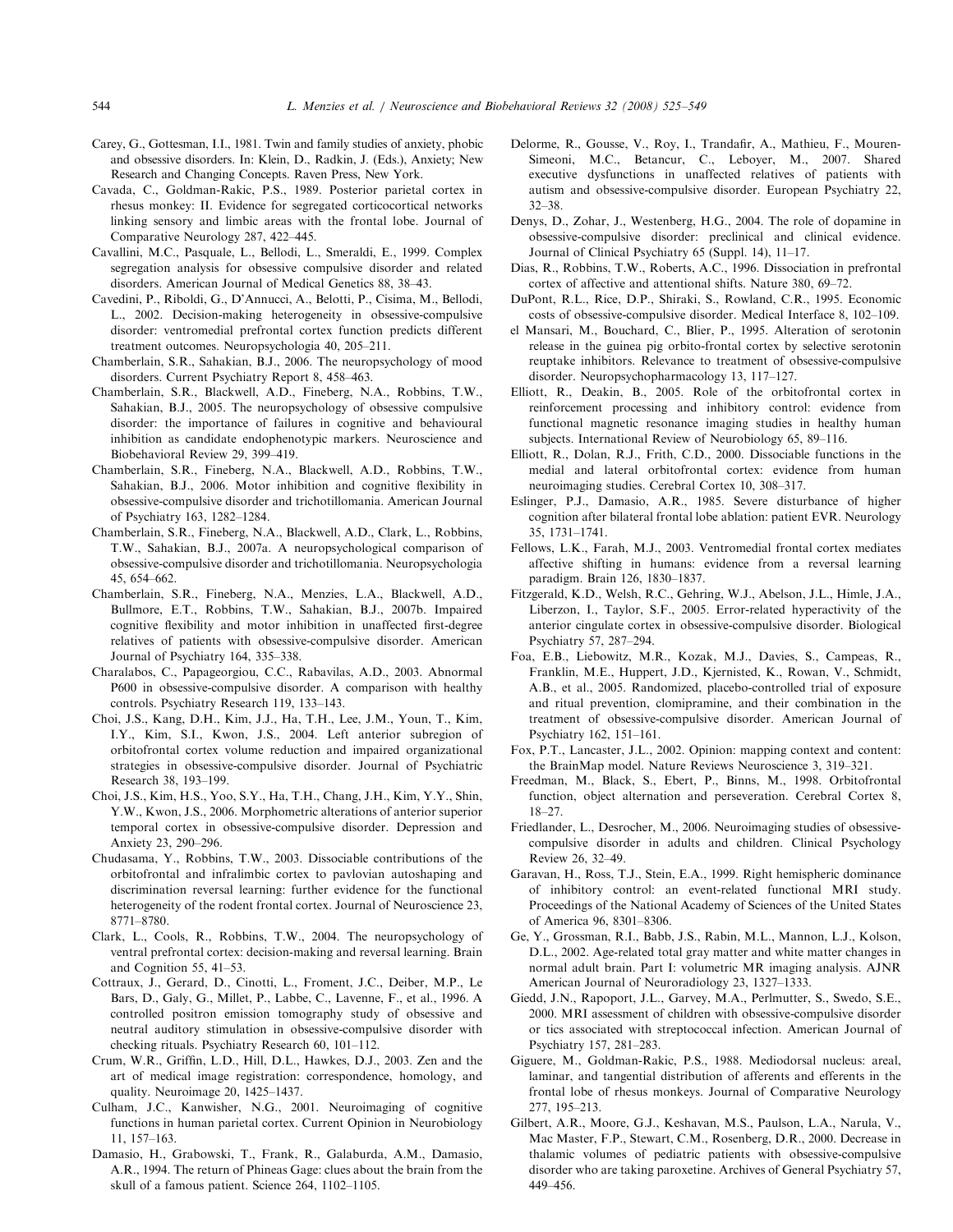- Godefroy, O., Lhullier, C., Rousseaux, M., 1996. Non-spatial attention disorders in patients with frontal or posterior brain damage. Brain 119 (Pt 1), 191–202.
- Good, C.D., Johnsrude, I.S., Ashburner, J., Henson, R.N., Friston, K.J., Frackowiak, R.S., 2001. A voxel-based morphometric study of ageing in 465 normal adult human brains. Neuroimage 14, 21–36.
- Gottesman, I.I., Gould, T.D., 2003. The endophenotype concept in psychiatry: etymology and strategic intentions. American Journal of Psychiatry 160, 636–645.
- Grados, M., Scahill, L., Riddle, M.A., 1999. Pharmacotherapy in children and adolescents with obsessive-compulsive disorder. Child and Adolescent Psychiatry Clinics of North America 8, 617–634.
- Graybiel, A.M., Rauch, S.L., 2000. Toward a neurobiology of obsessivecompulsive disorder. Neuron 28, 343–347.
- Greist, J.H., Jefferson, J.W., Kobak, K.A., Katzelnick, D.J., Serlin, R.C., 1995. Efficacy and tolerability of serotonin transport inhibitors in obsessive-compulsive disorder. A meta-analysis. Archives of General Psychiatry 52, 53–60.
- Hampshire, A., Owen, A.M., 2006. Fractionating attentional control using event-related fMRI. Cerebral Cortex 16 (12), 1679–1689.
- Hanna, G.L., Veenstra-VanderWeele, J., Cox, N.J., Boehnke, M., Himle, J.A., Curtis, G.C., Leventhal, B.L., Cook Jr., E.H., 2002. Genomewide linkage analysis of families with obsessive-compulsive disorder ascertained through pediatric probands. American Journal of Medical Genetics 114, 541–552.
- Hanna, G.L., Himle, J.A., Curtis, G.C., Gillespie, B.W., 2005. A family study of obsessive-compulsive disorder with pediatric probands. American Journal of Medical Genetics: Part B Neuropsychiatric Genetics 134, 13–19.
- Harlow, J.M., 1868. Recovery from the passage of an iron bar through the head. Publications of the Massachusetts Medical Society 2, 327–347.
- Harrison, B.J., Yucel, M., Shaw, M., Kyrios, M., Maruff, P., Brewer, W.J., Purcell, R., Velakoulis, D., Strother, S.C., Scott, A.M., et al., 2006. Evaluating brain activity in obsessive-compulsive disorder: preliminary insights from a multivariate analysis. Psychiatry Research 147, 227–231.
- Hartston, H.J., Swerdlow, N.R., 1999. Visuospatial priming and stroop performance in patients with obsessive compulsive disorder. Neuropsychology 13, 447–457.
- Hikosaka, K., Watanabe, M., 2004. Long- and short-range reward expectancy in the primate orbitofrontal cortex. European Journal of Neuroscience 19, 1046–1054.
- Honea, R., Crow, T.J., Passingham, D., Mackay, C.E., 2005. Regional deficits in brain volume in schizophrenia: a meta-analysis of voxelbased morphometry studies. American Journal of Psychiatry 162, 2233–2245.
- Honey, G.D., Pomarol-Clotet, E., Corlett, P.R., Honey, R.A., McKenna, P.J., Bullmore, E.T., Fletcher, P.C., 2005. Functional disconnectivity in schizophrenia associated with attentional modulation of motor function. Brain 128, 2597–2611.
- Horn, N.R., Dolan, M., Elliott, R., Deakin, J.F., Woodruff, P.W., 2003. Response inhibition and impulsivity: an fMRI study. Neuropsychologia 41, 1959–1966.
- Hornak, J., O'Doherty, J., Bramham, J., Rolls, E.T., Morris, R.G., Bullock, P.R., Polkey, C.E., 2004. Reward-related reversal learning after surgical excisions in orbito-frontal or dorsolateral prefrontal cortex in humans. Journal of Cognitive Neuroscience 16, 463–478.
- Hu, X.Z., Lipsky, R.H., Zhu, G., Akhtar, L.A., Taubman, J., Greenberg, B.D., Xu, K., Arnold, P.D., Richter, M.A., Kennedy, J.L., et al., 2006. Serotonin transporter promoter gain-of-function genotypes are linked to obsessive-compulsive disorder. American Journal of Human Genetics 78, 815–826.
- Hulshoff Pol, H.E., Schnack, H.G., Bertens, M.G., van Haren, N.E., van der Tweel, I., Staal, W.G., Baare, W.F., Kahn, R.S., 2002. Volume changes in gray matter in patients with schizophrenia. American Journal of Psychiatry 159, 244–250.
- Humberstone, M., Sawle, G.V., Clare, S., Hykin, J., Coxon, R., Bowtell, R., Macdonald, I.A., Morris, P.G., 1997. Functional magnetic

resonance imaging of single motor events reveals human presupplementary motor area. Annals of Neurology 42, 632–637.

- Inouye, E., 1965. Similar and dissimilar manifestations of obsessivecompulsive neuroses in monozygotic twins. American Journal of Psychiatry 121, 1171–1175.
- Jenike, M.A., Breiter, H.C., Baer, L., Kennedy, D.N., Savage, C.R., Olivares, M.J., O'Sullivan, R.L., Shera, D.M., Rauch, S.L., Keuthen, N., et al., 1996. Cerebral structural abnormalities in obsessivecompulsive disorder. A quantitative morphometric magnetic resonance imaging study. Archives of General Psychiatry 53, 625–632.
- Jones, B., Mishkin, M., 1972. Limbic lesions and the problem of stimulus—reinforcement associations. Experimental Neurology 36, 362–377.
- Jones, D.K., Symms, M.R., Cercignani, M., Howard, R.J., 2005. The effect of filter size on VBM analyses of DT-MRI data. Neuroimage 26, 546–554.
- Kalin, N.H., Shelton, S.E., Davidson, R.J., 2007. Role of the primate orbitofrontal cortex in mediating anxious temperament. Biological Psychiatry 62 (10), 1134–1139.
- Kang, D.H., Kim, J.J., Choi, J.S., Kim, Y.I., Kim, C.W., Youn, T., Han, M.H., Chang, K.H., Kwon, J.S., 2004. Volumetric investigation of the frontal-subcortical circuitry in patients with obsessive-compulsive disorder. Journal of Neuropsychiatry and Clinical Neurosciences 16, 342–349.
- Karno, M., Golding, J.M., Sorenson, S.B., Burnam, M.A., 1988. The epidemiology of obsessive-compulsive disorder in five US communities. Archives of General Psychiatry 45, 1094–1099.
- Katrin Kuelz, A., Riemann, D., Zahn, R., Voderholzer, U., 2004. Object alternation test—is it sensitive enough to detect cognitive dysfunction in obsessive-compulsive disorder? European Psychiatry 19, 441–443.
- Kim, J.J., Lee, M.C., Kim, J., Kim, I.Y., Kim, S.I., Han, M.H., Chang, K.H., Kwon, J.S., 2001. Grey matter abnormalities in obsessivecompulsive disorder: statistical parametric mapping of segmented magnetic resonance images. British Journal of Psychiatry 179, 330–334.
- Kitamura, H., Shioiri, T., Kimura, T., Ohkubo, M., Nakada, T., Someya, T., 2006. Parietal white matter abnormalities in obsessive-compulsive disorder: a magnetic resonance spectroscopy study at 3-Tesla. Acta Psychiatrica Scandinavica 114, 101–108.
- Kochunov, P., Lancaster, J., Thompson, P., Toga, A.W., Brewer, P., Hardies, J., Fox, P., 2002. An optimized individual target brain in the Talairach coordinate system. Neuroimage 17, 922–927.
- Koran, L.M., Thienemann, M.L., Davenport, R., 1996. Quality of life for patients with obsessive-compulsive disorder. American Journal of Psychiatry 153, 783–788.
- Kringelbach, M.L., 2005. The human orbitofrontal cortex: linking reward to hedonic experience. Nature Reviews Neuroscience 6, 691–702.
- Kubicki, M., Shenton, M.E., Salisbury, D.F., Hirayasu, Y., Kasai, K., Kikinis, R., Jolesz, F.A., McCarley, R.W., 2002. Voxel-based morphometric analysis of gray matter in first episode schizophrenia. Neuroimage 17, 1711–1719.
- Kwon, J.S., Shin, Y.W., Kim, C.W., Kim, Y.I., Youn, T., Han, M.H., Chang, K.H., Kim, J.J., 2003. Similarity and disparity of obsessivecompulsive disorder and schizophrenia in MR volumetric abnormalities of the hippocampus-amygdala complex. Journal of Neurology, Neurosurgery and Psychiatry 74, 962–964.
- Laird, A.R., Fox, P.M., Price, C.J., Glahn, D.C., Uecker, A.M., Lancaster, J.L., Turkeltaub, P.E., Kochunov, P., Fox, P.T., 2005a. ALE meta-analysis: controlling the false discovery rate and performing statistical contrasts. Human Brain Mapping 25, 155–164.
- Laird, A.R., Lancaster, J.L., Fox, P.T., 2005b. BrainMap: the social evolution of a human brain mapping database. Neuroinformatics 3, 65–78.
- Laird, A.R., McMillan, K.M., Lancaster, J.L., Kochunov, P., Turkeltaub, P.E., Pardo, J.V., Fox, P.T., 2005c. A comparison of label-based review and ALE meta-analysis in the Stroop task. Human Brain Mapping 25, 6–21.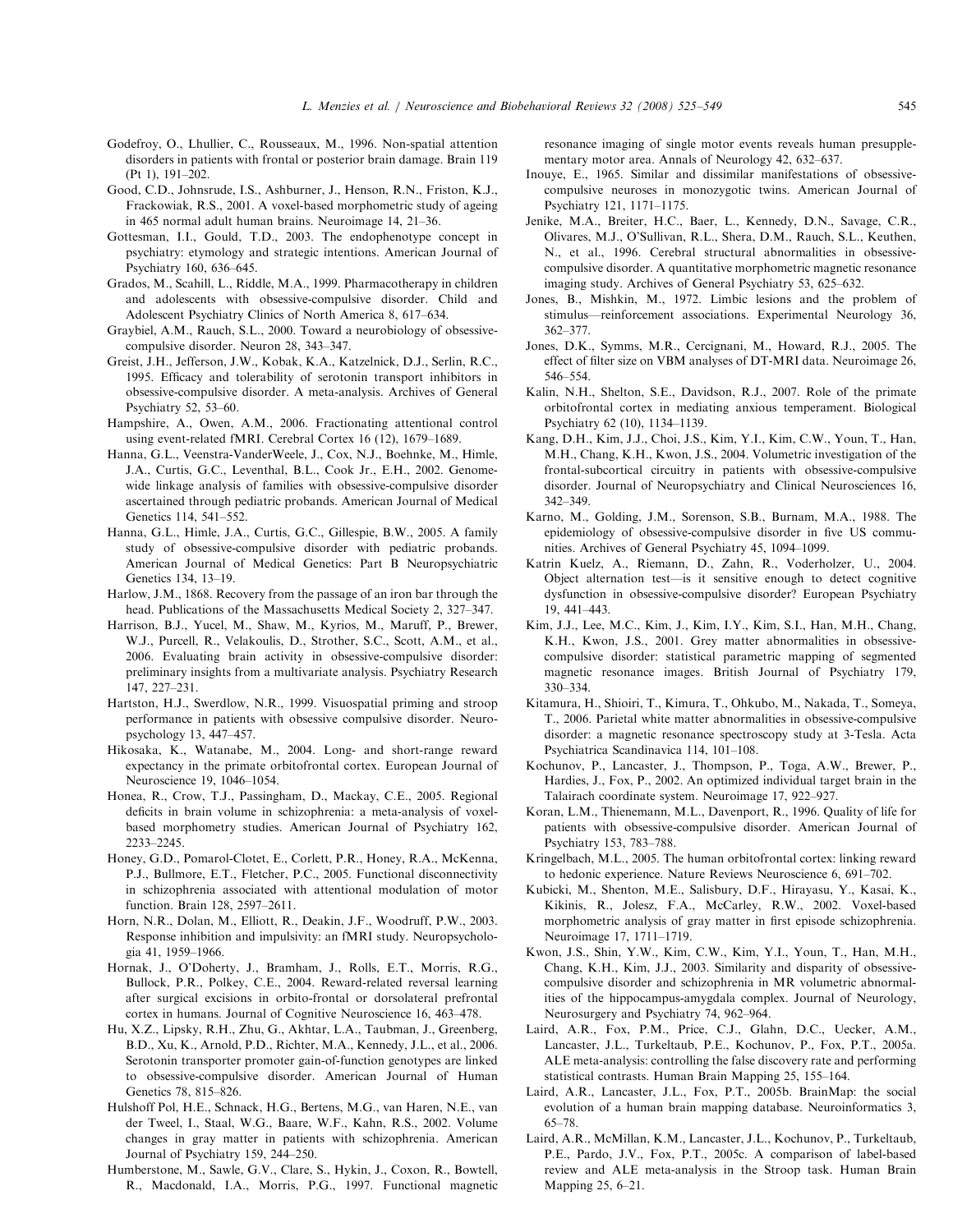- Lancaster, J.L., Tordesillas-Gutierrez, D., Martinez, M., Salinas, F., Evans, A., Zilles, K., et al., 2007. Bias between MNI and Talairach coordinates analyzed using the ICBM-152 brain template. Human Brain Mapping 28 (11), 1194–1205.
- Laplane, D., Levasseur, M., Pillon, B., Dubois, B., Baulac, M., Mazoyer, B., Tran Dinh, S., Sette, G., Danze, F., Baron, J.C., 1989. Obsessivecompulsive and other behavioural changes with bilateral basal ganglia lesions. A neuropsychological, magnetic resonance imaging and positron tomography study. Brain 112 (Pt 3), 699–725.
- Lawrence, A.D., Sahakian, B.J., Robbins, T.W., 1998. Cognitive functions and corticostriatal circuits: insights from Huntington's disease. Trends in Cognitive Sciences 2, 379–388.
- Lawrence, N.S., An, S.K., Mataix-Cols, D., Ruths, F., Speckens, A., Phillips, M.L., 2007. Neural responses to facial expressions of disgust but not fear are modulated by washing symptoms in OCD. Biological Psychiatry 61, 1072–1080.
- Le, T.H., Pardo, J.V., Hu, X., 1998. 4 T-fMRI study of nonspatial shifting of selective attention: cerebellar and parietal contributions. Journal of Neurophysiology 79, 1535–1548.
- Lemaitre, H., Crivello, F., Grassiot, B., Alperovitch, A., Tzourio, C., Mazoyer, B., 2005. Age- and sex-related effects on the neuroanatomy of healthy elderly. Neuroimage 26, 900–911.
- Leon, A.C., Portera, L., Weissman, M.M., 1995. The social costs of anxiety disorders. British Journal of Psychiatry Supplement, 19–22.
- Lepsien, J., Pollmann, S., 2002. Covert reorienting and inhibition of return: an event-related fMRI study. Journal of Cognitive Neuroscience 14, 127–144.
- Lucey, J.V., Costa, D.C., Blanes, T., Busatto, G.F., Pilowsky, L.S., Takei, N., Marks, I.M., Ell, P.J., Kerwin, R.W., 1995. Regional cerebral blood flow in obsessive-compulsive disordered patients at rest. Differential correlates with obsessive-compulsive and anxious-avoidant dimensions. British Journal of Psychiatry 167, 629–634.
- MacMaster, F.P., Russell, A., Mirza, Y., Keshavan, M.S., Banerjee, S.P., Bhandari, R., Boyd, C., Lynch, M., Rose, M., Ivey, J., et al., 2006. Pituitary volume in pediatric obsessive-compulsive disorder. Biological Psychiatry 59, 252–257.
- Maltby, N., Tolin, D.F., Worhunsky, P., O'Keefe, T.M., Kiehl, K.A., 2005. Dysfunctional action monitoring hyperactivates frontal–striatal circuits in obsessive-compulsive disorder: an event-related fMRI study. Neuroimage 24, 495–503.
- Martinot, J.L., Allilaire, J.F., Mazoyer, B.M., Hantouche, E., Huret, J.D., Legaut-Demare, F., Deslauriers, A.G., Hardy, P., Pappata, S., Baron, J.C., et al., 1990. Obsessive-compulsive disorder: a clinical, neuropsychological and positron emission tomography study. Acta Psychiatrica Scandinavica 82, 233–242.
- Mataix-Cols, D., Alonso, P., Pifarre, J., Menchon, J.M., Vallejo, J., 2002. Neuropsychological performance in medicated vs. unmedicated patients with obsessive-compulsive disorder. Psychiatry Research 109, 255–264.
- Mataix-Cols, D., Wooderson, S., Lawrence, N., Brammer, M.J., Speckens, A., Phillips, M.L., 2004. Distinct neural correlates of washing, checking, and hoarding symptom dimensions in obsessive-compulsive disorder. Archives of General Psychiatry 61, 564–576.
- McEnaney, K.W., Butter, C.M., 1969. Perseveration of responding and nonresponding in monkeys with orbital frontal ablations. Journal of Comparative Physiological Psychology 68, 558–561.
- McGuire, P.K., Bench, C.J., Frith, C.D., Marks, I.M., Frackowiak, R.S., Dolan, R.J., 1994. Functional anatomy of obsessive-compulsive phenomena. British Journal of Psychiatry 164, 459–468.
- McIntosh, A.R., Bookstein, F.L., Haxby, J.V., Grady, C.L., 1996. Spatial pattern analysis of functional brain images using partial least squares. Neuroimage 3, 143–157.
- Menzies, L., Achard, S., Chamberlain, S.R., Fineberg, N., Chen, C.H., Del Campo, N., et al., 2007. Brain, in press, doi:10.1093/brain/ awm205.
- Mink, J.W., 1996. The basal ganglia: focused selection and inhibition of competing motor programs. Progress in Neurobiology 50, 381–425.
- Murray, C., Lopez, A., 1996. The Global Burden of Disease. A Comprehensive Assessment of Mortality and Disability from Diseases, Injuries, and Risk Factors in 1990 and Projected to 2020. World Health Organisation, USA.
- Murray, E.A., O'Doherty, J.P., Schoenbaum, G., 2007. What we know and do not know about the functions of the orbitofrontal cortex after 20 years of cross-species studies. The Journal of Neuroscience 27, 8166–8169.
- Nagahama, Y., Fukuyama, H., Yamauchi, H., Matsuzaki, S., Konishi, J., Shibasaki, H., Kimura, J., 1996. Cerebral activation during performance of a card sorting test. Brain 119 (Pt 5), 1667–1675.
- Nagahama, Y., Okada, T., Katsumi, Y., Hayashi, T., Yamauchi, H., Oyanagi, C., Konishi, J., Fukuyama, H., Shibasaki, H., 2001. Dissociable mechanisms of attentional control within the human prefrontal cortex. Cerebral Cortex 11, 85–92.
- Nakao, T., Nakagawa, A., Yoshiura, T., Nakatani, E., Nabeyama, M., Yoshizato, C., Kudoh, A., Tada, K., Yoshioka, K., Kawamoto, M., 2005a. A functional MRI comparison of patients with obsessivecompulsive disorder and normal controls during a Chinese character Stroop task. Psychiatry Research 139, 101–114.
- Nakao, T., Nakagawa, A., Yoshiura, T., Nakatani, E., Nabeyama, M., Yoshizato, C., Kudoh, A., Tada, K., Yoshioka, K., Kawamoto, M., et al., 2005b. Brain activation of patients with obsessive-compulsive disorder during neuropsychological and symptom provocation tasks before and after symptom improvement: a functional magnetic resonance imaging study. Biological Psychiatry 57, 901–910.
- Nestadt, G., Lan, T., Samuels, J., Riddle, M., Bienvenu 3rd, O.J., Liang, K.Y., Hoehn-Saric, R., Cullen, B., Grados, M., Beaty, T.H., Shugart, Y.Y., 2000a. Complex segregation analysis provides compelling evidence for a major gene underlying obsessive-compulsive disorder and for heterogeneity by sex. American Journal of Human Genetics 67, 1611–1616.
- Nestadt, G., Samuels, J., Riddle, M., Bienvenu 3rd, O.J., Liang, K.Y., LaBuda, M., Walkup, J., Grados, M., Hoehn-Saric, R., 2000b. A family study of obsessive-compulsive disorder. Archives of General Psychiatry 57, 358–363.
- Nielen, M.M., Den Boer, J.A., 2003. Neuropsychological performance of OCD patients before and after treatment with fluoxetine: evidence for persistent cognitive deficits. Psychological Medicine 33, 917–925.
- Nielen, M.M., Veltman, D.J., de Jong, R., Mulder, G., den Boer, J.A., 2002. Decision making performance in obsessive compulsive disorder. Journal of Affective Disorders 69, 257–260.
- Nordahl, T.E., Benkelfat, C., Semple, W.E., Gross, M., King, A.C., Cohen, R.M., 1989. Cerebral glucose metabolic rates in obsessive compulsive disorder. Neuropsychopharmacology 2, 23–28.
- O'Doherty, J., Kringelbach, M.L., Rolls, E.T., Hornak, J., Andrews, C., 2001. Abstract reward and punishment representations in the human orbitofrontal cortex. Nature Neuroscience 4, 95–102.
- Pantelis, C., Barber, F.Z., Barnes, T.R., Nelson, H.E., Owen, A.M., Robbins, T.W., 1999. Comparison of set-shifting ability in patients with chronic schizophrenia and frontal lobe damage. Schizophrenia Research 37, 251–270.
- Pauls, D.L., Alsobrook 2nd, J.P., Goodman, W., Rasmussen, S., Leckman, J.F., 1995. A family study of obsessive-compulsive disorder. American Journal of Psychiatry 152, 76–84.
- Penades, R., Catalan, R., Andres, S., Salamero, M., Gasto, C., 2005. Executive function and nonverbal memory in obsessive-compulsive disorder. Psychiatry Research 133, 81–90.
- Penades, R., Catalan, R., Rubia, K., Andres, S., Salamero, M., Gasto, C., 2007. Impaired response inhibition in obsessive compulsive disorder. European Psychiatry 22 (6), 404–410.
- Perani, D., Colombo, C., Bressi, S., Bonfanti, A., Grassi, F., Scarone, S., Bellodi, L., Smeraldi, E., Fazio, F., 1995. [18F]FDG PET study in obsessive-compulsive disorder. A clinical/metabolic correlation study after treatment. British Journal of Psychiatry 166, 244–250.
- Peterson, B., Riddle, M.A., Cohen, D.J., Katz, L.D., Smith, J.C., Hardin, M.T., Leckman, J.F., 1993. Reduced basal ganglia volumes in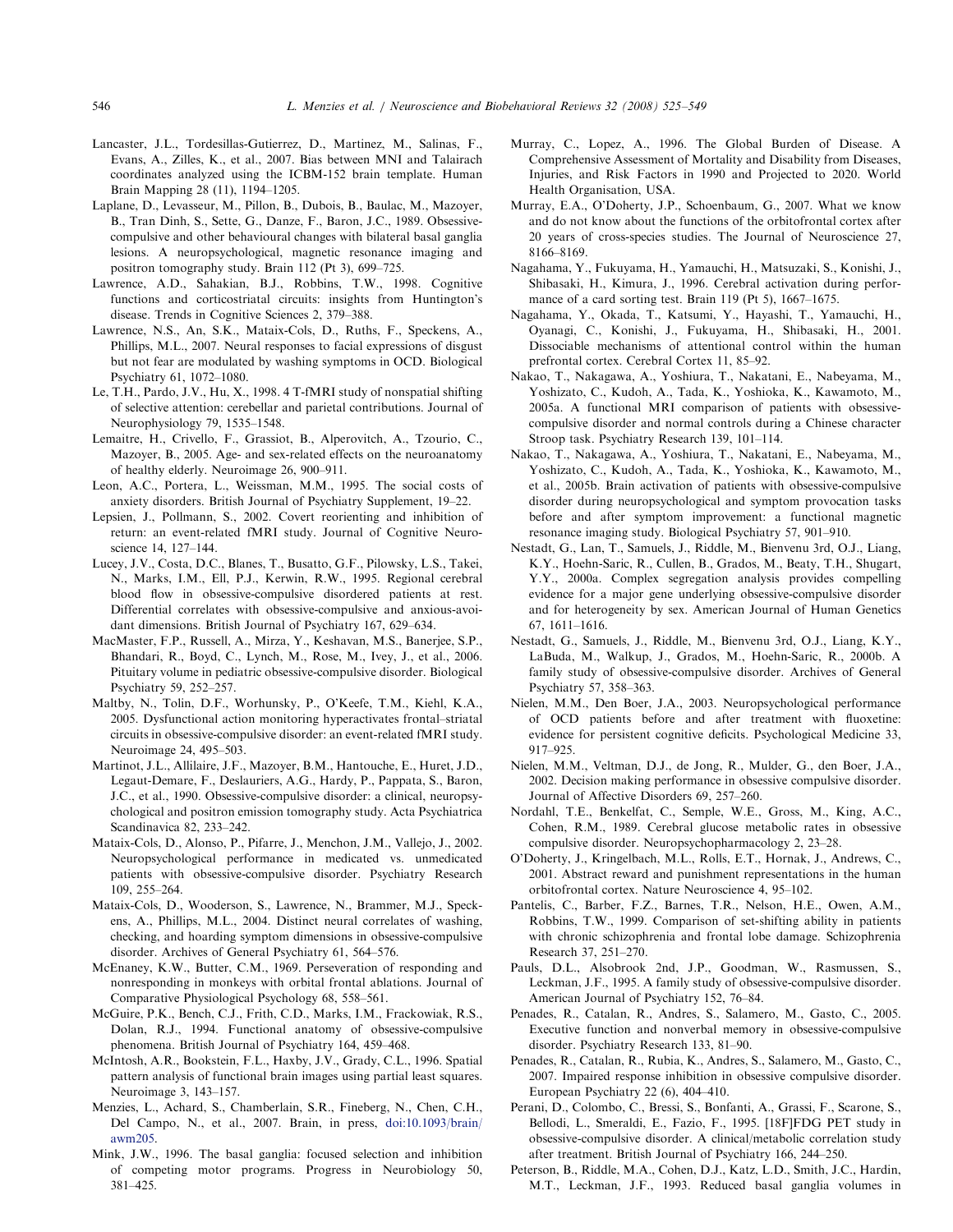Tourette's syndrome using three-dimensional reconstruction techniques from magnetic resonance images. Neurology 43, 941–949.

- Peterson, B.S., Leckman, J.F., Tucker, D., Scahill, L., Staib, L., Zhang, H., King, R., Cohen, D.J., Gore, J.C., Lombroso, P., 2000. Preliminary findings of antistreptococcal antibody titers and basal ganglia volumes in tic, obsessive-compulsive, and attention deficit/ hyperactivity disorders. Archives of General Psychiatry 57, 364–372.
- Phillips, M.L., Marks, I.M., Senior, C., Lythgoe, D., O'Dwyer, A.M., Meehan, O., Williams, S.C., Brammer, M.J., Bullmore, E.T., McGuire, P.K., 2000. A differential neural response in obsessivecompulsive disorder patients with washing compared with checking symptoms to disgust. Psychological Medicine 30, 1037–1050.
- Phillips, M.L., Drevets, W.C., Rauch, S.L., Lane, R., 2003. Neurobiology of emotion perception I: the neural basis of normal emotion perception. Biological Psychiatry 54, 504–514.
- Posner, M.I., Petersen, S.E., 1990. The attention system of the human brain. Annual Review of Neuroscience 13, 25–42.
- Pujol, J., Soriano-Mas, C., Alonso, P., Cardoner, N., Menchon, J.M., Deus, J., Vallejo, J., 2004. Mapping structural brain alterations in obsessive-compulsive disorder. Archives of General Psychiatry 61, 720–730.
- Rapoport, J.L., Wise, S.P., 1988. Obsessive-compulsive disorder: evidence for basal ganglia dysfunction. Psychopharmacology Bulletin 24, 380–384.
- Rasmussen, S.A., Eisen, J.L., 1992. The epidemiology and clinical features of obsessive compulsive disorder. Psychiatric Clinics of North America 15, 743–758.
- Rasmussen, S.A., Tsuang, M.T., 1984. The epidemiology of obsessive compulsive disorder. Journal of Clinical Psychiatry 45, 450–457.
- Rauch, S.L., Jenike, M.A., Alpert, N.M., Baer, L., Breiter, H.C., Savage, C.R., Fischman, A.J., 1994. Regional cerebral blood flow measured during symptom provocation in obsessive-compulsive disorder using oxygen 15-labeled carbon dioxide and positron emission tomography. Archives of General Psychiatry 51, 62–70.
- Rauch, S.L., Wedig, M.M., Wright, C.I., Martis, B., McMullin, K.G., Shin, L.M., Cannistraro, P.A., Wilhelm, S., 2007. Functional magnetic resonance imaging study of regional brain activation during implicit sequence learning in obsessive-compulsive disorder. Biological Psychiatry 61, 330–336.
- Remijnse, P.L., Nielen, M.M., van Balkom, A.J., Cath, D.C., van Oppen, P., Uylings, H.B., Veltman, D.J., 2006. Reduced orbitofrontal–striatal activity on a reversal learning task in obsessive-compulsive disorder. Archives of General Psychiatry 63, 1225–1236.
- Roberts, A.C., Robbins, T.W., Everitt, B.J., Muir, J.L., 1992. A specific form of cognitive rigidity following excitotoxic lesions of the basal forebrain in marmosets. Neuroscience 47, 251–264.
- Roberts, A.C., Tomic, D.L., Parkinson, C.H., Roeling, T.A., Cutter, D.J., Robbins, T.W., Everitt, B.J., 2007. Forebrain connectivity of the prefrontal cortex in the marmoset monkey (Callithrix jacchus): an anterograde and retrograde tract-tracing study. Journal of Comparative Neurology 502, 86–112.
- Robins, L.N., Helzer, J.E., Weissman, M.M., Orvaschel, H., Gruenberg, E., Burke, J.D., Regier, D.A., 1984. Lifetime prevalence of specific psychiatric disorders in three sites. Archives of General Psychiatry 41, 949–958.
- Robinson, D., Wu, H., Munne, R.A., Ashtari, M., Alvir, J.M., Lerner, G., Koreen, A., Cole, K., Bogerts, B., 1995. Reduced caudate nucleus volume in obsessive-compulsive disorder. Archives of General Psychiatry 52, 393–398.
- Rogers, R.D., Everitt, B.J., Baldacchino, A., Blackshaw, A.J., Swainson, R., Wynne, K., Baker, N.B., Hunter, J., Carthy, T., Booker, E., et al., 1999. Dissociable deficits in the decision-making cognition of chronic amphetamine abusers, opiate abusers, patients with focal damage to prefrontal cortex, and tryptophan-depleted normal volunteers: evidence for monoaminergic mechanisms. Neuropsychopharmacology 20, 322–339.
- Rogers, R.D., Andrews, T.C., Grasby, P.M., Brooks, D.J., Robbins, T.W., 2000. Contrasting cortical and subcortical activations produced

by attentional-set shifting and reversal learning in humans. Journal of Cognitive Neuroscience 12, 142–162.

- Roh, K.S., Shin, M.S., Kim, M.S., Ha, T.H., Shin, Y.W., Lee, K.J., Kwon, J.S., 2005. Persistent cognitive dysfunction in patients with obsessive-compulsive disorder: a naturalistic study. Psychiatry Clinical Neuroscience 59, 539–545.
- Rolls, E.T., 2004. The functions of the orbitofrontal cortex. Brain and Cognition 55, 11–29.
- Rolls, E.T., Hornak, J., Wade, D., McGrath, J., 1994. Emotion-related learning in patients with social and emotional changes associated with frontal lobe damage. Journal of Neurology, Neurosurgery and Psychiatry 57, 1518–1524.
- Romanski, L.M., Giguere, M., Bates, J.F., Goldman-Rakic, P.S., 1997. Topographic organization of medial pulvinar connections with the prefrontal cortex in the rhesus monkey. Journal of Comparative Neurology 379, 313–332.
- Rosenberg, D.R., Keshavan, M.S., 1998. A.E. Bennett Research Award. Toward a neurodevelopmental model of obsessive-compulsive disorder. Biological Psychiatry 43, 623–640.
- Rosenberg, D.R., Keshavan, M.S., Dick, E.L., Bagwell, W.W., Mac-Master, F.P., Birmaher, B., 1997a. Corpus callosal morphology in treatment-naive pediatric obsessive compulsive disorder. Progress in Neuropsychopharmacology and Biological Psychiatry 21, 1269–1283.
- Rosenberg, D.R., Keshavan, M.S., O'Hearn, K.M., Dick, E.L., Bagwell, W.W., Seymour, A.B., Montrose, D.M., Pierri, J.N., Birmaher, B., 1997b. Frontostriatal measurement in treatment-naive children with obsessive-compulsive disorder. Archives of General Psychiatry 54, 824–830.
- Rosenberg, D.R., Benazon, N.R., Gilbert, A., Sullivan, A., Moore, G.J., 2000. Thalamic volume in pediatric obsessive-compulsive disorder patients before and after cognitive behavioral therapy. Biological Psychiatry 48, 294–300.
- Roth, R.M., Saykin, A.J., Flashman, L.A., Pixley, H.S., West, J.D., Mamourian, A.C., 2007. Event-related functional magnetic resonance imaging of response inhibition in obsessive-compulsive disorder. Biological Psychiatry 62 (8), 901–909.
- Rubia, K., Overmeyer, S., Taylor, E., Brammer, M., Williams, S.C., Simmons, A., Bullmore, E.T., 1999. Hypofrontality in attention deficit hyperactivity disorder during higher-order motor control: a study with functional MRI. American Journal of Psychiatry 156, 891–896.
- Rubia, K., Overmeyer, S., Taylor, E., Brammer, M., Williams, S.C., Simmons, A., Andrew, C., Bullmore, E.T., 2000. Functional frontalisation with age: mapping neurodevelopmental trajectories with fMRI. Neuroscience and Biobehavioral Review 24, 13–19.
- Rubia, K., Russell, T., Bullmore, E.T., Soni, W., Brammer, M.J., Simmons, A., Taylor, E., Andrew, C., Giampietro, V., Sharma, T., 2001a. An fMRI study of reduced left prefrontal activation in schizophrenia during normal inhibitory function. Schizophrenia Research 52, 47–55.
- Rubia, K., Russell, T., Overmeyer, S., Brammer, M.J., Bullmore, E.T., Sharma, T., Simmons, A., Williams, S.C., Giampietro, V., Andrew, C.M., Taylor, E., 2001b. Mapping motor inhibition: conjunctive brain activations across different versions of go/no-go and stop tasks. Neuroimage 13, 250–261.
- Rubia, K., Taylor, E., Smith, A.B., Oksanen, H., Overmeyer, S., Newman, S., 2001c. Neuropsychological analyses of impulsiveness in childhood hyperactivity. British Journal of Psychiatry 179, 138–143.
- Rubin, R.T., Villanueva-Meyer, J., Ananth, J., Trajmar, P.G., Mena, I., 1992. Regional xenon 133 cerebral blood flow and cerebral technetium 99m HMPAO uptake in unmedicated patients with obsessivecompulsive disorder and matched normal control subjects. Determination by high-resolution single-photon emission computed tomography. Archives of General Psychiatry 49, 695–702.
- Russell, A., Cortese, B., Lorch, E., Ivey, J., Banerjee, S.P., Moore, G.J., Rosenberg, D.R., 2003. Localized functional neurochemical marker abnormalities in dorsolateral prefrontal cortex in pediatric obsessivecompulsive disorder. Journal of Child and Adolescent Psychopharmacology 13 (Suppl. 1), S31–S38.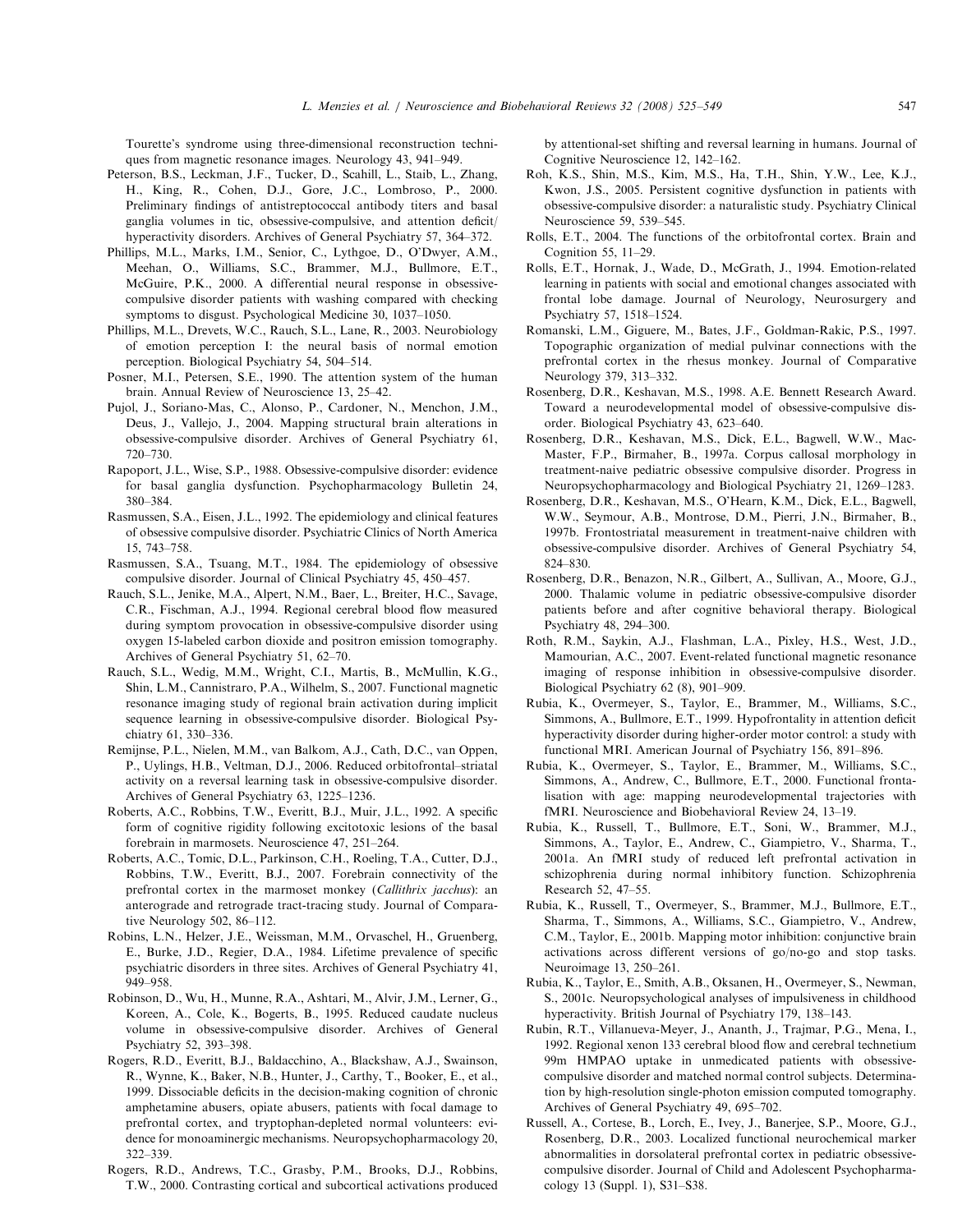- Sachdev, P.S., Malhi, G.S., 2005. Obsessive-compulsive behaviour: a disorder of decision-making. Australian and New Zealand Journal of Psychiatry 39, 757–763.
- Sawle, G.V., Hymas, N.F., Lees, A.J., Frackowiak, R.S., 1991. Obsessional slowness. Functional studies with positron emission tomography. Brain 114 (Pt 5), 2191–2202.
- Saxena, S., 2003. Neuroimaging and the pathophysiology of obsessive compulsive disorder (OCD). In: Fu, C., Senior, C., Russell, T., Weinberger, D., Murray, R. (Eds.), Neuroimaging in Psychiatry. Martin Dunitz, UK.
- Saxena, S., Brody, A.L., Schwartz, J.M., Baxter, L.R., 1998. Neuroimaging and frontal–subcortical circuitry in obsessive-compulsive disorder. British Journal of Psychiatry Supplement, 26–37.
- Saxena, S., Brody, A.L., Maidment, K.M., Dunkin, J.J., Colgan, M., Alborzian, S., Phelps, M.E., Baxter Jr., L.R., 1999. Localized orbitofrontal and subcortical metabolic changes and predictors of response to paroxetine treatment in obsessive-compulsive disorder. Neuropsychopharmacology 21, 683–693.
- Saxena, S., Bota, R.G., Brody, A.L., 2001a. Brain–behavior relationships in obsessive-compulsive disorder. Seminars in Clinical Neuropsychiatry 6, 82–101.
- Saxena, S., Brody, A.L., Ho, M.L., Alborzian, S., Ho, M.K., Maidment, K.M., Huang, S.C., Wu, H.M., Au, S.C., Baxter Jr., L.R., 2001b. Cerebral metabolism in major depression and obsessive-compulsive disorder occurring separately and concurrently. Biological Psychiatry 50, 159–170.
- Saxena, S., Brody, A.L., Ho, M.L., Zohrabi, N., Maidment, K.M., Baxter Jr., L.R., 2003. Differential brain metabolic predictors of response to paroxetine in obsessive-compulsive disorder versus major depression. American Journal of Psychiatry 160, 522–532.
- Scarone, S., Colombo, C., Livian, S., Abbruzzese, M., Ronchi, P., Locatelli, M., Scotti, G., Smeraldi, E., 1992. Increased right caudate nucleus size in obsessive-compulsive disorder: detection with magnetic resonance imaging. Psychiatry Research 45, 115–121.
- Schienle, A., Schafer, A., Stark, R., Walter, B., Vaitl, D., 2005. Neural responses of OCD patients towards disorder-relevant, generally disgust-inducing and fear-inducing pictures. International Journal of Psychophysiology 57, 69–77.
- Schlosser, R., Gesierich, T., Kaufmann, B., Vucurevic, G., Hunsche, S., Gawehn, J., Stoeter, P., 2003. Altered effective connectivity during working memory performance in schizophrenia: a study with fMRI and structural equation modeling. Neuroimage 19, 751–763.
- Schoenbaum, G., Nugent, S.L., Saddoris, M.P., Setlow, B., 2002. Orbitofrontal lesions in rats impair reversal but not acquisition of go, no-go odor discriminations. Neuroreport 13, 885–890.
- Shapira, N.A., Liu, Y., He, A.G., Bradley, M.M., Lessig, M.C., James, G.A., Stein, D.J., Lang, P.J., Goodman, W.K., 2003. Brain activation by disgust-inducing pictures in obsessive-compulsive disorder. Biological Psychiatry 54, 751–756.
- Sigmundsson, T., Suckling, J., Maier, M., Williams, S., Bullmore, E., Greenwood, K., Fukuda, R., Ron, M., Toone, B., 2001. Structural abnormalities in frontal, temporal, and limbic regions and interconnecting white matter tracts in schizophrenic patients with prominent negative symptoms. American Journal of Psychiatry 158, 234–243.
- Simon, O., Mangin, J.F., Cohen, L., Le Bihan, D., Dehaene, S., 2002. Topographical layout of hand, eye, calculation, and language-related areas in the human parietal lobe. Neuron 33, 475–487.
- Smith, C.D., Chebrolu, H., Wekstein, D.R., Schmitt, F.A., Markesbery, W.R., 2007. Age and gender effects on human brain anatomy: a voxelbased morphometric study in healthy elderly. Neurobiology of Aging 28 (7), 1075–1087.
- Soriano-Mas, C., Pujol, J., Alonso, P., Cardoner, N., Menchon, J.M., Harrison, B.J., Deus, J., Vallejo, J., Gaser, C., 2007. Identifying patients with obsessive-compulsive disorder using whole-brain anatomy. Neuroimage 35, 1028–1037.
- Stein, D.J., Ipser, J.C., Baldwin, D.S., Bandelow, B., 2007. Treatment of obsessive-compulsive disorder. CNS Spectroscopy 12, 28–35.
- Swedo, S.E., Grant, P.J., 2005. Annotation: PANDAS: a model for human autoimmune disease. Journal of Child Psychology and Psychiatry 46, 227–234.
- Swedo, S.E., Schapiro, M.B., Grady, C.L., Cheslow, D.L., Leonard, H.L., Kumar, A., Friedland, R., Rapoport, S.I., Rapoport, J.L., 1989. Cerebral glucose metabolism in childhood-onset obsessive-compulsive disorder. Archives of General Psychiatry 46, 518–523.
- Swedo, S.E., Pietrini, P., Leonard, H.L., Schapiro, M.B., Rettew, D.C., Goldberger, E.L., Rapoport, S.I., Rapoport, J.L., Grady, C.L., 1992. Cerebral glucose metabolism in childhood-onset obsessive-compulsive disorder. Revisualization during pharmacotherapy. Archives of General Psychiatry 49, 690–694.
- Szeszko, P.R., Robinson, D., Alvir, J.M., Bilder, R.M., Lencz, T., Ashtari, M., Wu, H., Bogerts, B., 1999. Orbital frontal and amygdala volume reductions in obsessive-compulsive disorder. Archives of General Psychiatry 56, 913–919.
- Szeszko, P.R., MacMillan, S., McMeniman, M., Chen, S., Baribault, K., Lim, K.O., Ivey, J., Rose, M., Banerjee, S.P., Bhandari, R., et al., 2004a. Brain structural abnormalities in psychotropic drug-naive pediatric patients with obsessive-compulsive disorder. American Journal of Psychiatry 161, 1049–1056.
- Szeszko, P.R., MacMillan, S., McMeniman, M., Lorch, E., Madden, R., Ivey, J., Banerjee, S.P., Moore, G.J., Rosenberg, D.R., 2004b. Amygdala volume reductions in pediatric patients with obsessivecompulsive disorder treated with paroxetine: preliminary findings. Neuropsychopharmacology 29, 826–832.
- Szeszko, P.R., Ardekani, B.A., Ashtari, M., Malhotra, A.K., Robinson, D.G., Bilder, R.M., Lim, K.O., 2005. White matter abnormalities in obsessive-compulsive disorder: a diffusion tensor imaging study. Archives of General Psychiatry 62, 782–790.
- Takahashi, E., Ohki, K., Kim, D.S., 2007. Diffusion tensor studies dissociated two fronto-temporal pathways in the human memory system. Neuroimage 34, 827–838.
- Talairach, J., Tournoux, P., 1988. Co-planar Stereotaxic Atlas of the Human Brain. Thieme, New York.
- Tamm, L., Menon, V., Reiss, A.L., 2006. Parietal attentional system aberrations during target detection in adolescents with attention deficit hyperactivity disorder: event-related fMRI evidence. American Journal of Psychiatry 163, 1033–1043.
- Toga, A.W., Thompson, P.M., Sowell, E.R., 2006. Mapping brain maturation. Trends in Neuroscience 29, 148–159.
- Tremblay, L., Schultz, W., 1999. Relative reward preference in primate orbitofrontal cortex. Nature 398, 704–708.
- Tremblay, L., Schultz, W., 2000. Reward-related neuronal activity during go–no-go task performance in primate orbitofrontal cortex. Journal of Neurophysiology 83, 1864–1876.
- Turkeltaub, P.E., Eden, G.F., Jones, K.M., Zeffiro, T.A., 2002. Metaanalysis of the functional neuroanatomy of single-word reading: method and validation. Neuroimage 16, 765–780.
- Ursu, S., Stenger, V.A., Shear, M.K., Jones, M.R., Carter, C.S., 2003. Overactive action monitoring in obsessive-compulsive disorder: evidence from functional magnetic resonance imaging. Psychological Science 14, 347–353.
- Valente Jr., A.A., Miguel, E.C., Castro, C.C., Amaro Jr., E., Duran, F.L., Buchpiguel, C.A., Chitnis, X., McGuire, P.K., Busatto, G.F., 2005. Regional gray matter abnormalities in obsessive-compulsive disorder: a voxel-based morphometry study. Biological Psychiatry 58, 479–487.
- van den Heuvel, O.A., Veltman, D.J., Groenewegen, H.J., Cath, D.C., van Balkom, A.J., van Hartskamp, J., Barkhof, F., van Dyck, R., 2005. Frontal–striatal dysfunction during planning in obsessive-compulsive disorder. Archives of General Psychiatry 62, 301–309.
- van der Wee, N.J., Ramsey, N.F., Jansma, J.M., Denys, D.A., van Megen, H.J., Westenberg, H.M., Kahn, R.S., 2003. Spatial working memory deficits in obsessive compulsive disorder are associated with excessive engagement of the medial frontal cortex. Neuroimage 20, 2271–2280.
- Veale, D.M., Sahakian, B.J., Owen, A.M., Marks, I.M., 1996. Specific cognitive deficits in tests sensitive to frontal lobe dysfunction in obsessive-compulsive disorder. Psychological Medicine 26, 1261–1269.